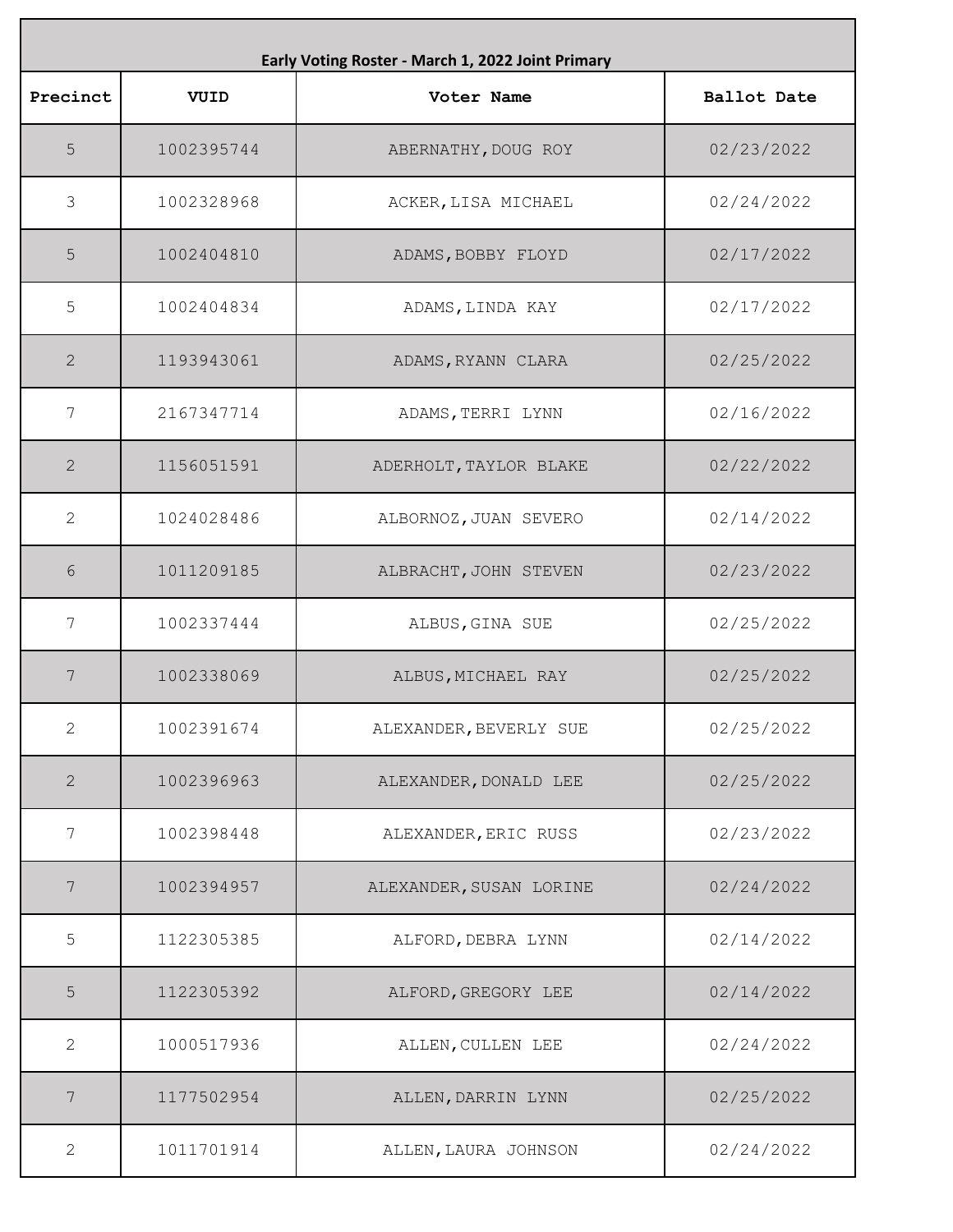| $\overline{2}$ | 1002352985 | ALLEN, ROSS DWAYNE      | 02/25/2022 |
|----------------|------------|-------------------------|------------|
| $\overline{7}$ | 1089829518 | ALLEN, SHARON M         | 02/25/2022 |
| $\overline{2}$ | 1023562709 | ALLEN, TAMMI ANN        | 02/25/2022 |
| 6              | 1002347931 | ALLISON, HELEN BROCK    | 02/22/2022 |
| 6              | 1002373327 | ALLISON, MARVIN LYNN    | 02/25/2022 |
| 6              | 1002373786 | ALLISON, PATRICIA LYNN  | 02/24/2022 |
| 7              | 1204385087 | ALLISON, STEVEN F       | 02/22/2022 |
| $\overline{2}$ | 1002370387 | ALMANZA, ALFONSO        | 02/17/2022 |
| 5              | 1002351746 | ALVEY, MISTY DAWN       | 02/24/2022 |
| 5              | 1002352343 | ALVEY, TODD LEE         | 02/24/2022 |
| 5              | 1002409862 | AMADOR, ADELAIDO JUNIOR | 02/15/2022 |
| 5              | 1142137534 | AMADOR, BRENDA SUE      | 02/17/2022 |
| 6              | 1163350951 | AMMERMAN, LORI ELLEN    | 02/23/2022 |
| 6              | 1014179704 | AMMERMAN, LYNDON DIRK   | 02/23/2022 |
| 7              | 1008664983 | AMMONS, DALE KENT       | 02/22/2022 |
| 7              | 1008657017 | AMMONS, LEEANN          | 02/22/2022 |
| 6              | 1002347138 | ANDERSON, GAIL CRADDUCK | 02/24/2022 |
| 6              | 1002347782 | ANDERSON, RONALD DEE    | 02/24/2022 |
| $6\,$          | 1002408221 | ANDREWS, JEFF M         | 02/24/2022 |
| 6              | 1002408232 | ANDREWS, SHARRON LEE    | 02/24/2022 |
| 6              | 1002355197 | ANDRUS, LARRY GENE      | 02/14/2022 |
| 6              | 2122469976 | ANGUIANO, EMILY LAUREN  | 02/24/2022 |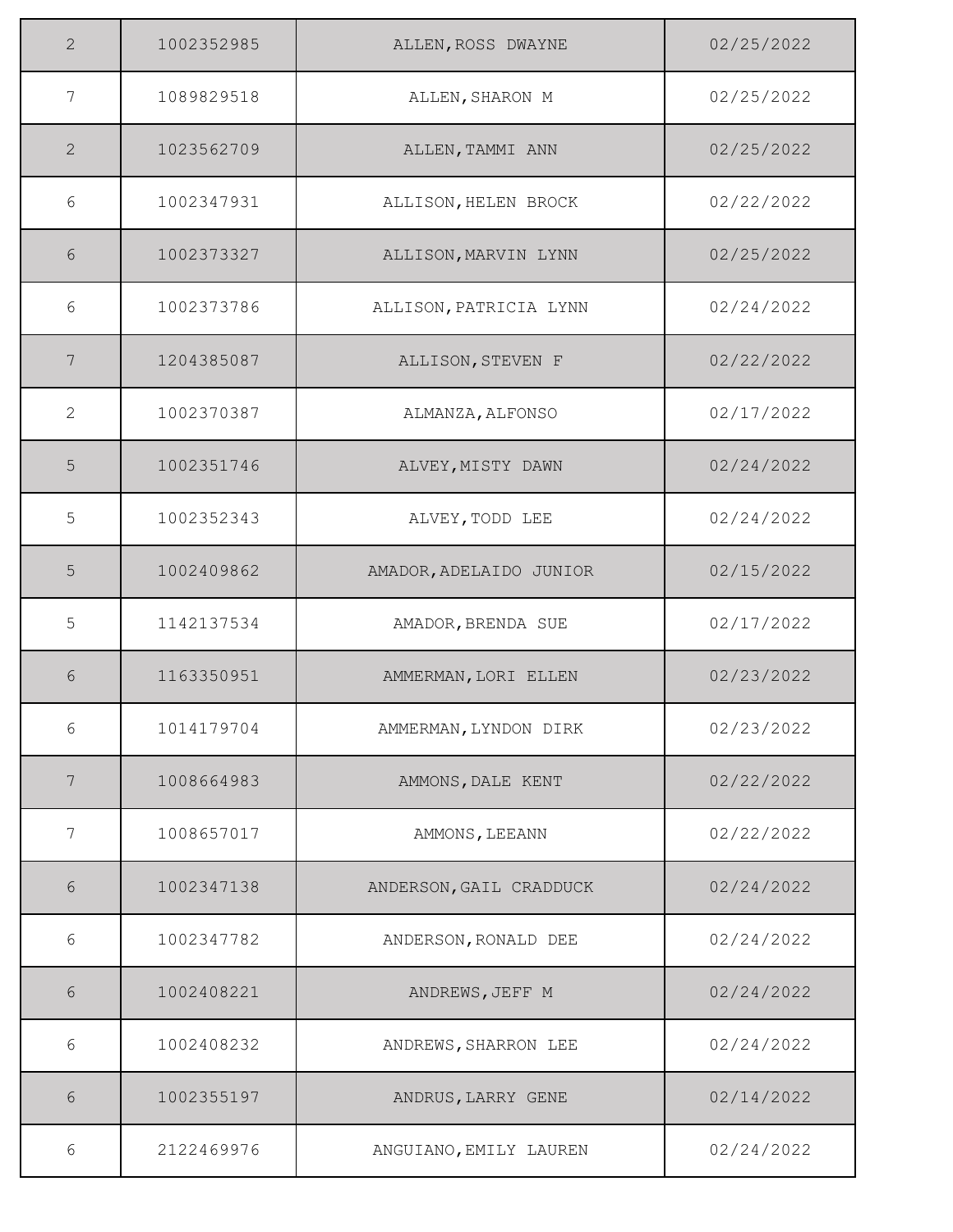| 6              | 2137126706 | ARCHIBALD, JOSHUA SILVEN | 02/18/2022 |
|----------------|------------|--------------------------|------------|
| 2              | 1002327608 | ARMENDAREZ, LUCIO        | 02/24/2022 |
| $\overline{2}$ | 1141360886 | ARNZEN, KEITH DAMIAN     | 02/25/2022 |
| 2              | 1141362544 | ARNZEN, PAMELA KYM       | 02/25/2022 |
| 6              | 2138286606 | ARREOLA, DAVID ALAN      | 02/14/2022 |
| 6              | 1012007198 | ARREOLA, JOSE PEDRO      | 02/23/2022 |
| 6              | 1002337463 | ARREOLA, LYNDA DIANE     | 02/23/2022 |
| $\mathbf{2}$   | 1215791594 | ARRINGTON, EMILY LLOYD   | 02/17/2022 |
| 2              | 1019067480 | ARRINGTON, WILLIAM LAKE  | 02/17/2022 |
| 5              | 1166963962 | ATWOOD JR, TEDDY JOE     | 02/24/2022 |
| 5              | 1002391908 | ATWOOD, TEDDY JOE        | 02/24/2022 |
| 6              | 1168603528 | BAGWELL, BETH ANNETTE    | 02/16/2022 |
| 2              | 1018688340 | BAGWELL, JASON ALAN      | 02/14/2022 |
| $\overline{2}$ | 1018688355 | BAGWELL, MEREDITH HORTON | 02/14/2022 |
| $6\,$          | 1168602107 | BAGWELL, PAUL WESLEY     | 02/16/2022 |
| 4              | 1002334772 | BAILEY, BONNIE LEE       | 02/24/2022 |
| $\overline{2}$ | 1002362348 | BAILEY, NELL M           | 02/15/2022 |
| 5              | 2126246158 | BAKER, BRAD IRVING       | 02/25/2022 |
| $\mathbf{2}$   | 1009118978 | BAKER, LARRY B           | 02/25/2022 |
| $\mathbf{2}$   | 2154954835 | BALAY, SUMMER RENAE      | 02/24/2022 |
| 6              | 1096409607 | BARBER, BRENDA FAY       | 02/25/2022 |
| 5              | 1002409891 | BARKER, JIMMY DEWAYNE    | 02/18/2022 |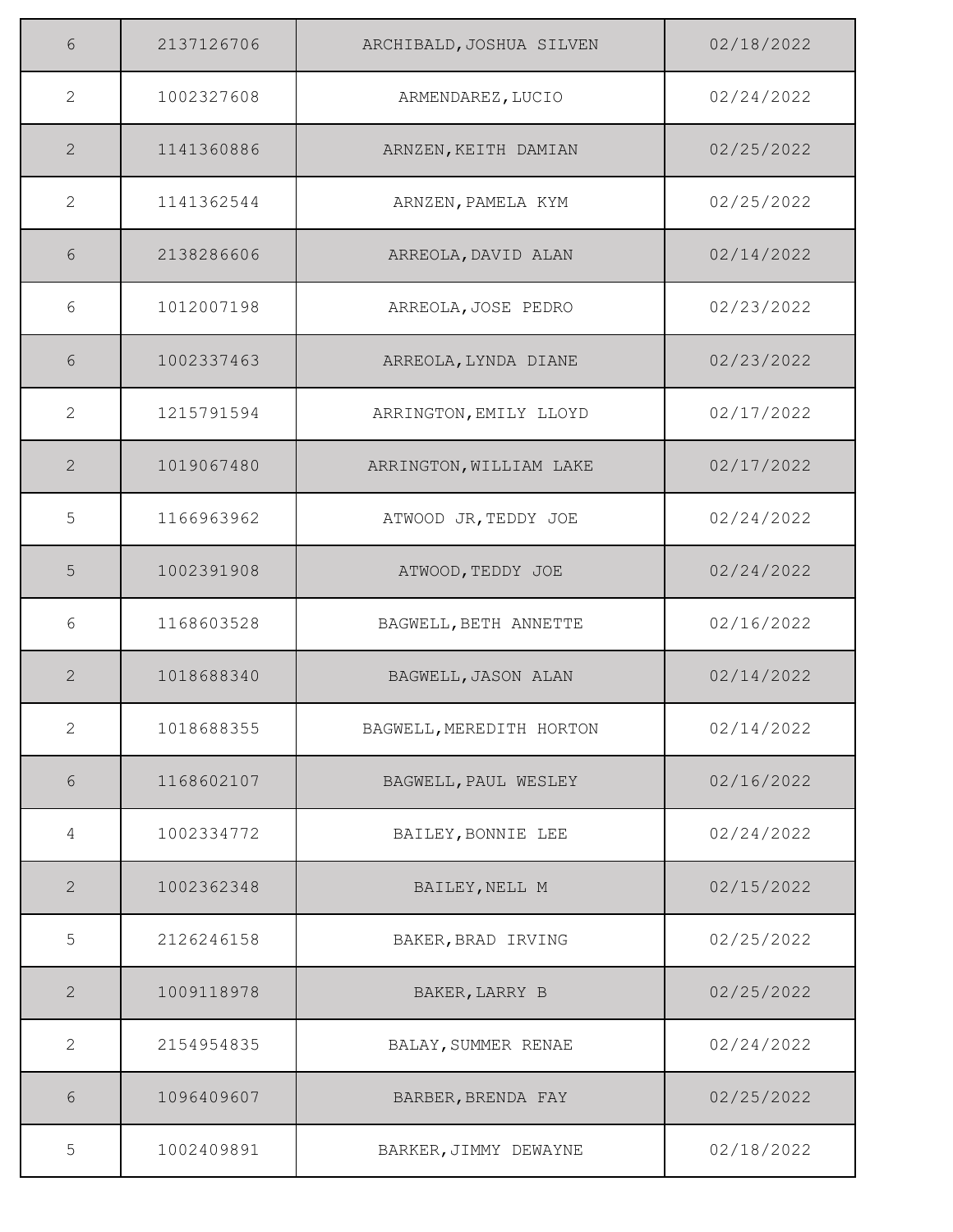| 5              | 1002409901 | BARKER, LORI DAWN      | 02/18/2022 |
|----------------|------------|------------------------|------------|
| 6              | 1146904726 | BARNES, CAROLYN BERLIN | 02/15/2022 |
| 7              | 1002378564 | BARNES, DEIDRA JOLYN   | 02/25/2022 |
| 7              | 1002378351 | BARNES, TERRY LYNN     | 02/25/2022 |
| 5              | 1007650713 | BARTEL, ANITA COLLEEN  | 02/24/2022 |
| 5              | 1020929205 | BATEN, KEVEN DUWAYNE   | 02/25/2022 |
| 5              | 1002405091 | BATEN, REBECCA BICHSEL | 02/14/2022 |
| 5              | 1066350621 | BAUMANN, DOUGLAS NEIL  | 02/17/2022 |
| 5              | 1066469975 | BAUMANN, SUSAN MARIE   | 02/17/2022 |
| 7              | 1023486600 | BEARD, JENNIFER P      | 02/25/2022 |
| $\mathbf{2}$   | 1023362307 | BECCO, EMILEA          | 02/16/2022 |
| 6              | 1006782526 | BECK, BARRY DEAN       | 02/18/2022 |
| 7              | 1002373009 | BEEN, ALAN LEE         | 02/25/2022 |
| 7              | 1002372996 | BEEN, PAMELA GAYE      | 02/25/2022 |
| 5              | 1002405129 | BELL, KENNETH EDWARD   | 02/22/2022 |
| 5              | 1002405138 | BELL, MICHELE PARKER   | 02/25/2022 |
| $\mathbf{2}$   | 2128018503 | BENNER, SHANNON JO     | 02/15/2022 |
| 6              | 1002360760 | BENNETT, JAMES EDWARD  | 02/18/2022 |
| $6\,$          | 1002361888 | BENNETT, PEGGY ALICE   | 02/18/2022 |
| 5              | 1007346035 | BENTLEY, ANGELA DAWN   | 02/25/2022 |
| 5              | 1013024335 | BENTLEY, HEATH DON     | 02/25/2022 |
| $\overline{2}$ | 1002385161 | BENYSHEK, BARBARA MAUL | 02/14/2022 |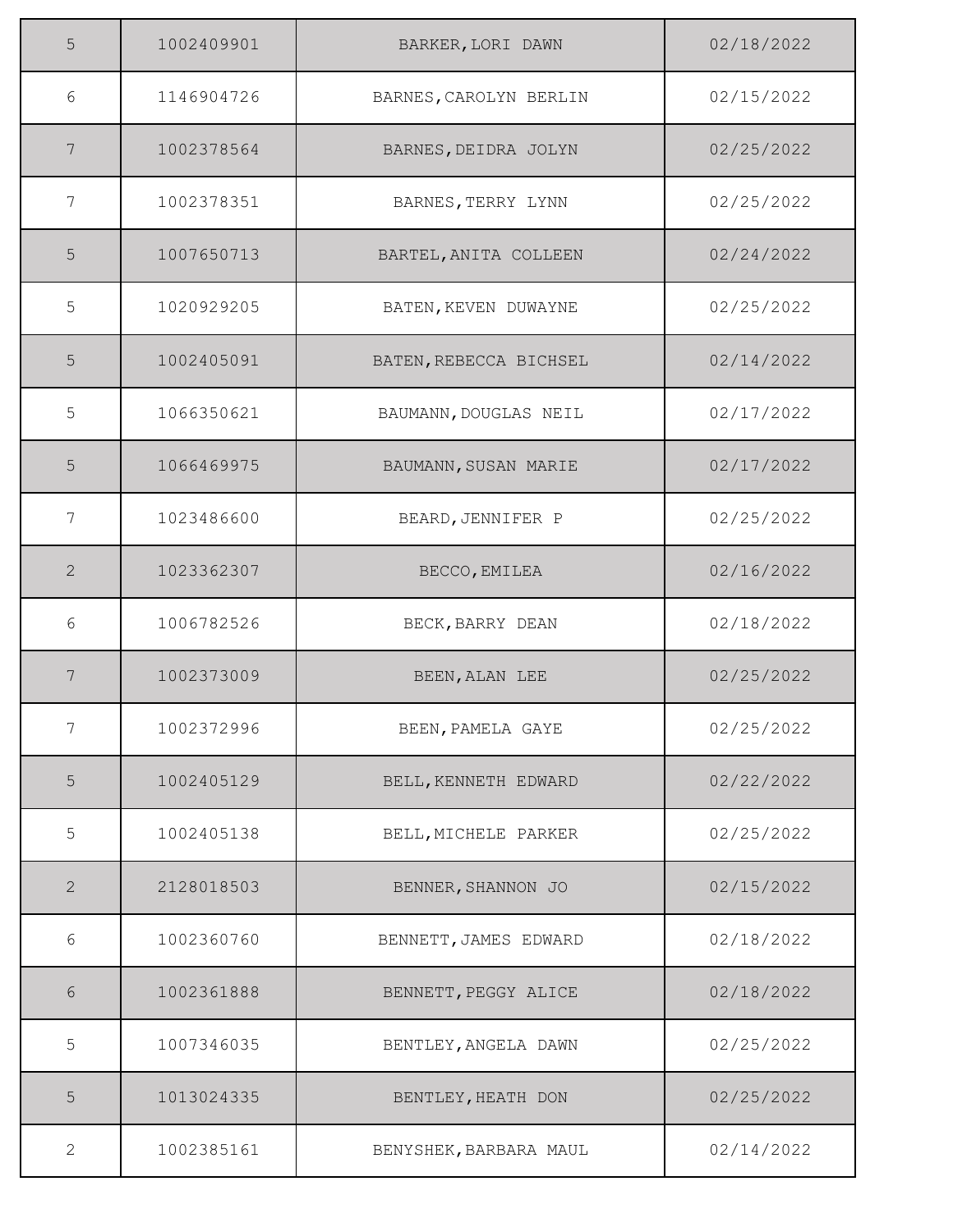| 6             | 1015670136 | BICHSEL, LOUIS LEO     | 02/16/2022 |
|---------------|------------|------------------------|------------|
| 3             | 1002405592 | BILYEU, KELLEY         | 02/25/2022 |
| $\mathcal{S}$ | 2176739165 | BILYEU, LACEY JADE     | 02/25/2022 |
| 7             | 2141038908 | BINGHAM, AMBERLEE DAWN | 02/18/2022 |
| 6             | 1002690989 | BISHOP, JIM D          | 02/14/2022 |
| 6             | 1002345053 | BISHOP, MONA DELL      | 02/14/2022 |
| 2             | 1021553624 | BLACK, DEBBIE KAY      | 02/25/2022 |
| 2             | 1021553630 | BLACK, KEITH NOLAN     | 02/25/2022 |
| 6             | 1007004088 | BLADES, KENDRA KENNEDY | 02/24/2022 |
| 6             | 1002373343 | BLADES, ORVILLE L      | 02/14/2022 |
| 2             | 2162728149 | BLANCO, MATTHEW DANIEL | 02/22/2022 |
| 6             | 1002337947 | BLISS, DEAN RAY        | 02/15/2022 |
| 6             | 1147558493 | BODEN, WILLIS EUGENE   | 02/24/2022 |
| 6             | 1002343474 | BOEHMISCH, JOHN W      | 02/18/2022 |
| 6             | 1002346374 | BOEHMISCH, MARY        | 02/18/2022 |
| 2             | 2127092593 | BOLTON, JEANNE MURLENE | 02/25/2022 |
| 5             | 1002394445 | BOLZ, VICKIE HYSINGER  | 02/25/2022 |
| 5             | 1001318406 | BORGER, MICHAEL WAYNE  | 02/23/2022 |
| 5             | 1001318107 | BORGER, SHARON LYNA    | 02/23/2022 |
| $6\,$         | 1179664139 | BOWEN, GLORIA GEAN     | 02/22/2022 |
| 7             | 1149268470 | BOWERY, VICKI SUE      | 02/22/2022 |
| 6             | 1002343071 | BRADLEY, JAMES LEE     | 02/24/2022 |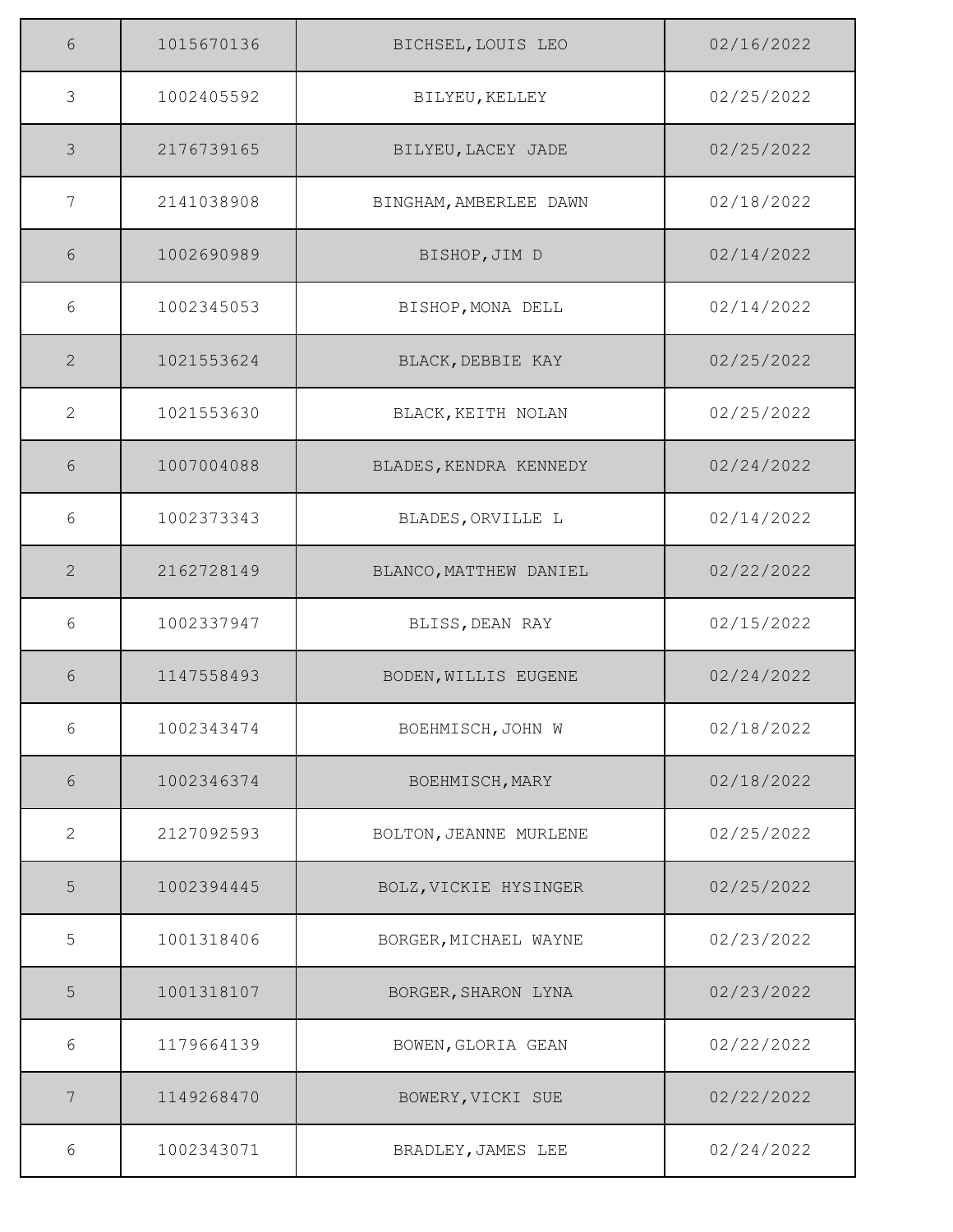| 5              | 1002413884 | BRANSCUM, BILLY JOE        | 02/15/2022 |
|----------------|------------|----------------------------|------------|
| 2              | 1002364659 | BRANTLEY, VIRGINIA         | 02/25/2022 |
| 7              | 1002705796 | BRANTWEIN, JESSIE RADCLIFF | 02/15/2022 |
| 5              | 1002393208 | BRESSLER, ADOLF            | 02/25/2022 |
| 5              | 1002393212 | BRESSLER, KAREN JAN        | 02/25/2022 |
| $\mathbf{2}$   | 1002387241 | BREUER, DOUGLAS DUANE      | 02/25/2022 |
| $\overline{2}$ | 1002361755 | BREUER, JULIA NYLENE       | 02/25/2022 |
| $\overline{7}$ | 1220906168 | BRIDGES JR, STEVEN LEE     | 02/25/2022 |
| 6              | 1002367785 | BRIDGES, BILLY FRANK       | 02/23/2022 |
| $\overline{2}$ | 2137127421 | BRIDWELL, ALFRED EARL      | 02/25/2022 |
| 5              | 1002400622 | BRIDWELL, KRISTI JO        | 02/25/2022 |
| $\mathbf{2}$   | 2137127445 | BRIDWELL, LORETTA POOLE    | 02/25/2022 |
| 5              | 1178451314 | BRIDWELL, VERNON SHANE     | 02/16/2022 |
| 6              | 1002355301 | BROCK, EUGENE DOUGLAS      | 02/22/2022 |
| 6              | 1002355317 | BROCK, PAULA KAY           | 02/22/2022 |
| $\overline{2}$ | 1152652390 | BROMLOW, DANIELLE MARIE    | 02/25/2022 |
| 6              | 1002405366 | BROMLOW, DAVID ALLEN       | 02/25/2022 |
| 6              | 1187273348 | BROMLOW, RYAN DAVID        | 02/24/2022 |
| $6\,$          | 1002405378 | BROMLOW, SUSAN             | 02/25/2022 |
| $\mathbf{2}$   | 1002357878 | BRONNER, JENNY LYND        | 02/23/2022 |
| 5              | 1002391996 | BROOKS, JERILYN BUTLER     | 02/22/2022 |
| 5              | 1002414084 | BROOKS, MARCELLA FAYE      | 02/23/2022 |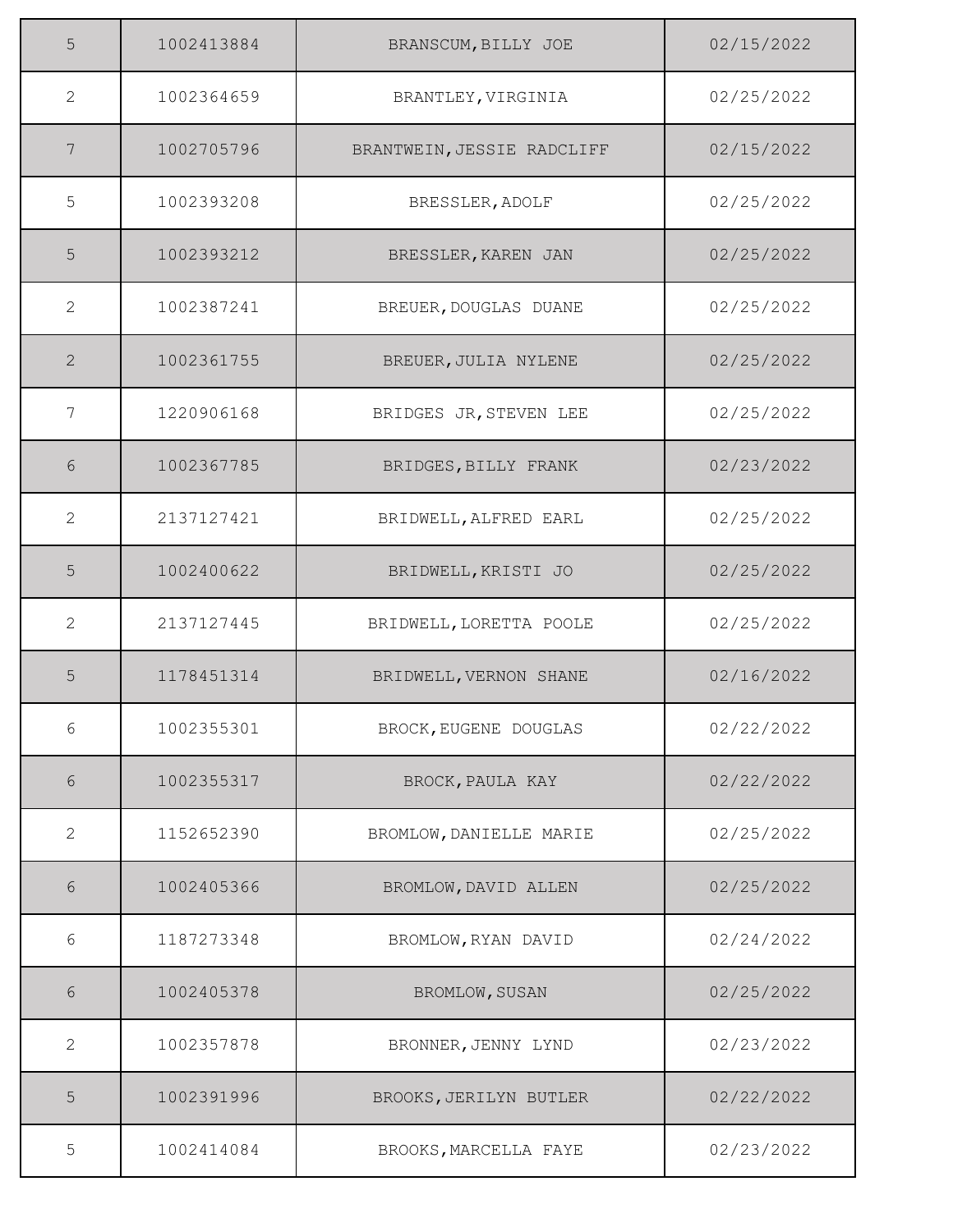| 5              | 1002392006 | BROOKS, NEIL WAYNE      | 02/25/2022 |
|----------------|------------|-------------------------|------------|
| 2              | 1002389762 | BROWN, CAROL            | 02/18/2022 |
| 6              | 1002361985 | BROWN, CARROL JOE       | 02/23/2022 |
| 5              | 1004913902 | BROWN, COLBY TODD       | 02/23/2022 |
| 7              | 1009025475 | BROWN, GAYLE DIANA      | 02/24/2022 |
| 6              | 1002343160 | BROWN, JENNIE FAY       | 02/18/2022 |
| 6              | 1002359593 | BROWN, NEYSA ANN        | 02/23/2022 |
| 6              | 1002405397 | BROWN, RICKEY LOYD      | 02/18/2022 |
| 6              | 1002405402 | BROWN, SHARRON MACKIE   | 02/18/2022 |
| 7              | 1002372313 | BRUCE, TERESA HAYNES    | 02/18/2022 |
| 7              | 1002374948 | BRUCE, WAYNE L          | 02/18/2022 |
| 2              | 1035480931 | BRYANT, SKYLA D'RENE    | 02/18/2022 |
| 5              | 1002385265 | BUCK, MICHAEL THOMAS    | 02/16/2022 |
| 5              | 1002386457 | BUCK, SHIRLEY KAY       | 02/16/2022 |
| $\overline{4}$ | 1002732760 | BULLOCK, DEANNA MARIE   | 02/18/2022 |
| 2              | 2162826155 | BURGER SUEN, MARY ANN   | 02/14/2022 |
| 6              | 2179718091 | BURGESS, KAYLEE NICHOLE | 02/25/2022 |
| 6              | 1002409545 | BURKHALTER, ROBERT GREG | 02/18/2022 |
| 6              | 1002343538 | BURNS, HELEN LOUISE     | 02/14/2022 |
| 6              | 1002343540 | BURNS, TOMMY            | 02/14/2022 |
| 7              | 2121540047 | BURR, NOLAN RYAN        | 02/17/2022 |
| 7              | 1120537525 | BUSH, JOHNNIE REID      | 02/25/2022 |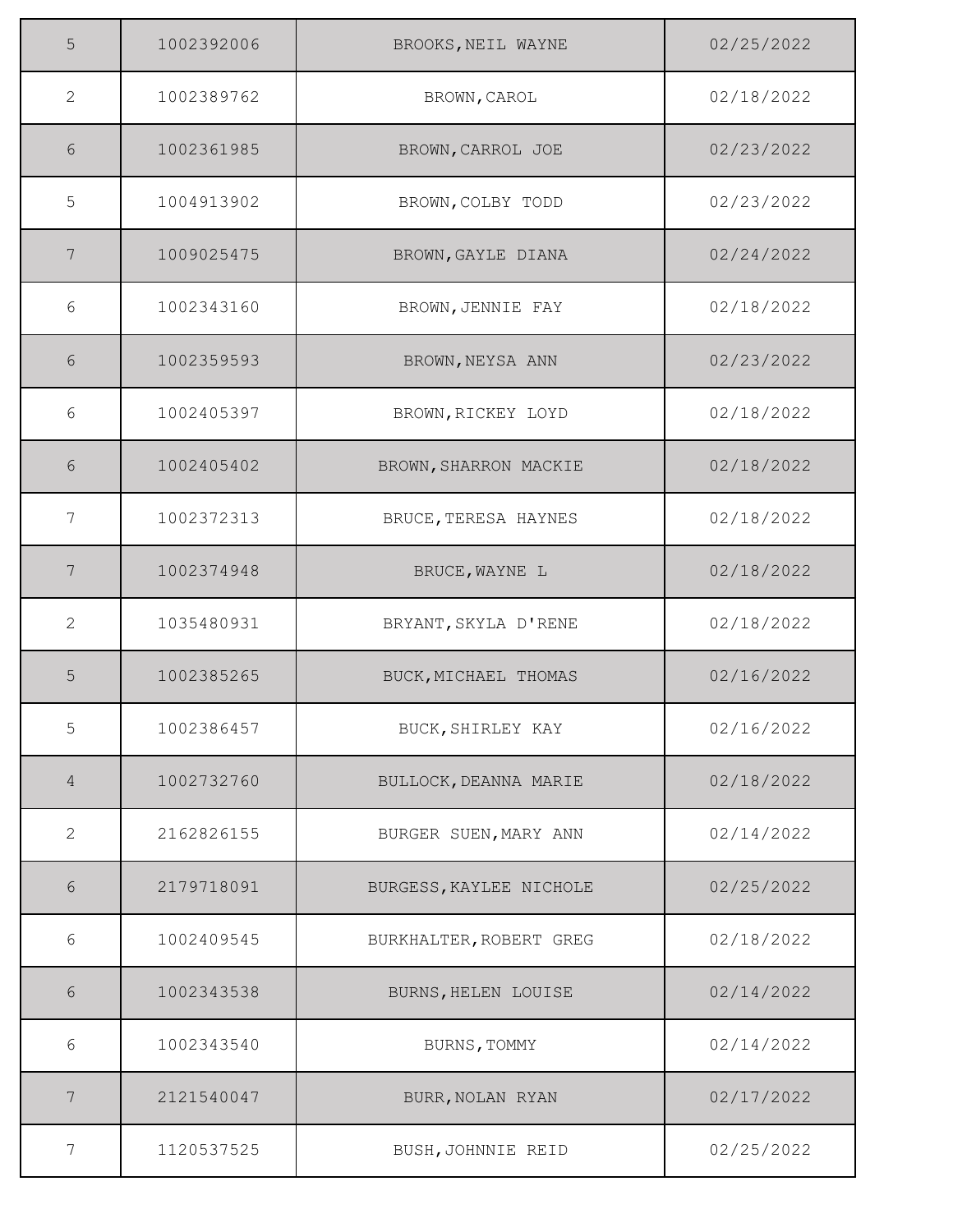| 7              | 1200946447 | BUSH, KERRA GAYLE          | 02/25/2022 |
|----------------|------------|----------------------------|------------|
| 5              | 2168007347 | BYRAM, ROBERT ALLEN        | 02/22/2022 |
| 7              | 1002396717 | CAGLE, DANNIE MICHAEL      | 02/18/2022 |
| 7              | 2120192296 | CAGLE, DEBORAH GRACE       | 02/18/2022 |
| 5              | 1011043602 | CAMPBELL, CANDID ANN       | 02/25/2022 |
| 5              | 1011687650 | CAMPBELL, WILLIAM JOSEPH   | 02/25/2022 |
| 5              | 1002400218 | CANTRELL, JAMES EDWARD     | 02/14/2022 |
| 2              | 1208886504 | CAPWELL JR, RAYMOND GEORGE | 02/14/2022 |
| $\overline{2}$ | 1159318100 | CARLSON, BONNIE SUE        | 02/24/2022 |
| 6              | 1002348842 | CARLSON, JERRY EDWIN       | 02/23/2022 |
| 6              | 1129225022 | CARLSON, JOHN HOWARD       | 02/23/2022 |
| 2              | 1159549130 | CARLSON, KEVIN DWAYNE      | 02/24/2022 |
| 6              | 1002348738 | CARLSON, SHERRY ANNETTE    | 02/23/2022 |
| 6              | 1215203613 | CARLSON, SUE BARNETT       | 02/23/2022 |
| 6              | 1002351073 | CARMICHAEL, PAUL DOUGLAS   | 02/25/2022 |
| 6              | 1002350824 | CARMICHAEL, SARA LEE       | 02/22/2022 |
| 4              | 1164120770 | CARPENTER, JOHNNIE MAX     | 02/24/2022 |
| 4              | 1002332374 | CARPENTER, MARY ANN        | 02/24/2022 |
| $\mathbf{2}$   | 1002398521 | CARPENTER, PATRICIA J      | 02/25/2022 |
| 2              | 1002398532 | CARPENTER, STEVE MARK      | 02/25/2022 |
| 6              | 2177028715 | CARROLL SMITH, JAYCI KAY   | 02/16/2022 |
| 5              | 1002342051 | CARROLL SMITH, MELISSA     | 02/16/2022 |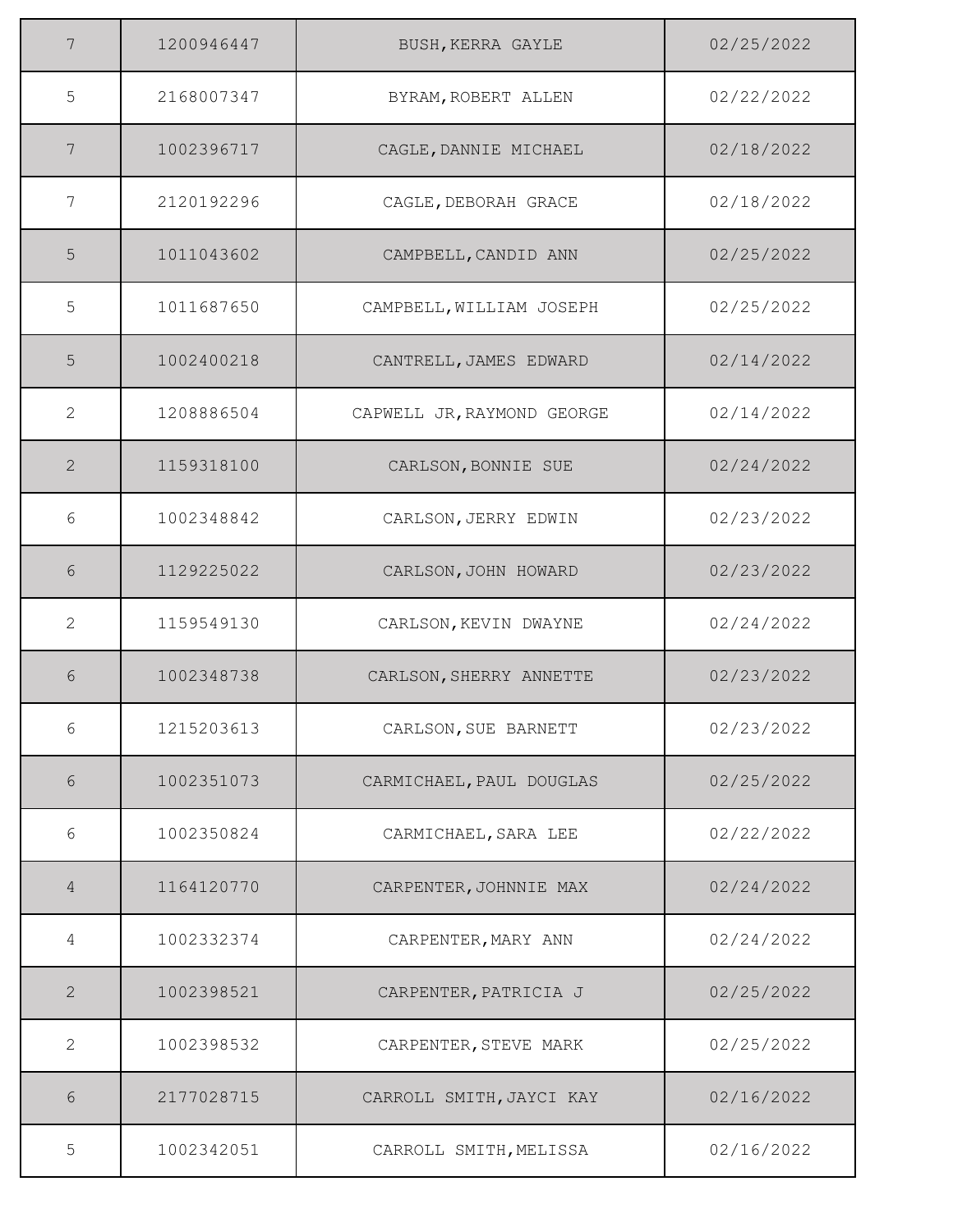| 7              | 1002337588 | CARROLL, MICHAEL ALVIN   | 02/25/2022 |
|----------------|------------|--------------------------|------------|
| 6              | 1002339977 | CARROLL, PHYLLIS KAY     | 02/16/2022 |
| 6              | 1150445634 | CASWELL, JIMMY LYN       | 02/22/2022 |
| 5              | 1002395666 | CAVALIER, KATHY KAY      | 02/22/2022 |
| 5              | 1018297526 | CHANEY, AMY              | 02/16/2022 |
| 6              | 1002359501 | CHANEY, CAROLYN SUE      | 02/16/2022 |
| 5              | 1010844250 | CHANEY, JAMES MICHAEL    | 02/16/2022 |
| 6              | 1015909832 | CHASE, MARY ANNETTE      | 02/25/2022 |
| 7              | 1002350876 | CHASE, MAXCINE STEELE    | 02/15/2022 |
| 2              | 1002385721 | CHATHAM, CAROL STRIBLING | 02/18/2022 |
| 2              | 1058071824 | CHATHAM, JOHNNY GLENN    | 02/18/2022 |
| 5              | 1007714265 | CHENOWETH, PAUL ANTHONY  | 02/24/2022 |
| 6              | 1007734572 | CHENOWETH, SHANNON R     | 02/25/2022 |
| $\overline{2}$ | 1002353223 | CHILDRESS JR, REX LLOYD  | 02/18/2022 |
| $\mathbf{2}$   | 1017591615 | CHILDRESS, BRAD LYN      | 02/14/2022 |
| 2              | 1002353234 | CHILDRESS, JOLINDA       | 02/18/2022 |
| $\mathbf{2}$   | 1031268403 | CHILDRESS, KATI KYLENE   | 02/14/2022 |
| 6              | 1002346697 | CHISUM, ILA OMEGA        | 02/15/2022 |
| 6              | 1002343643 | CHISUM, WARREN           | 02/15/2022 |
| $6\,$          | 1002373066 | CHUMBLEY, DANA ANN       | 02/24/2022 |
| 6              | 1002373499 | CHUMBLEY, TERRY WAYNE    | 02/24/2022 |
| 6              | 1002690818 | CLARK, GARY BERT         | 02/22/2022 |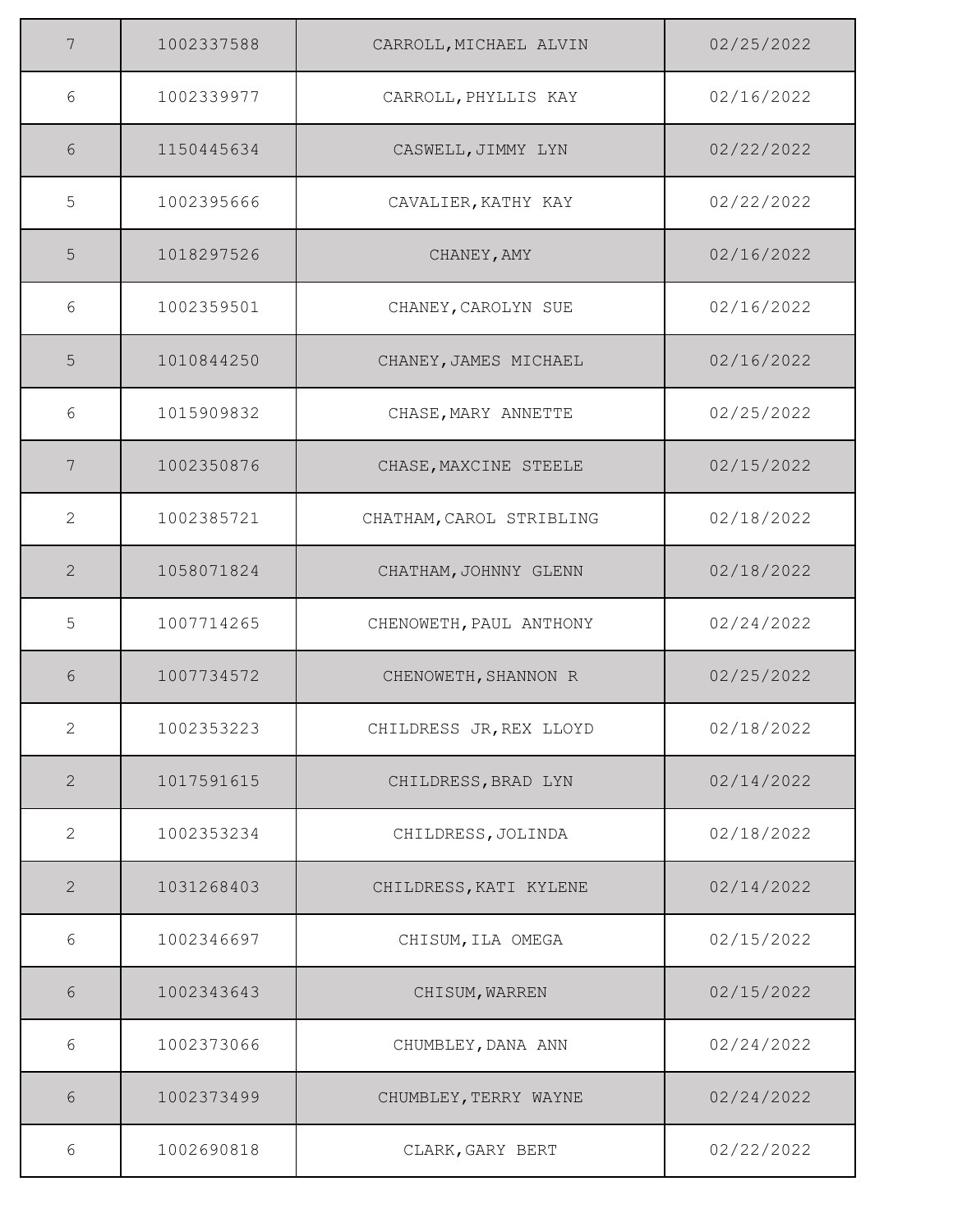| 6               | 1119392115 | CLARK, KENNETH EDWARD    | 02/14/2022 |
|-----------------|------------|--------------------------|------------|
| 6               | 1002348153 | CLARK, LAYNE MARSHALL    | 02/25/2022 |
| 6               | 1002348169 | CLARK, MARY ANN          | 02/25/2022 |
| 5               | 1007447075 | CLEMENTS, BERKLEE LOUISE | 02/17/2022 |
| 5               | 1002776320 | CLEMENTS, STEPHEN L      | 02/17/2022 |
| 7               | 1002404442 | CLENDENNEN, JUDY D       | 02/16/2022 |
| 7               | 1135123012 | CLINE, DALLAS CURRY      | 02/18/2022 |
| 7               | 1002404457 | CLOUD, BOBBY WAYNE       | 02/15/2022 |
| $7\phantom{.0}$ | 1002372350 | CLOYD, PEGGY ANN         | 02/22/2022 |
| $\mathbf{1}$    | 1002322721 | COATES, ANNA CORLEY      | 02/18/2022 |
| 5               | 1002404474 | COBLE, JUDY A            | 02/18/2022 |
| 6               | 1002398901 | COBLE, SUSAN KRISTINE    | 02/25/2022 |
| 2               | 1002380301 | COCHRAN, BETTY           | 02/25/2022 |
| $\mathbf{2}$    | 1002691919 | COCHRAN, KIRBY LESTER    | 02/15/2022 |
| $\overline{2}$  | 2162760127 | COCHRAN, MAR THOMAS      | 02/25/2022 |
| 2               | 1002385038 | COCHRAN, RETA KAY        | 02/15/2022 |
| 2               | 1002389935 | COCHRAN, ROBBIE MARK     | 02/17/2022 |
| 5               | 1002392113 | COFER, BILLY WADE        | 02/18/2022 |
| 5               | 1002392121 | COFER, DONNA CAROL       | 02/18/2022 |
| 6               | 1014210413 | COFFEE, MARSHA           | 02/25/2022 |
| 6               | 1014426891 | COFFEE, WALTER CLYDE     | 02/25/2022 |
| 6               | 1141935967 | COLE, JAMES ROBERT       | 02/23/2022 |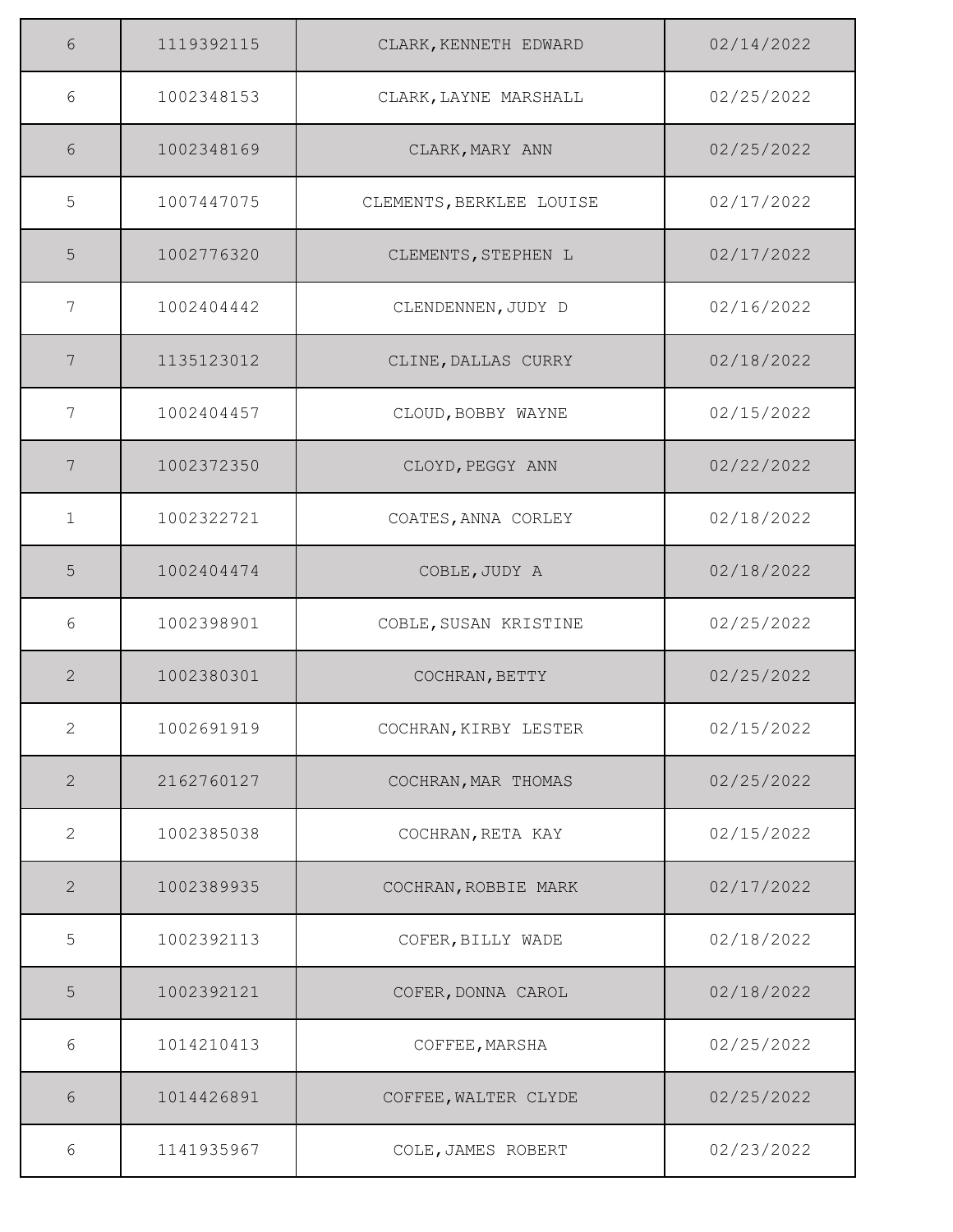| 6              | 1141936059 | COLE, WENDY RUTH          | 02/23/2022 |
|----------------|------------|---------------------------|------------|
| 7              | 1002373481 | COLEMAN, CAVIN CURTIS     | 02/25/2022 |
| 6              | 1165126772 | COLEMAN, DARRIN RAY       | 02/25/2022 |
| 6              | 1002369579 | COLEMAN, LISA K           | 02/25/2022 |
| 7              | 1002371682 | COLEMAN, PEGGIE MAURINE   | 02/25/2022 |
| 5              | 1050291768 | COLLINS, KYLE LEA         | 02/15/2022 |
| 5              | 1156781296 | COLLINS, MARY ELIZABETH   | 02/16/2022 |
| 2              | 1002362297 | COLLUM, CECIL RAY         | 02/24/2022 |
| $\overline{2}$ | 1009201408 | COLLUM, TAMARA JO         | 02/24/2022 |
| 2              | 1002338105 | CONDO, BRENDA L           | 02/16/2022 |
| 5              | 1002409203 | CONNER, BOBBY DUANE       | 02/24/2022 |
| 6              | 1158693960 | CONRAD, VALERIE LYNN      | 02/16/2022 |
| 6              | 1179292541 | CONRAD, WILLIAM DOUGLAS   | 02/16/2022 |
| 6              | 1192403505 | COOPER, ANDREW SCOTT      | 02/25/2022 |
| 6              | 1021882456 | COOPER, RUTH ANNE         | 02/25/2022 |
| 2              | 1180518458 | COPELAND, ANTHONY RANDALL | 02/15/2022 |
| 5              | 1002358134 | COPELAND, EDWARD ALLEN    | 02/25/2022 |
| 2              | 1040000743 | COPELAND, NELDA TURNER    | 02/25/2022 |
| $\mathbf{2}$   | 1011764855 | COPELAND, STEVEN ARLEN    | 02/16/2022 |
| 6              | 1000113627 | CORDOVA, CINTHIA BERTHA   | 02/18/2022 |
| 7              | 1002373182 | CORNELISON, BRENDA T      | 02/22/2022 |
| 7              | 1002372880 | CORNELISON, FLOYD LEE     | 02/22/2022 |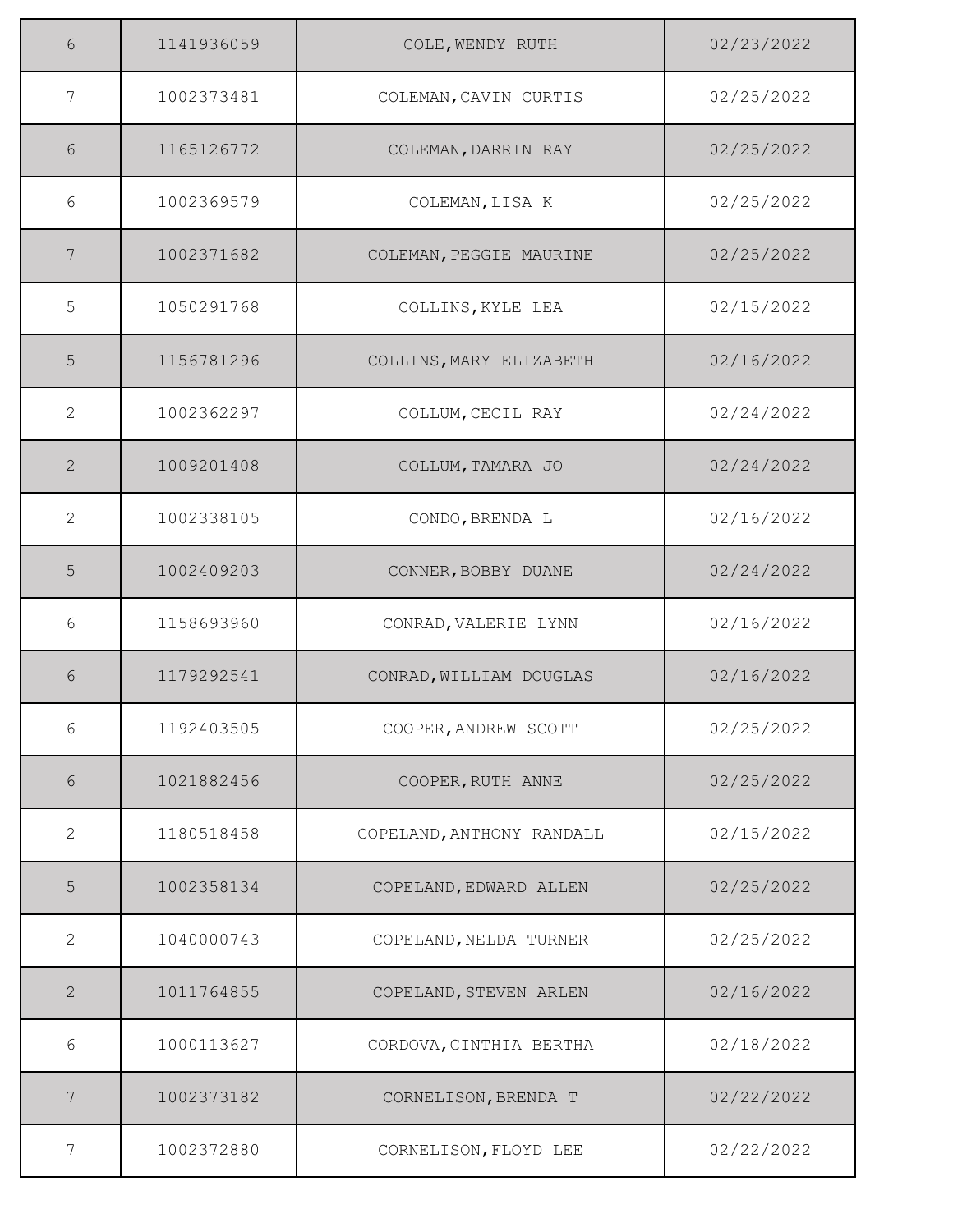| $\overline{2}$ | 1007003698 | CORONIS, COREY CORBIN      | 02/14/2022 |
|----------------|------------|----------------------------|------------|
| 5              | 1034276252 | CORSE, KENNETH WAYNE       | 02/25/2022 |
| 2              | 1002369075 | CORY, ANITA JAN            | 02/18/2022 |
| 2              | 1002367613 | CORY, DAVID WILLIAM        | 02/18/2022 |
| 5              | 1155711655 | COVIL, PAMELA LEWIS        | 02/15/2022 |
| 5              | 1015206752 | COX, KENNETH S             | 02/17/2022 |
| 2              | 1002390591 | CRADDUCK, REBECCA KATHLEEN | 02/18/2022 |
| 6              | 1002404712 | CRAFTON, DARREL EUGENE     | 02/18/2022 |
| 6              | 1002351115 | CRAFTON, MARILYN PETERSON  | 02/18/2022 |
| 2              | 1039848830 | CRAIG, JACOB ZACHARY       | 02/16/2022 |
| 6              | 1148904246 | CRAIN, AMY MICHELLE        | 02/15/2022 |
| $\mathbf{2}$   | 2179314015 | CRAIN, LAWAUSA RENE        | 02/24/2022 |
| 6              | 1182144686 | CRAWFORD, BARBARA EPPS     | 02/16/2022 |
| 5              | 1002394704 | CRAWFORD, BETTY LOU        | 02/18/2022 |
| 6              | 1092968344 | CRAWFORD, JAMES ONIS       | 02/16/2022 |
| 5              | 1002414512 | CRAWFORD, KEVIN LEE        | 02/22/2022 |
| 5              | 1002392197 | CRAWFORD, LINDA BELLE      | 02/22/2022 |
| 5              | 1002392184 | CRAWFORD, ROGER DOYLE      | 02/22/2022 |
| 6              | 1025967042 | CROCKER, DWIGHT EARL       | 02/22/2022 |
| $6\,$          | 1026060390 | CROCKER, LINDA WHINERY     | 02/22/2022 |
| 2              | 1002399535 | CROSIER, SHARON            | 02/23/2022 |
| 2              | 1002399519 | CROSIER, WESLEY NEAL       | 02/23/2022 |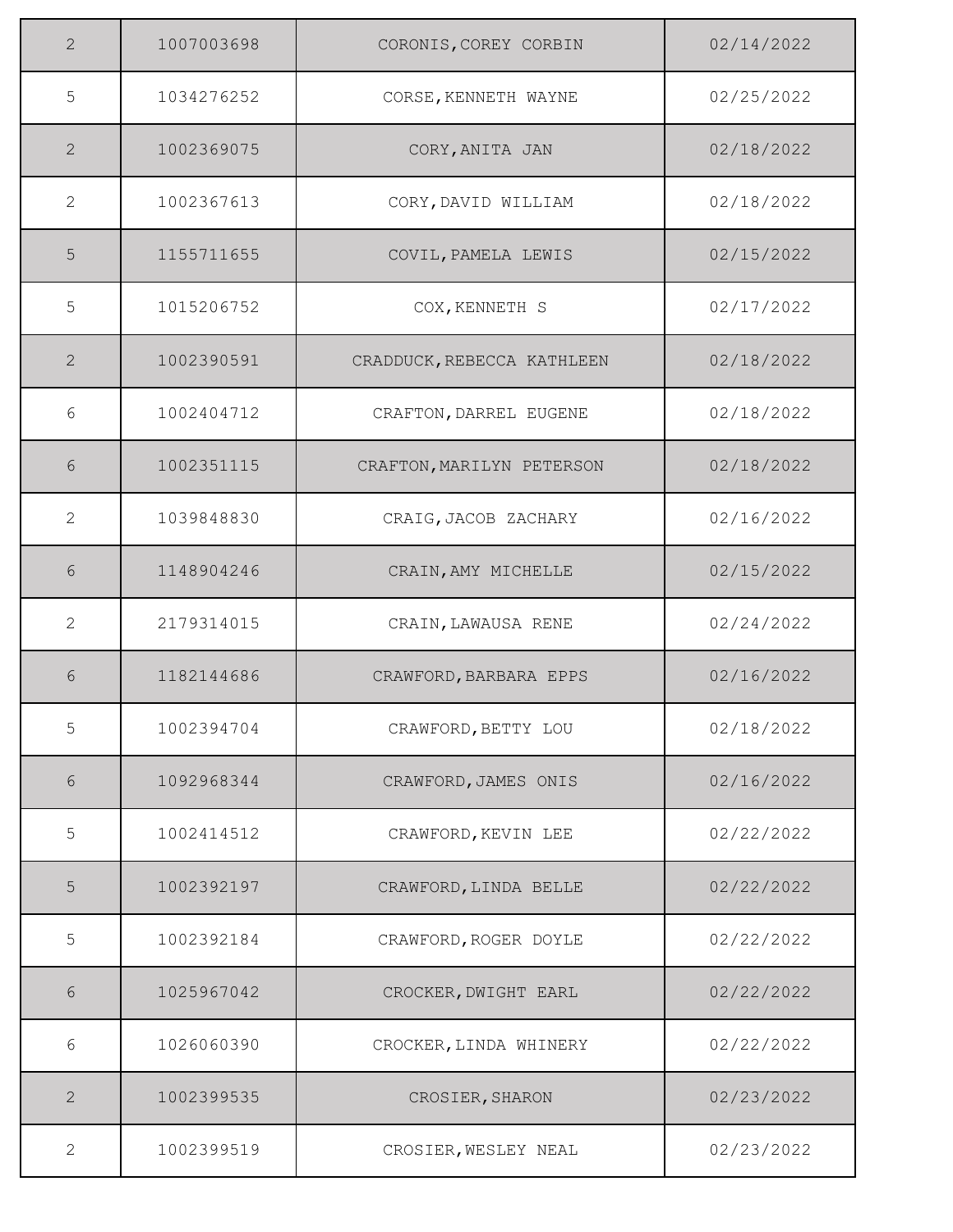| 5              | 1002404749 | CROSS, BONNIE GAIL         | 02/25/2022 |
|----------------|------------|----------------------------|------------|
| 2              | 1002385368 | CROSS, JAMES M             | 02/22/2022 |
| 2              | 1002385375 | CROSS, KARAN LENELL        | 02/22/2022 |
| 5              | 1002404754 | CROSS, MAURICE WILLIAMS    | 02/25/2022 |
| 7              | 1002372822 | CROSSMAN, ALISA CAROL      | 02/22/2022 |
| 7              | 1002338095 | CROSSMAN, DAVID CARROLL    | 02/14/2022 |
| 7              | 1002372384 | CROSSMAN, JAMES LYNN       | 02/22/2022 |
| 2              | 1002374100 | CROSSWHITE, RICHARD ALAN   | 02/24/2022 |
| 2              | 1002374116 | CROSSWHITE, SANDRA KAY     | 02/24/2022 |
| 6              | 1198514376 | CROW, FLOYD WESLEY         | 02/25/2022 |
| 2              | 1002386102 | CRUMP, CLARA M             | 02/25/2022 |
| 2              | 1021889106 | CRUZ, KANDICE MAE          | 02/14/2022 |
| 2              | 1177903418 | CRUZ, SOLOMON RAY          | 02/14/2022 |
| $\mathbf{2}$   | 1002342675 | CULVER, BEVERLY DEANN      | 02/17/2022 |
| $\overline{2}$ | 1150259139 | CULVER, GLEN WADE          | 02/17/2022 |
| 2              | 1002384751 | CUMMINGS, GARY MAX         | 02/25/2022 |
| 2              | 1002384746 | CUMMINGS, SUSAN ANNE       | 02/25/2022 |
| 6              | 1002367621 | CURRY, ALTON MERLE         | 02/25/2022 |
| 7              | 1167230898 | CZESNOWSKI JR, JOSEPH JOHN | 02/22/2022 |
| 7              | 1002404783 | CZESNOWSKI, DOLORES A      | 02/22/2022 |
| 6              | 1007112825 | DABBS, GAIL                | 02/18/2022 |
| 6              | 1007112841 | DABBS, ROBERT BRENT        | 02/18/2022 |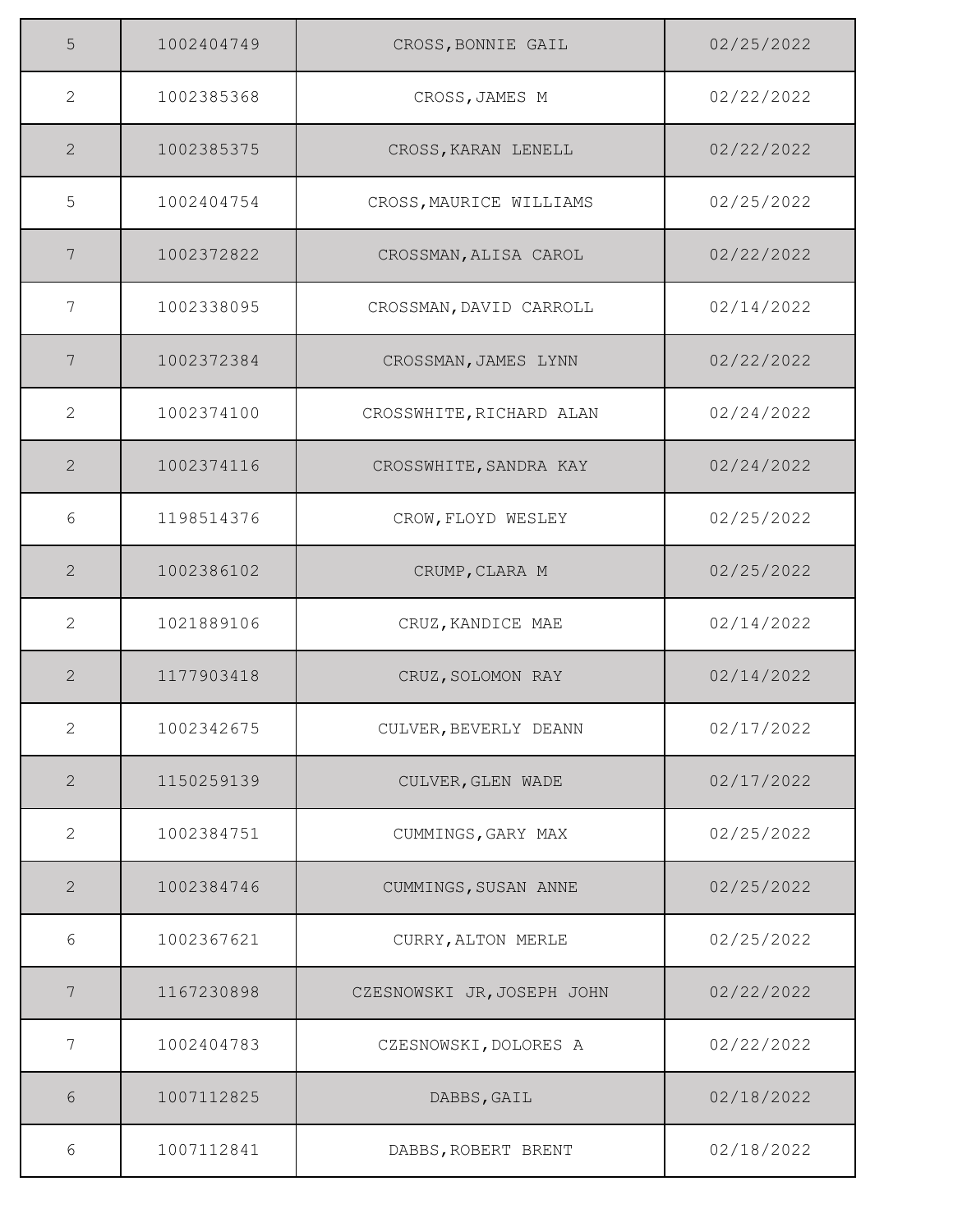| 2            | 1002333320 | DALTON, DEBORAH WALSH      | 02/14/2022 |
|--------------|------------|----------------------------|------------|
| 5            | 1002333349 | DANIELS, KRISTY JO         | 02/16/2022 |
| 2            | 1179124403 | DARLING, PATRICK ARNOLD    | 02/15/2022 |
| 6            | 1161323911 | DAUGHERTY, AMANDA LEA      | 02/22/2022 |
| 2            | 1156752232 | DAUGHERTY, CHRISTAN ELI    | 02/17/2022 |
| 6            | 1021956146 | DAVENPORT, ROGER ALLEN     | 02/22/2022 |
| 6            | 1009045352 | DAVENPORT, SHARI CHRISTIAN | 02/22/2022 |
| 2            | 1173733402 | DAVIS, BETHANY NICOLE      | 02/23/2022 |
| 5            | 1002395860 | DAVIS, BRENDA RAE          | 02/15/2022 |
| 7            | 1011917574 | DAVIS, JACQUELINE DENISE   | 02/22/2022 |
| 7            | 1010465352 | DAVIS, JOSEPH ADAM         | 02/25/2022 |
| 6            | 1002400549 | DAVIS, KEVIN L             | 02/25/2022 |
| 6            | 1012791552 | DAVIS, KIMBERLY ANN        | 02/25/2022 |
| 5            | 1002395873 | DAVIS, ROBERT ALAN         | 02/15/2022 |
| $6\,$        | 1002399542 | DAVIS, WHITNEY DAWN        | 02/25/2022 |
| 2            | 1002384910 | DAWES, HENRY LOYD          | 02/17/2022 |
| 2            | 1040272097 | DAWES, JESSICA ANN         | 02/16/2022 |
| 2            | 1002387406 | DAWES, MARIAN              | 02/17/2022 |
| $\mathbf{2}$ | 1026284891 | DAWES, MELINDA CHEREE      | 02/24/2022 |
| 2            | 1002381972 | DAWES, SHAWN LEE           | 02/22/2022 |
| 7            | 1004946689 | DAY, RANDALL HUGH          | 02/14/2022 |
| 7            | 1007069183 | DEAN JR, JOHN ALAN         | 02/25/2022 |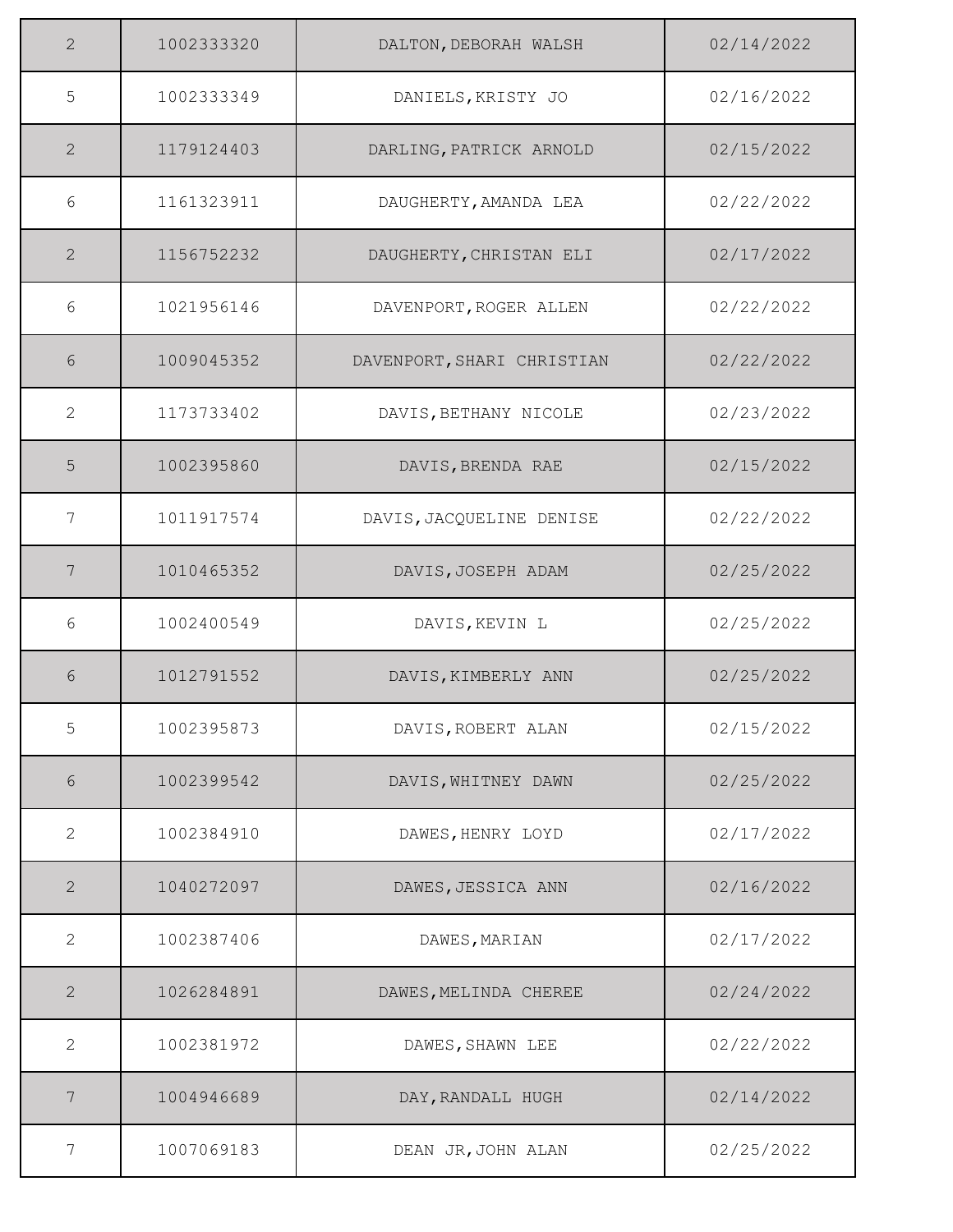| 7              | 1020003560 | DEAN, LYNETTE SHERRYL     | 02/18/2022 |
|----------------|------------|---------------------------|------------|
| $\overline{2}$ | 1178032980 | DEMETRIADES, GEORGE KEITH | 02/17/2022 |
| 6              | 1002354165 | DENNEY, PATRICIA ANN      | 02/18/2022 |
| 6              | 1002354131 | DENNEY, PETER DONALD      | 02/18/2022 |
| 5              | 1002378173 | DEVOLL, KATHERINE ELAINE  | 02/18/2022 |
| 6              | 1002357440 | DEVOLL, TWILA SUE         | 02/24/2022 |
| 5              | 2179230169 | DEWITT, TIFFANI MICHELLE  | 02/16/2022 |
| 6              | 1010787579 | DICKERSON, MARIAN ELAINE  | 02/22/2022 |
| 6              | 1010787023 | DICKERSON, MARVIN RAY     | 02/22/2022 |
| 5              | 1021748100 | DICKEY, HANNAH MELISSA    | 02/22/2022 |
| 5              | 1002335183 | DICKEY, JOHN AMON         | 02/22/2022 |
| 5              | 1002402594 | DICKINSON, RAMONA ANN     | 02/18/2022 |
| 6              | 1002349277 | DICKMAN, NELDA JOAN       | 02/22/2022 |
| 6              | 1007636816 | DICKMAN, TEDDY EUGENE     | 02/17/2022 |
| $\mathbf{2}$   | 1002691961 | DIDWAY, TAMMY GREENE      | 02/25/2022 |
| 5              | 1007389996 | DILLS, PEGGY LOUISE       | 02/25/2022 |
| 6              | 1002379077 | DITMORE, LINDA MELZER     | 02/16/2022 |
| 6              | 1002399485 | DOMINEY, FRANKLIN JUNIOR  | 02/23/2022 |
| $6\,$          | 1002378501 | DOMINEY, PHYLLIS ANN      | 02/23/2022 |
| 6              | 1023273356 | DOMINGUEZ, MELISSA ANN    | 02/25/2022 |
| $\mathbf{2}$   | 1002395357 | DONELSON, BRENDA ELLISON  | 02/14/2022 |
| 7              | 1011583354 | DORN, JOHN MELVIN         | 02/24/2022 |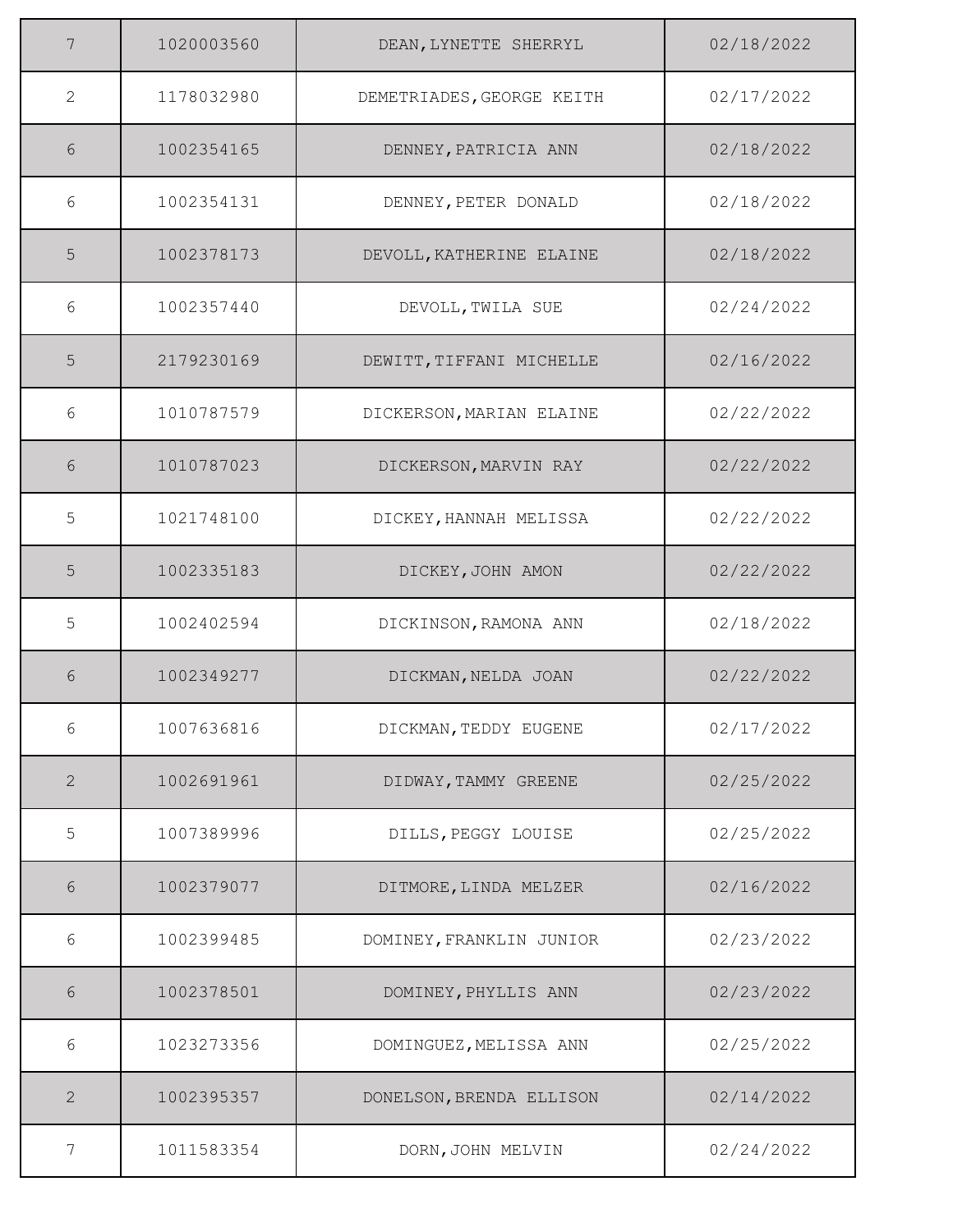| 7            | 1015175099 | DORN, KITTY FLORIDA      | 02/24/2022 |
|--------------|------------|--------------------------|------------|
| 5            | 1003979522 | DORN, PALMMIDA           | 02/22/2022 |
| 6            | 1135050399 | DOTSON, LINDA MICHELLE   | 02/18/2022 |
| 6            | 1013538421 | DOUCETTE, CHRISTOPHER B  | 02/23/2022 |
| 6            | 1002362831 | DOUCETTE, SARAH L        | 02/23/2022 |
| 5            | 1210638436 | DOUGHERTY, ANSLEY CLAIRE | 02/25/2022 |
| 5            | 1205196774 | DOUGHERTY, JARRETT LEE   | 02/25/2022 |
| 6            | 1196864772 | DOUGHTY, BRIAN EDWARD    | 02/25/2022 |
| 6            | 1199020661 | DOUGHTY, STACIA MARIE    | 02/25/2022 |
| 2            | 1013114222 | DOUGLAS, CODY FRANKLIN   | 02/23/2022 |
| 2            | 1055925959 | DOUGLAS, JENNIFER MARIE  | 02/23/2022 |
| 6            | 1168711333 | DOUGLAS, ROBERT AARON    | 02/22/2022 |
| 2            | 1002355546 | DOUTHIT, GYNDAL CALLAN   | 02/22/2022 |
| $\mathbf{2}$ | 1002360316 | DOUTHIT, TRACI LYNN      | 02/15/2022 |
| $\mathsf S$  | 1027925624 | DUDLEY, KRISTINA DONN    | 02/25/2022 |
| 5            | 1085068455 | DUGGAN, PATRICIA HYATT   | 02/16/2022 |
| 5            | 1002403939 | DUNIGAN, EDWARD MICHAEL  | 02/18/2022 |
| 5            | 1002403941 | DUNIGAN, SUSAN DOYLE     | 02/16/2022 |
| $\mathbf{2}$ | 1023010873 | DUNN, DANA ANDREW        | 02/22/2022 |
| 6            | 1002689268 | DUNN, DERAL BRYAN        | 02/23/2022 |
| 6            | 1002352475 | DUNN, REBECCA ANN        | 02/23/2022 |
| 7            | 1003605384 | DUNN, RICHARD EUGENE     | 02/16/2022 |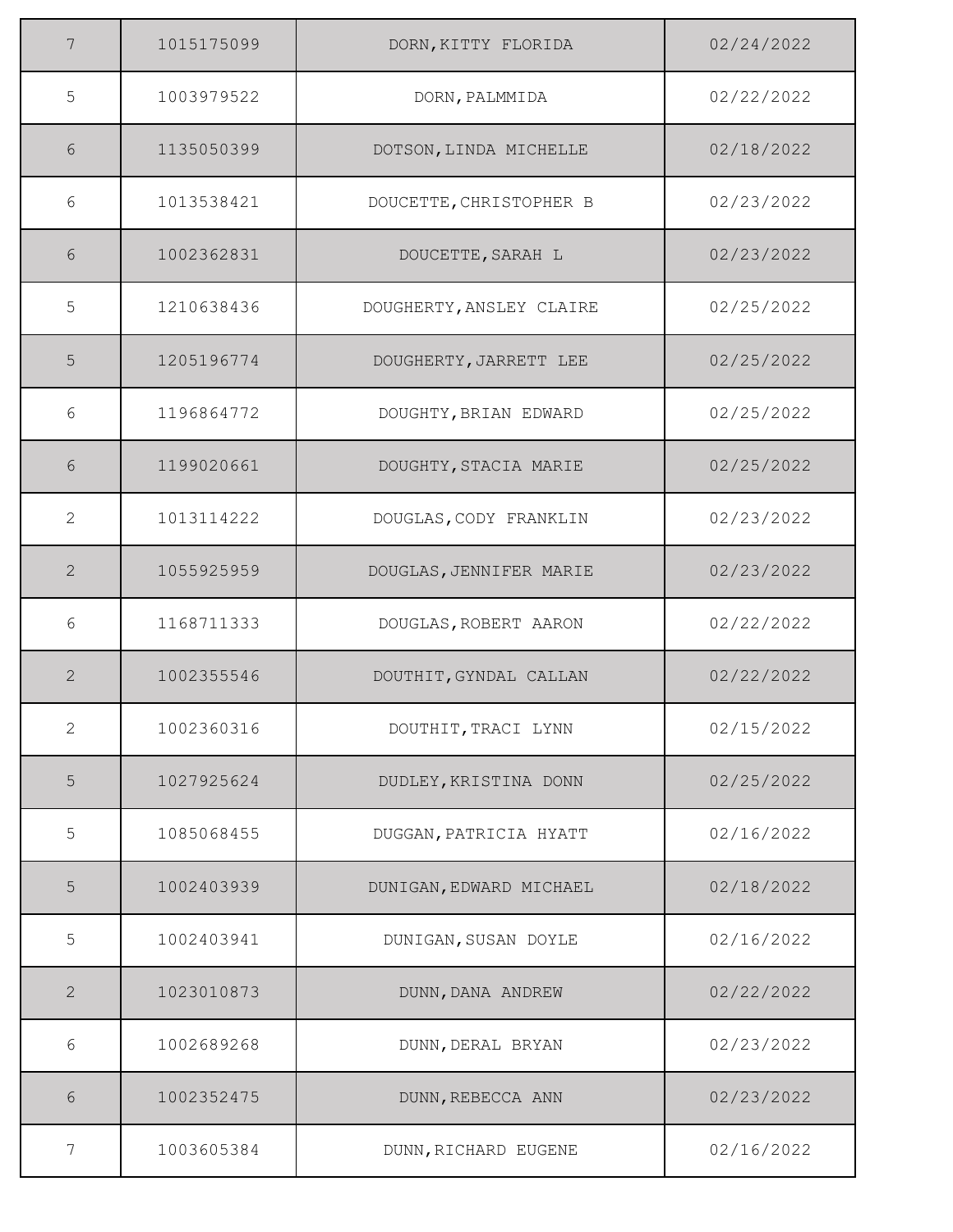| 7               | 1002364539 | DUNN, ROBBIE ESPARZA    | 02/16/2022 |
|-----------------|------------|-------------------------|------------|
| 5               | 2119744437 | DYSON, CAROL LOU        | 02/23/2022 |
| 2               | 1002378636 | DYSON, MICHELE MUNS     | 02/24/2022 |
| 6               | 1002349713 | DYSON, RANDY LYNN       | 02/23/2022 |
| 5               | 1002384812 | DYSON, ROBERT DALE      | 02/23/2022 |
| 6               | 2003769142 | DYSON, VERNA FAY        | 02/23/2022 |
| 2               | 1002373239 | DYSON, WESLEY K         | 02/24/2022 |
| 5               | 1002363133 | EADS, DARLENE           | 02/15/2022 |
| 2               | 1002340400 | EADS, ELDON WADE        | 02/25/2022 |
| 6               | 1143530179 | EAKIN, BRADY JAMES      | 02/25/2022 |
| 2               | 1002351865 | EAKIN, JAMES RUSSELL    | 02/24/2022 |
| 6               | 1002343945 | EAKIN, ROSE MARY        | 02/24/2022 |
| 7               | 1180810416 | EATON, JOSEPH EDWARD    | 02/14/2022 |
| 7               | 1183431012 | EATON, MARGARET RHOTEN  | 02/14/2022 |
| $7\phantom{.0}$ | 1164376935 | EATON, MONICA JEANNE    | 02/24/2022 |
| 6               | 1002343978 | EDDINS, JOHN MARTIN     | 02/16/2022 |
| 5               | 1002374331 | EDMONDSON, DENNIS LYNN  | 02/14/2022 |
| 5               | 1002374349 | EDMONDSON, JANICE MARIE | 02/14/2022 |
| 5               | 1022555297 | EDWARDS, CONNIE BRYAN   | 02/22/2022 |
| 5               | 1043370233 | ELLIOTT, SHAWNA RENAY   | 02/16/2022 |
| 5               | 1002395479 | ELLIS, SHIRLEY ANN      | 02/15/2022 |
| 6               | 1002341061 | ELLYSON, LAVON LOUISE   | 02/18/2022 |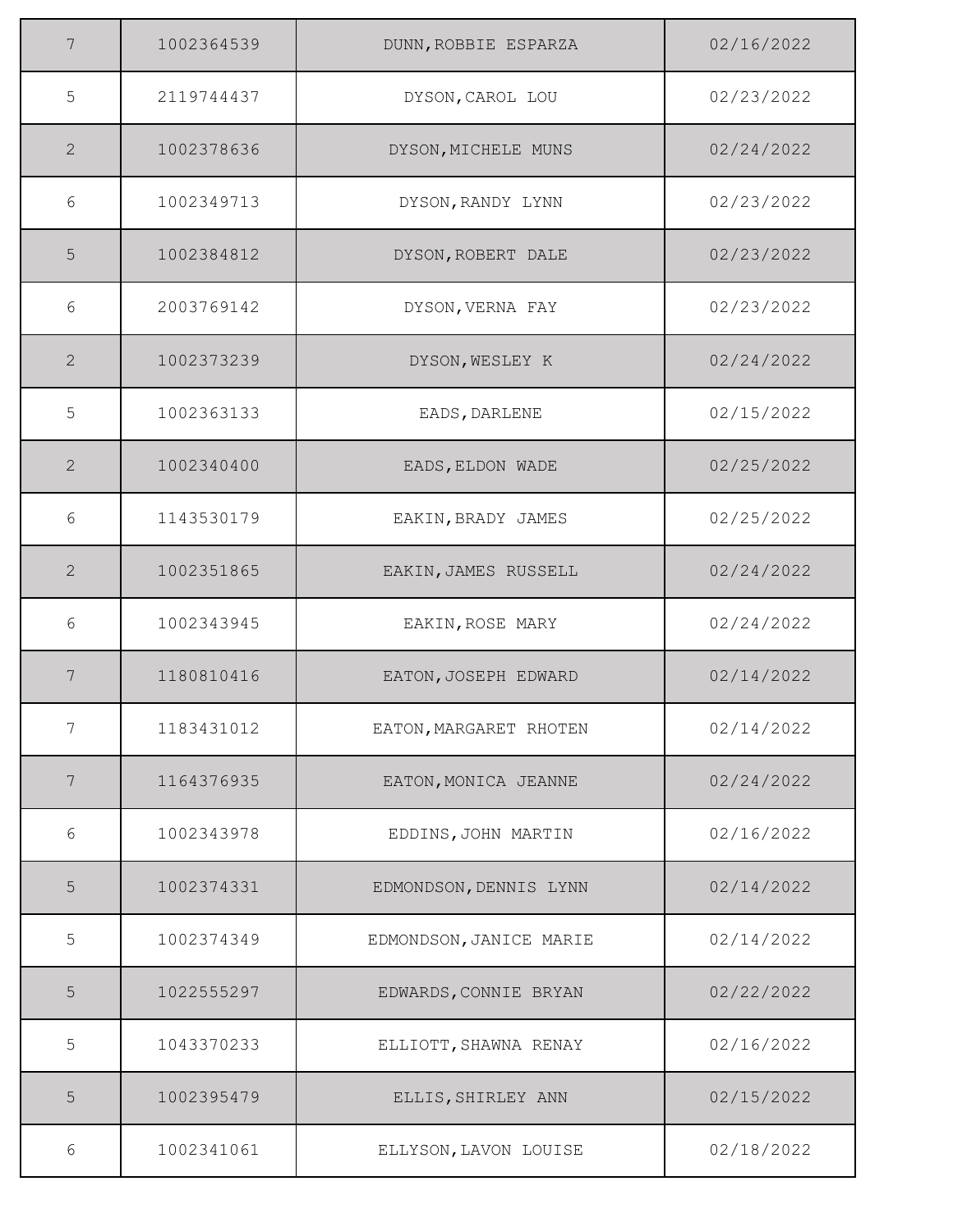| 6              | 1059798922 | ELLYSON, RICHARD LEE       | 02/18/2022 |
|----------------|------------|----------------------------|------------|
| 6              | 1002414260 | ENGLE, ANTONIA RICHARDSON  | 02/15/2022 |
| 5              | 1024031542 | EPPS, JAMES ANDREW         | 02/15/2022 |
| 5              | 1024031535 | EPPS, SHARON KAY           | 02/15/2022 |
| 5              | 1056387486 | ETHEREDGE, DAVID CHAD      | 02/18/2022 |
| 5              | 1002391846 | ETHEREDGE, JESSIE L        | 02/18/2022 |
| 5              | 1002395467 | ETHEREDGE, SHERRY W        | 02/18/2022 |
| $\overline{2}$ | 1150149109 | EVERSON, JOANNE VAUGHN     | 02/15/2022 |
| 7              | 1002403449 | FARMER, PATRICIA ANN       | 02/25/2022 |
| $\overline{2}$ | 1023349277 | FARRAR, AARON LEE          | 02/25/2022 |
| $\mathbf{2}$   | 1002360165 | FARRAR, KATHY ANN          | 02/24/2022 |
| $\mathbf{2}$   | 1002367414 | FATHEREE, SUE SMITH        | 02/23/2022 |
| $\mathbf{2}$   | 1002391585 | FERGUSON JR, ALVIN WILLIAM | 02/24/2022 |
| 2              | 1002391592 | FERGUSON, LINDA SUSAN      | 02/24/2022 |
| 5              | 1002405769 | FERRELL, JERRY DEAN        | 02/25/2022 |
| 5              | 1055661882 | FIELD, GARRY ALLEN         | 02/25/2022 |
| 5              | 1055662077 | FIELD, RETA WHALEY         | 02/25/2022 |
| 2              | 1002367422 | FIELDS, CAROL S            | 02/22/2022 |
| $\overline{2}$ | 1002367433 | FIELDS, KENNETH WALLACE    | 02/23/2022 |
| $\mathbf{2}$   | 1002339101 | FINNEY, BARRY TODD         | 02/25/2022 |
| $\mathbf{2}$   | 1002386875 | FINNEY, JERRY ROBERT       | 02/25/2022 |
| $\overline{2}$ | 1025958171 | FINNEY, KATHY J            | 02/25/2022 |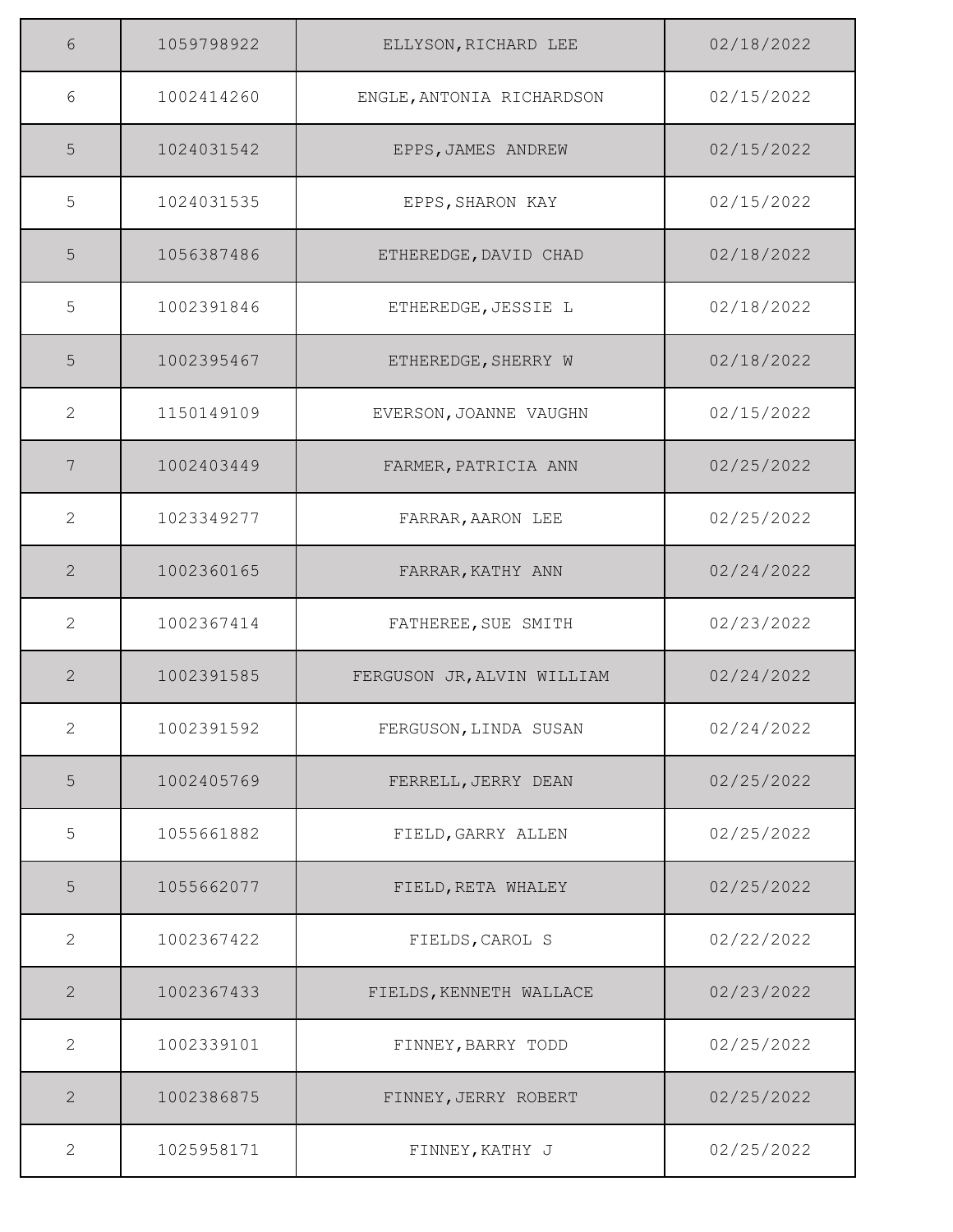| 2               | 1169455345 | FISHER, KEITH OWEN      | 02/22/2022 |
|-----------------|------------|-------------------------|------------|
| 5               | 1002327011 | FISHER, TIMOTHY ROY     | 02/25/2022 |
| 7               | 1018901895 | FLAHARITY, KELLY        | 02/18/2022 |
| 7               | 2124924459 | FLAHARITY, NICOLE LEIGH | 02/18/2022 |
| 5               | 1025602255 | FLOOD, KYLE JARROD      | 02/15/2022 |
| 6               | 1002346255 | FLUME, KATHERINE        | 02/16/2022 |
| 6               | 1002351854 | FORD JR, MARK WAYNE     | 02/17/2022 |
| 7               | 1002335550 | FORD, BENJAMIN FRANKLIN | 02/18/2022 |
| $7\phantom{.0}$ | 1002336477 | FORD, PATRICIA ANN      | 02/18/2022 |
| 2               | 1015020671 | FORD, SAMANTHA ASHLEY   | 02/25/2022 |
| 6               | 1021087598 | FOREMAN, SCOTT JAY      | 02/23/2022 |
| 6               | 1021087611 | FOREMAN, SYNDA TILL     | 02/23/2022 |
| 5               | 1007004280 | FORTENBERRY, RODNEY E   | 02/25/2022 |
| 5               | 1002353626 | FORTENBERRY, SHERRI E   | 02/25/2022 |
| 6               | 1182786899 | FOSTER, PAYTON RENAE    | 02/24/2022 |
| 6               | 1021903371 | FOSTER, SETH FERGUSON   | 02/24/2022 |
| 7               | 1178767216 | FOWLER, DANIEL MCCRARY  | 02/24/2022 |
| 5               | 1002406100 | FRANKLIN, ANN B         | 02/18/2022 |
| 5               | 1002692555 | FRANKLIN, DARREL KENT   | 02/18/2022 |
| 5               | 1002396531 | FRIEND, ANGELA KAY      | 02/22/2022 |
| 6               | 1002377584 | FULTON, DOUGLAS SCOTT   | 02/22/2022 |
| 7               | 1002337060 | FULTON, MARY RUTH       | 02/25/2022 |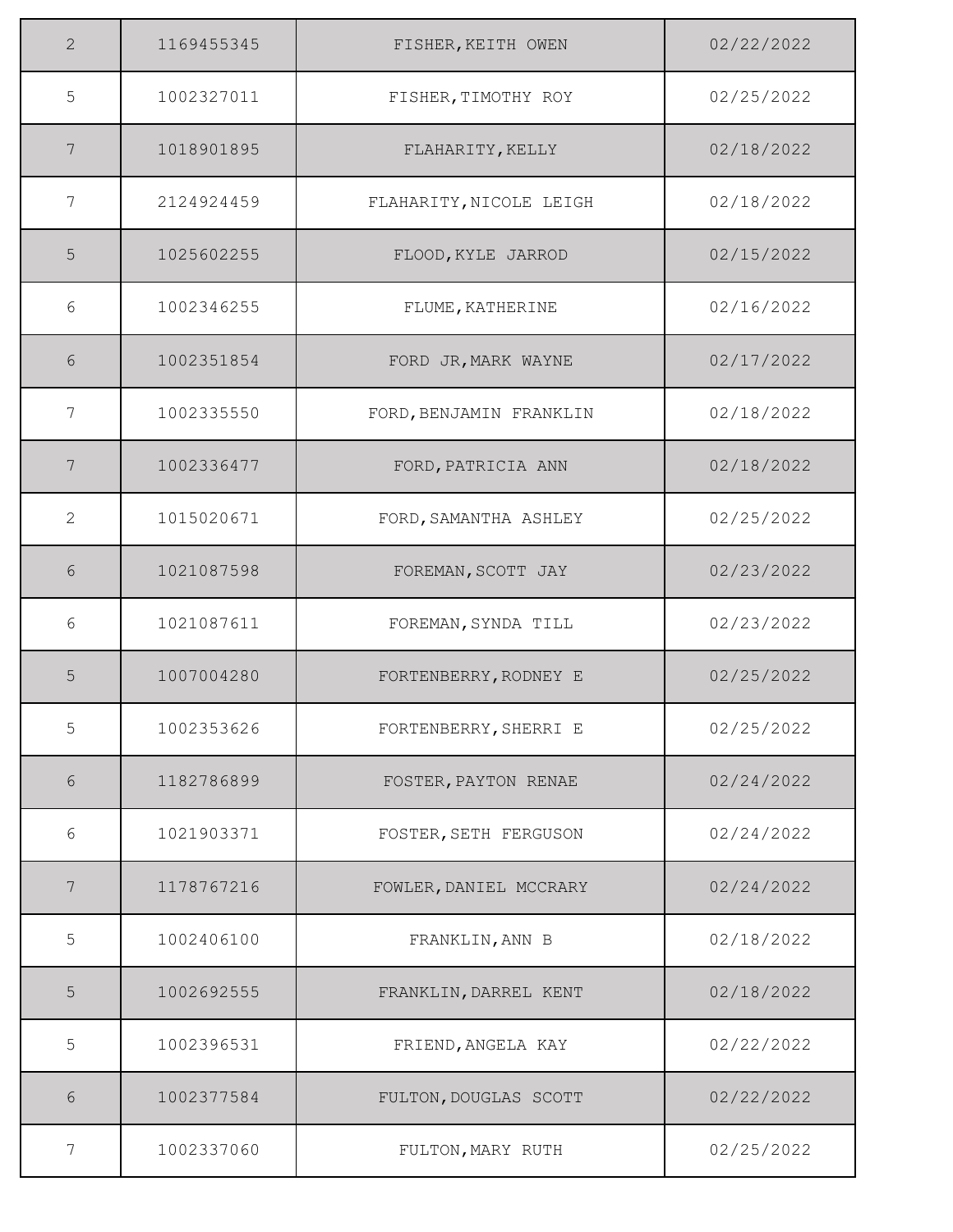| 7              | 1002388441 | FULTON, NEIL R              | 02/25/2022 |
|----------------|------------|-----------------------------|------------|
| 6              | 1023660876 | FULTON, REBECCA LUCILLE     | 02/22/2022 |
| 5              | 1155669490 | FULTZ, KAREN SUE            | 02/23/2022 |
| 5              | 1002395110 | FURGASON, FRANCES MYERS     | 02/25/2022 |
| 5              | 1026682382 | FURGASON, JACKY DALE        | 02/24/2022 |
| $\mathbf{2}$   | 1002408664 | FURGASON, JOHNNY DEAN       | 02/17/2022 |
| 5              | 1002395106 | FURGASON, LONNIE DWAYNE     | 02/25/2022 |
| 5              | 1009358130 | GAINES, ELIZABETH ANN       | 02/23/2022 |
| 6              | 1011769542 | GAMBLIN, AMY MICHELLE       | 02/18/2022 |
| 5              | 1002411998 | GAMBLIN, GEORGE KRISTOPHER  | 02/24/2022 |
| 6              | 1010277361 | GAMBLIN, KYLE NEWTON        | 02/25/2022 |
| 5              | 1002411980 | GAMBLIN, TERESA             | 02/24/2022 |
| 6              | 1002349231 | GANDY, MARY JEAN            | 02/25/2022 |
| 6              | 1002349249 | GANDY, MICHAEL EUGENE       | 02/25/2022 |
| 5              | 2148294540 | GARDENHIRE, ANGELA RUTH     | 02/22/2022 |
| 5              | 2148294555 | GARDENHIRE, GARY WILLIAM    | 02/22/2022 |
| $\mathbf{2}$   | 1002339117 | GARMON, DAVID LYNN          | 02/14/2022 |
| $\overline{2}$ | 1191101277 | GARMON, LINDSAY LAURA RENEE | 02/14/2022 |
| $\overline{2}$ | 1002690716 | GARMON, SHERYL LYNN         | 02/14/2022 |
| 5              | 1002403068 | GARNER, DALE FORREST        | 02/14/2022 |
| 6              | 1002359295 | GARNER, MELISSA RAE         | 02/24/2022 |
| 5              | 1007351111 | GARNER, PHILLIS COLE        | 02/14/2022 |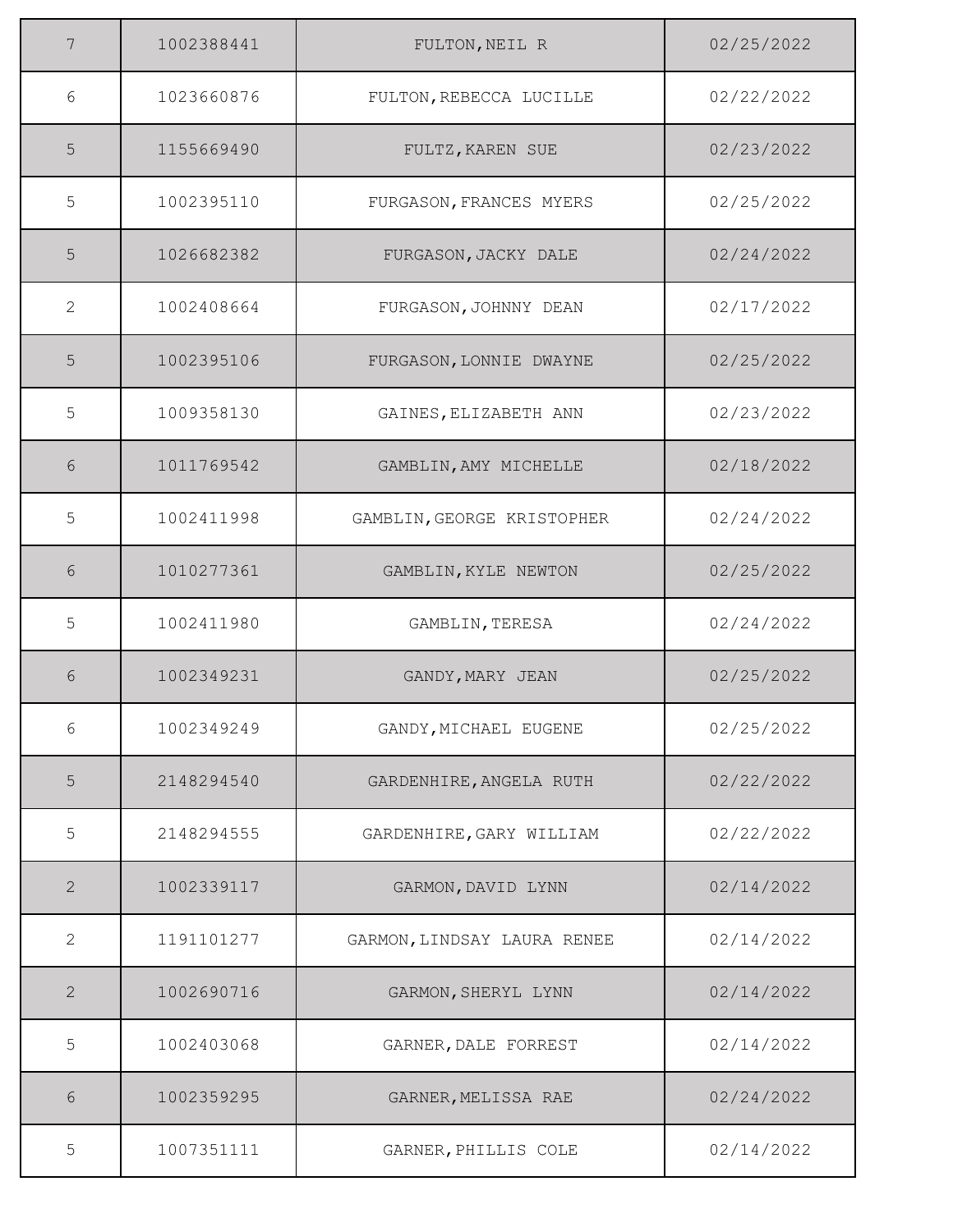| 6              | 1002359305 | GARNER, TERRY LYNN       | 02/24/2022 |
|----------------|------------|--------------------------|------------|
| 6              | 1004988729 | GARRISON, KASEY BRITTEN  | 02/25/2022 |
| 7              | 1025709524 | GARRISON, KIRTUS GLYNN   | 02/24/2022 |
| 6              | 2125767623 | GARRISON, LACI SHAE      | 02/25/2022 |
| 2              | 1002367357 | GARRISON, LESLIE DOUTHIT | 02/23/2022 |
| $\mathbf{2}$   | 1002367361 | GARRISON, RICKEY E       | 02/23/2022 |
| 5              | 1009722247 | GARRISON, SHIRLEY STONE  | 02/24/2022 |
| 5              | 1002386754 | GATLIN, JAMES RAYMOND    | 02/22/2022 |
| 5              | 1002363886 | GEE, SHERRY L            | 02/25/2022 |
| 5              | 1002403121 | GETHING, WILLIAM EDWARD  | 02/18/2022 |
| 2              | 1002389053 | GIBSON, LISA             | 02/24/2022 |
| 2              | 1002390438 | GIBSON, MARK BRADLEY     | 02/24/2022 |
| 5              | 1002395498 | GIBSON, MARK R           | 02/17/2022 |
| 7              | 1002373874 | GILES JR, BILLIE DIXON   | 02/14/2022 |
| $\overline{5}$ | 1002396835 | GILES, QUENTIN CHADD     | 02/25/2022 |
| 2              | 1002372036 | GILES, RICHARD COLE      | 02/25/2022 |
| 7              | 1002373888 | GILES, ROXANNE           | 02/15/2022 |
| 6              | 2179318778 | GILLIS, ALEXIS NEVAEH    | 02/25/2022 |
| 6              | 1002353795 | GILLIS, BRUCE ALTON      | 02/15/2022 |
| 6              | 1002409513 | GILLIS, SEANA            | 02/22/2022 |
| 5              | 1020105236 | GILPATRICK, RHONDA GAY   | 02/24/2022 |
| 7              | 1002379936 | GILREATH, BILLY WAYNE    | 02/14/2022 |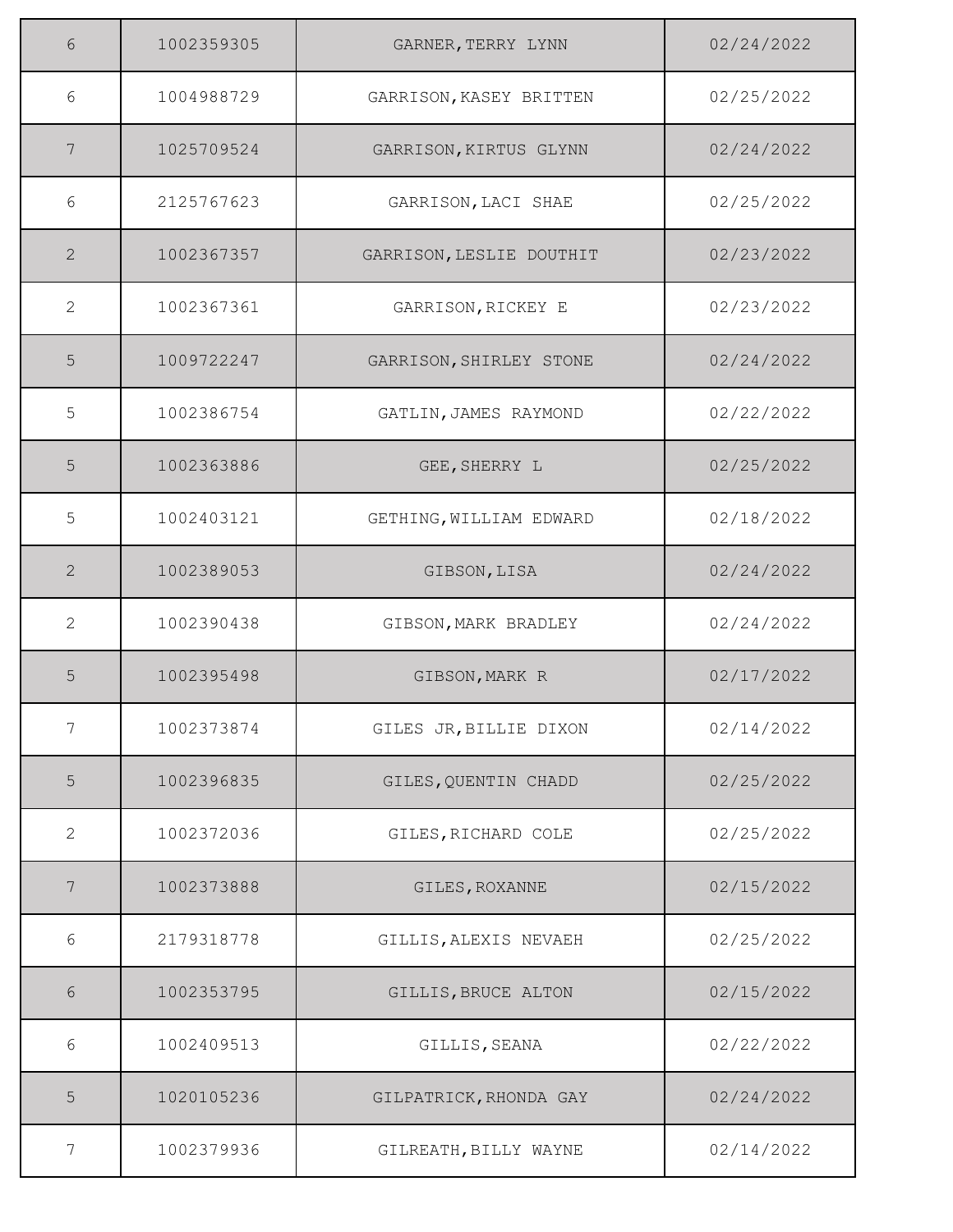| 7              | 1002379927 | GILREATH, PAULA JEAN    | 02/14/2022 |
|----------------|------------|-------------------------|------------|
| 5              | 1185753421 | GODINO, DAVID RAY       | 02/18/2022 |
| 5              | 1002406171 | GOMEZ, THELMA KATHLEEN  | 02/18/2022 |
| 6              | 1005259095 | GONZALES, TANYA         | 02/24/2022 |
| 2              | 1148029580 | GONZALEZ, PATRICIA LYNN | 02/24/2022 |
| 2              | 1153998382 | GOODE, LIANA            | 02/15/2022 |
| 6              | 1002690943 | GOODE, RONNIE VERL      | 02/22/2022 |
| 6              | 1002349663 | GOODE, S JANE           | 02/22/2022 |
| 5              | 1019286294 | GOODMAN, CLINTON KEITH  | 02/23/2022 |
| 5              | 1019286239 | GOODMAN, KAREN LYNN     | 02/16/2022 |
| 7              | 1011766032 | GRANGE, THOMAS WILLIAM  | 02/15/2022 |
| 7              | 1002388977 | GRAVES, CAROLYN JEAN    | 02/16/2022 |
| 5              | 1198019966 | GREEN, BRENT DANIEL     | 02/25/2022 |
| 6              | 1002352481 | GREEN, KATHRYN MARY     | 02/16/2022 |
| $\overline{2}$ | 1002370770 | GREEN, LAURA CLARE      | 02/24/2022 |
| 5              | 1178795237 | GREEN, RACHEL MARAK     | 02/25/2022 |
| 5              | 1002400130 | GREEN, TAMMIE LEE       | 02/25/2022 |
| 6              | 1002352499 | GREEN, WILLIAM WESLEY   | 02/16/2022 |
| 5              | 1002359333 | GREENHOUSE, REBECCA SUE | 02/25/2022 |
| 2              | 2142261264 | GREER, ETHAN CRAWFORD   | 02/25/2022 |
| $\mathbf{2}$   | 1002326331 | GRIFFIN JR, J C         | 02/16/2022 |
| $\mathbf{2}$   | 1002326832 | GRIFFIN, ILA CONNER     | 02/16/2022 |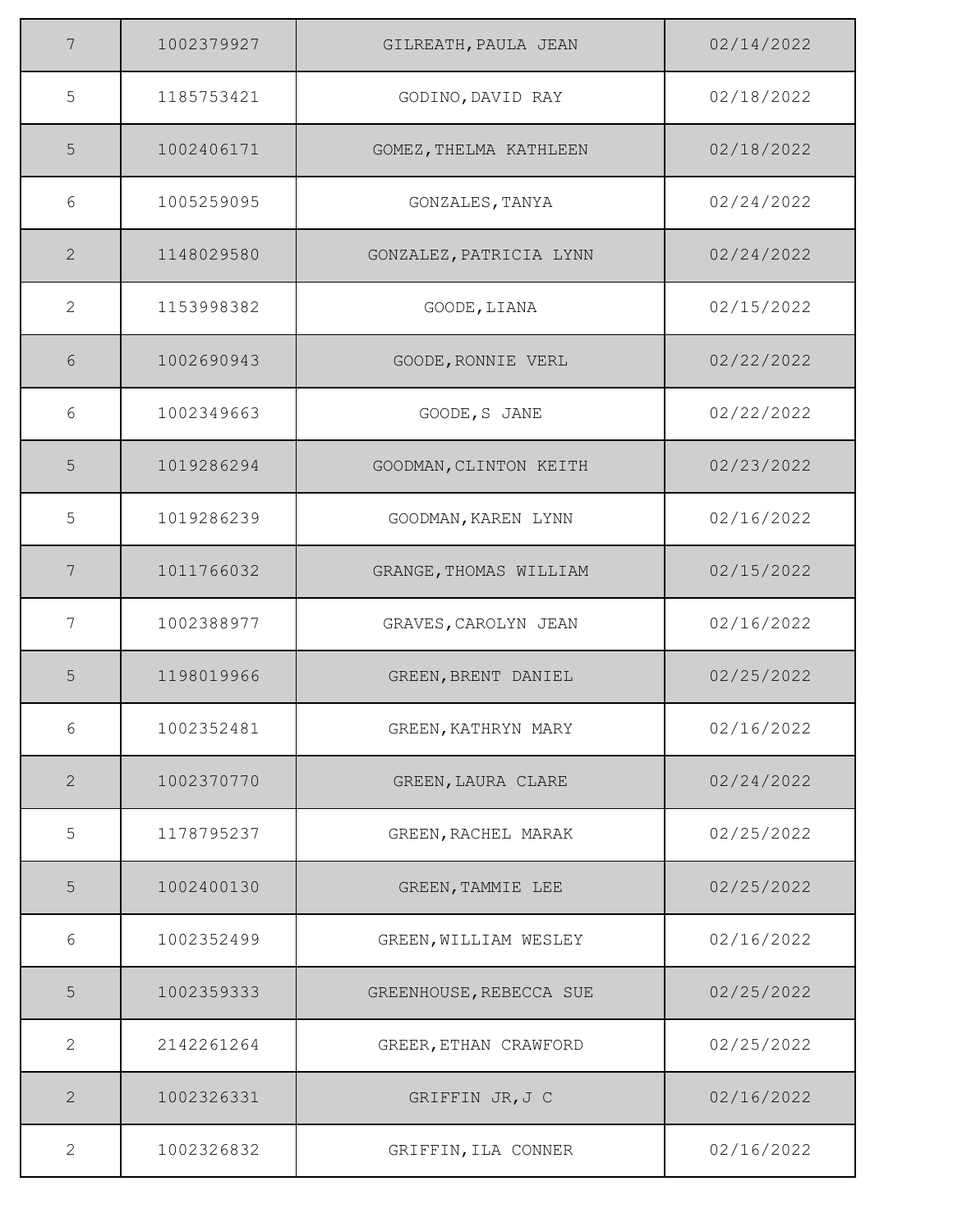| 5               | 1021251256 | GROOMER, STEPHEN JARROD | 02/15/2022 |
|-----------------|------------|-------------------------|------------|
| 5               | 1002876575 | GROVE, PHILLIP DUANE    | 02/23/2022 |
| 5               | 1002412991 | GUESS, BRENDA CLOE      | 02/14/2022 |
| 5               | 1002351952 | GUESS, DAVID MICHAEL    | 02/16/2022 |
| 6               | 1161780587 | GULICK, GARY DEAN       | 02/14/2022 |
| 6               | 1154516780 | GULICK, JANICE MATHIS   | 02/14/2022 |
| 5               | 1192868242 | GULLETT, ANITA LEIGH    | 02/25/2022 |
| 5               | 1215203684 | GULLETT, WESTON LEE     | 02/25/2022 |
| 6               | 1154719546 | GUY, MISTY VAWN         | 02/22/2022 |
| 2               | 1038192338 | GUYMON, BRYAN JACOB     | 02/25/2022 |
| 5               | 1002379240 | HADLEY, LARRY D         | 02/18/2022 |
| 6               | 1211993058 | HADLEY, LORI MICHELLE   | 02/25/2022 |
| 7               | 1024097946 | HAGEMANN, SAMUEL DWIGHT | 02/24/2022 |
| $7\phantom{.0}$ | 1002383650 | HAHN JR, WILLIAM MONROE | 02/17/2022 |
| 6               | 2164992715 | HAHN, ANDREA RENEE      | 02/22/2022 |
| 2               | 1002690894 | HAHN, SCOTT BRANSFORD   | 02/14/2022 |
| $7\phantom{.0}$ | 1002383678 | HAHN, SHERRY SWAN       | 02/17/2022 |
| 5               | 1002402310 | HAINES, ROBERT EUGENE   | 02/15/2022 |
| $\overline{5}$  | 1002410102 | HALL, CAROLYN           | 02/24/2022 |
| $6\,$           | 1002346860 | HALL, HUGH M            | 02/16/2022 |
| 6               | 1002346873 | HALL, JEANNELL E        | 02/16/2022 |
| 5               | 1002347603 | HALL, KENNETH EARL      | 02/16/2022 |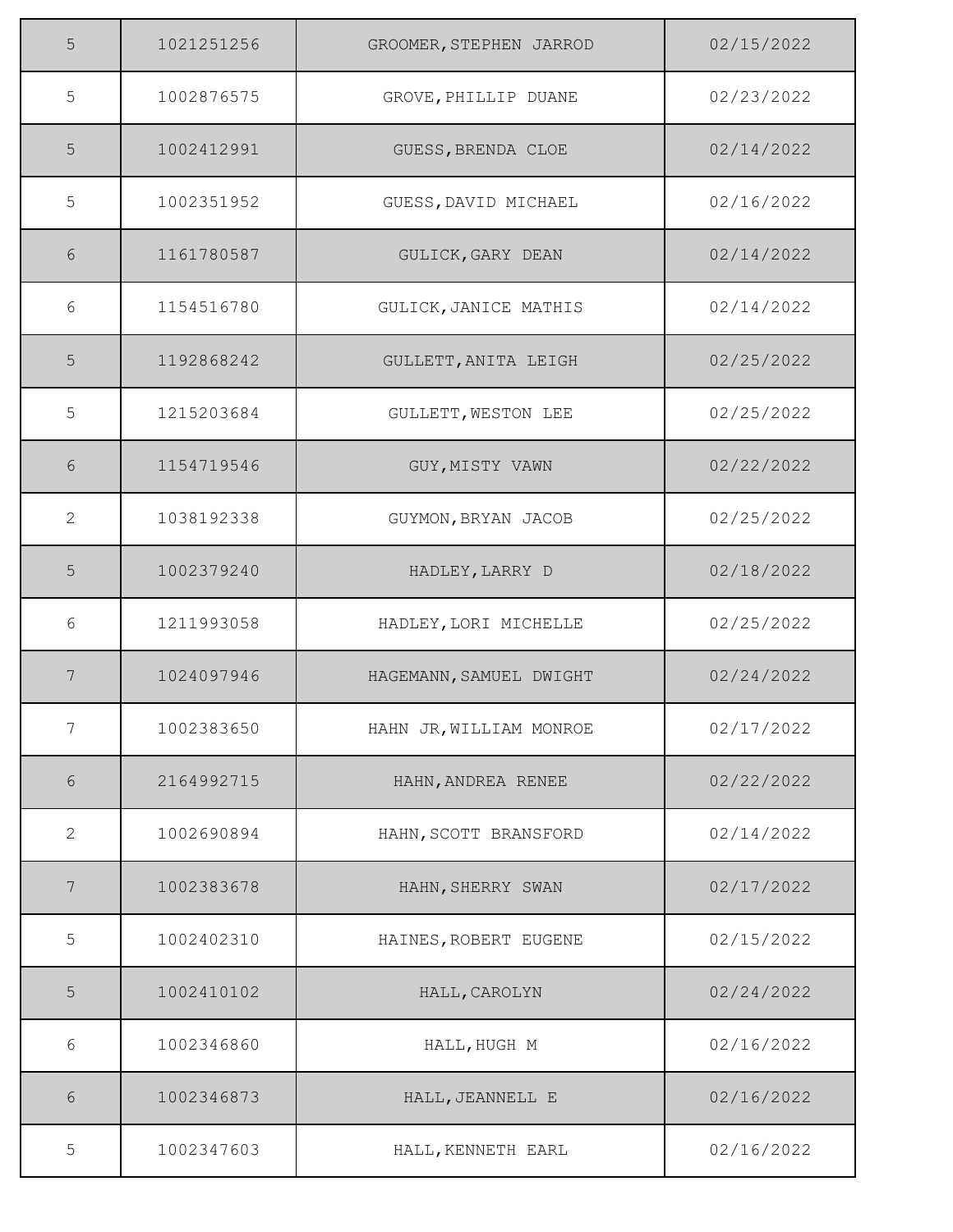| 5              | 1021581282 | HALL, SHERRY RUTH          | 02/22/2022 |
|----------------|------------|----------------------------|------------|
| 5              | 1002410118 | HALL, TERRY MARSHALL       | 02/22/2022 |
| 2              | 1002369828 | HALLIBURTON, VICKY LIN     | 02/25/2022 |
| $\mathbf{2}$   | 1192506093 | HAMMACK, GINA RENE         | 02/25/2022 |
| 2              | 1002817198 | HAMMACK, SCOTT ANTHONY     | 02/25/2022 |
| $\mathbf{2}$   | 1013033668 | HAMPTON, JENNIFER LYNN     | 02/25/2022 |
| 2              | 2169035918 | HANNAH, ADRIAN SCOTT       | 02/25/2022 |
| 6              | 1152151655 | HANSON, CANDACE LINETTE    | 02/16/2022 |
| 6              | 1002357035 | HARDEN, EDMAN GALE         | 02/23/2022 |
| 6              | 1002357042 | HARDEN, PHYLLIS MAE        | 02/23/2022 |
| 6              | 1009379667 | HARDY, RICHARD JAY TERENCE | 02/18/2022 |
| 6              | 1002321763 | HARKCOM, DARCY RAE         | 02/18/2022 |
| 6              | 1002322692 | HARKCOM, RICHARD CRAIG     | 02/18/2022 |
| 5              | 1002402404 | HARRIS, JERRY EDWARD       | 02/22/2022 |
| $\overline{5}$ | 1002402415 | HARRIS, LELA KATHLEEN      | 02/22/2022 |
| 7              | 1002337266 | HARRIS, LOIS EARLINE       | 02/16/2022 |
| 6              | 1015672242 | HARRIS, TAYLOR DANE        | 02/24/2022 |
| 2              | 2159114835 | HARRISON, JACKIE LEE       | 02/14/2022 |
| $\mathbf{2}$   | 1144660851 | HARRISON, TODD WALTER      | 02/14/2022 |
| 6              | 1002358238 | HART, JUDY A               | 02/24/2022 |
| 6              | 1002358240 | HART, KEITH M              | 02/24/2022 |
| 2              | 1156672713 | HARTMAN, CRAIG SHELDON     | 02/18/2022 |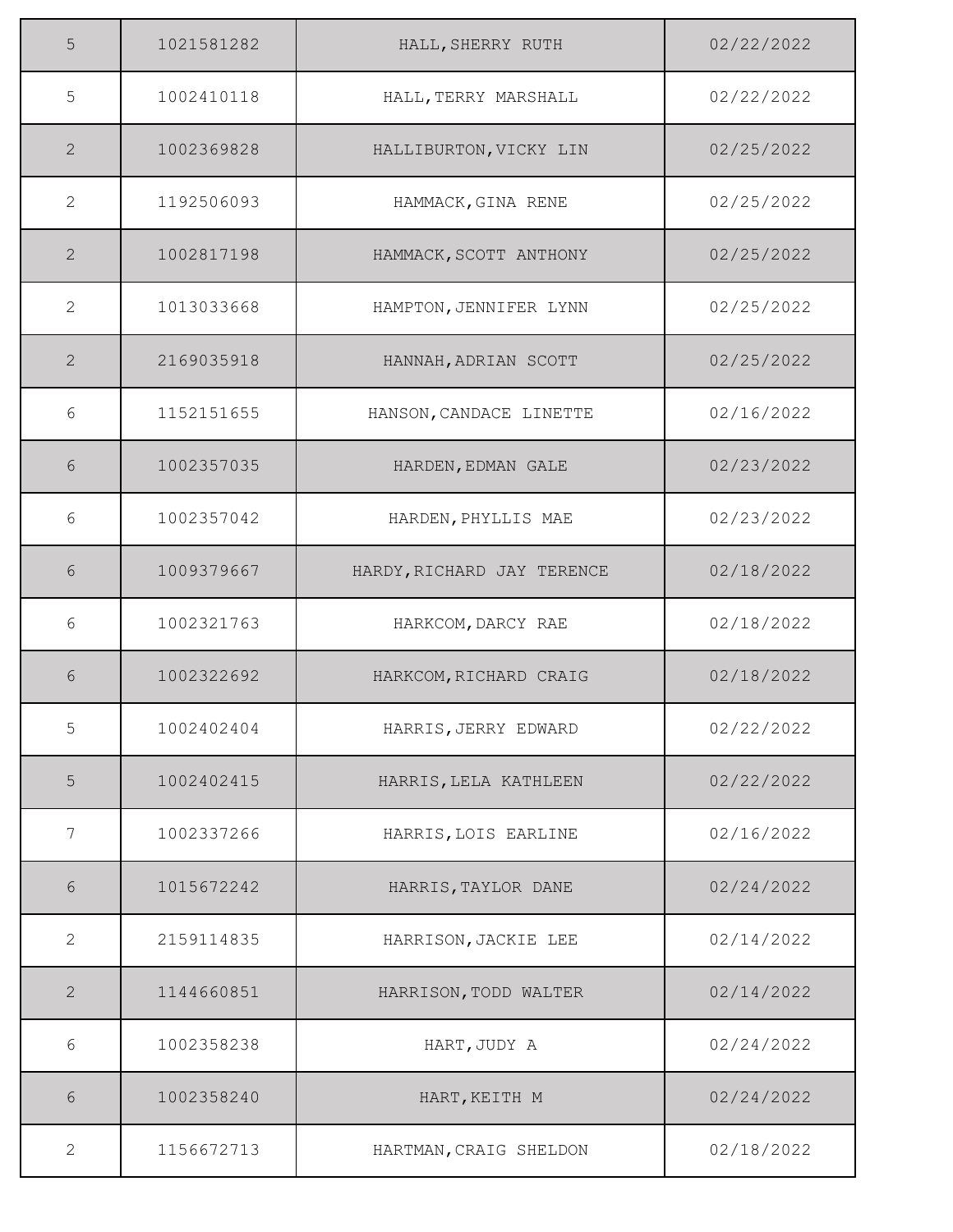| 2              | 1183433034 | HARTMAN, JENNIFER DENISE     | 02/25/2022 |
|----------------|------------|------------------------------|------------|
| 5              | 1182072132 | HARTSFIELD, TERRY LAYNE      | 02/17/2022 |
| 5              | 1050233910 | HARTWIG, JASON TY            | 02/25/2022 |
| 5              | 2125436200 | HATCH, EMMANUL WILLIAM HENRY | 02/22/2022 |
| 5              | 1002392624 | HAYES, RONALD ERNEST         | 02/15/2022 |
| 5              | 1002402518 | HAYNES, E ELNORA             | 02/18/2022 |
| 5              | 1002396336 | HEARD, GERALD MACK           | 02/22/2022 |
| 5              | 1002359173 | HEARD, MARY KAY              | 02/22/2022 |
| 5              | 1023172630 | HECKMAN, TERESA GAY          | 02/22/2022 |
| 6              | 1002348803 | HENDRICKS, ROBERTA B         | 02/22/2022 |
| 5              | 1015020323 | HERMAN III, JAMES REAGAN     | 02/24/2022 |
| 2              | 1002385556 | HERMANSKI, CAROL LEE         | 02/25/2022 |
| 2              | 1002386868 | HERMANSKI, ROY BERNARD       | 02/25/2022 |
| 6              | 2157900158 | HERNANDEZ, MARY ANN          | 02/14/2022 |
| $\overline{5}$ | 1212545299 | HERNANDEZ, SERENA LAGAIL     | 02/24/2022 |
| 2              | 1009209569 | HEXT, STACY MARIE            | 02/23/2022 |
| 6              | 1093026459 | HICKS, JIMMY LEE             | 02/14/2022 |
| 7              | 1025987369 | HIETT, KEVIN LAWSON          | 02/14/2022 |
| 7              | 1015013390 | HIETT, RANDA ROCHELLE        | 02/14/2022 |
| 6              | 1194819959 | HILL, CARL LYNN              | 02/25/2022 |
| $\mathbf 1$    | 1002322436 | HILL, JERRY LEE              | 02/22/2022 |
| 6              | 1002348468 | HILLMAN, LESTER GENE         | 02/22/2022 |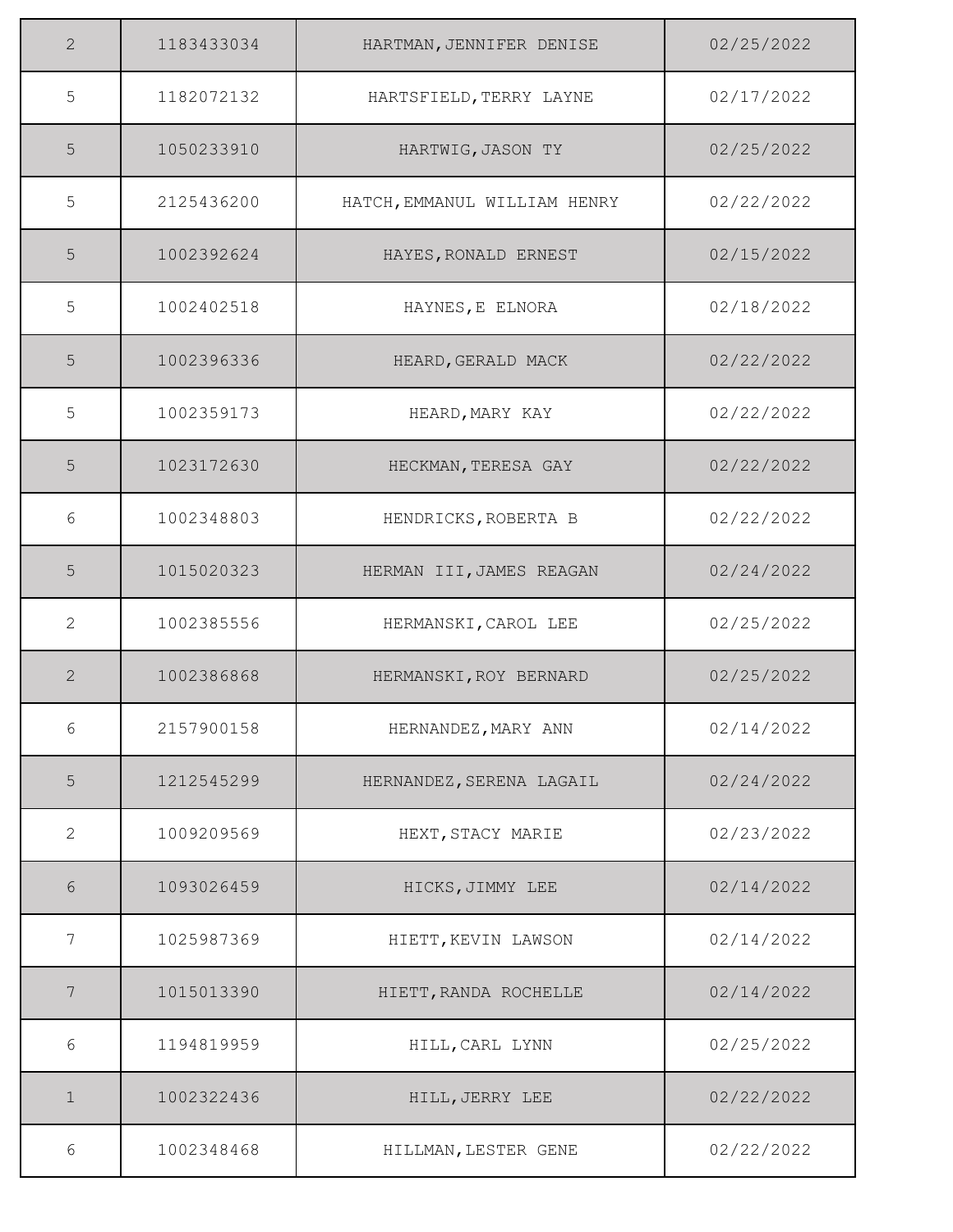| 6           | 1002348475 | HILLMAN, TERESA LEE       | 02/22/2022 |
|-------------|------------|---------------------------|------------|
| 5           | 1009739232 | HINSON, TONYA LEA         | 02/14/2022 |
| 2           | 1002391397 | HOFFER, MARGO RUTH        | 02/25/2022 |
| 6           | 1002360862 | HOLLINGWOOD, NANCY POWELL | 02/22/2022 |
| 5           | 1010083309 | HOLLIS, JAMES RAY         | 02/22/2022 |
| 6           | 1002344317 | HOLLIS, RUSSELL LEE       | 02/18/2022 |
| 5           | 1002327510 | HOLLIS, SARAH JUNE        | 02/22/2022 |
| 6           | 1002359269 | HOLMAN, DENNIS LEE        | 02/25/2022 |
| 6           | 1173897445 | HOLMAN, JO ANN            | 02/25/2022 |
| 6           | 1002385040 | HOLT, CYNTHIA DEANN       | 02/25/2022 |
| 6           | 1002388252 | HOLT, RANDY TIM           | 02/25/2022 |
| 5           | 1011922278 | HOOD, MISTY DAWN          | 02/18/2022 |
| 5           | 1002408820 | HOOVER, MARY CHRISTINE    | 02/17/2022 |
| 5           | 1002329033 | HOPKINS, KIMBERLY SUSAN   | 02/24/2022 |
| $\mathsf S$ | 1002400651 | HOPSON, FAWNSWA BRIDGET   | 02/14/2022 |
| 5           | 1002692643 | HOPSON, KENNETH WAYNE     | 02/14/2022 |
| 6           | 1002392726 | HORTON III, JOHN B        | 02/14/2022 |
| 5           | 1002364882 | HORTON, GLENDA JEAN       | 02/14/2022 |
| 6           | 1002392735 | HORTON, KERRICK W         | 02/25/2022 |
| 5           | 1002396304 | HOWARD, BEN HAROLD        | 02/23/2022 |
| 5           | 1002396937 | HOWARD, BLAKE ALLEN       | 02/14/2022 |
| 4           | 1042275280 | HOWARD, DENNIS MICHAEL    | 02/18/2022 |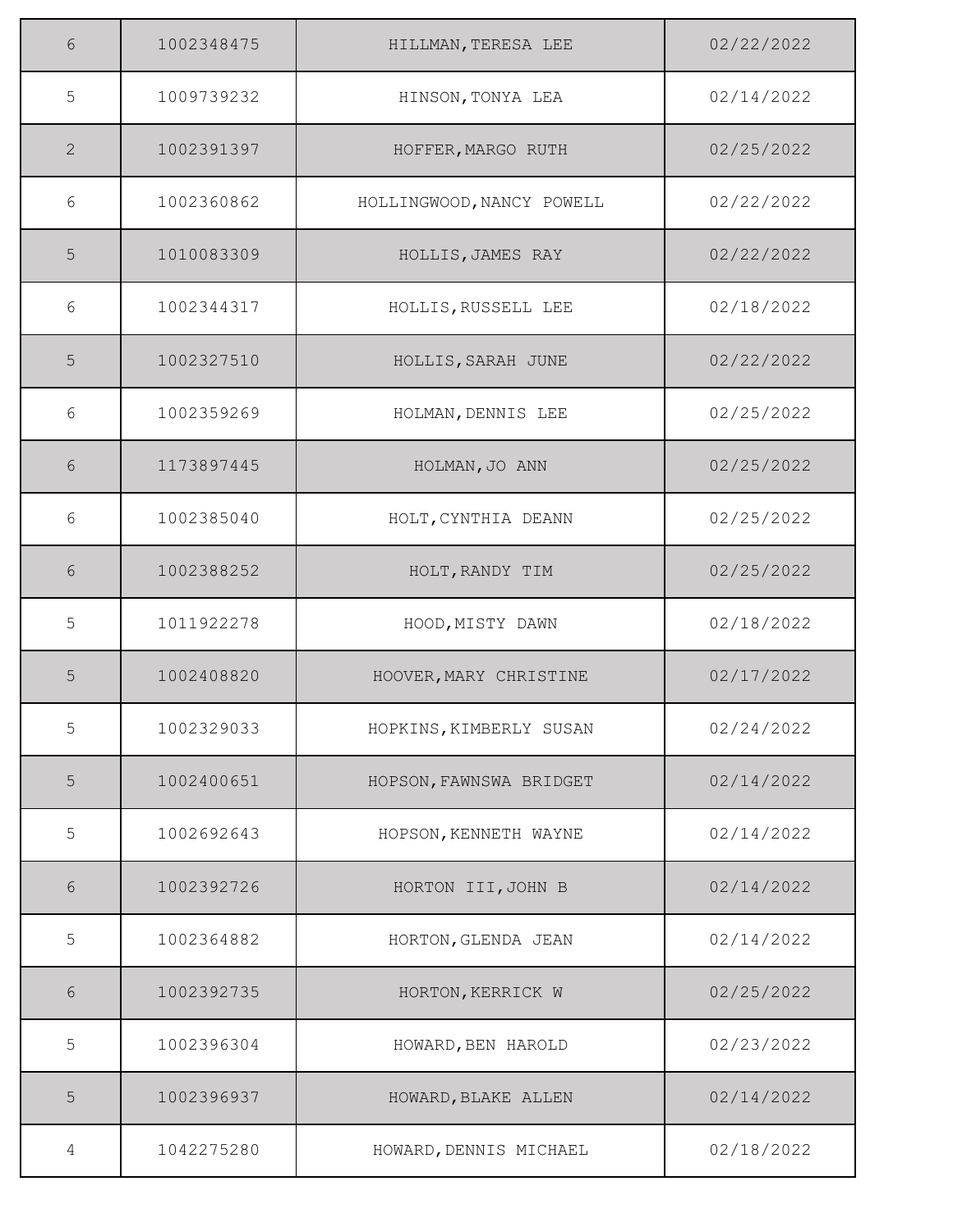| 6            | 1002343224 | HOWARD, LESLIE IRVIN     | 02/25/2022 |
|--------------|------------|--------------------------|------------|
| 6            | 1002346479 | HOWARD, PATRICIA ANN     | 02/25/2022 |
| 5            | 1002398154 | HOWARD, REBA GAY         | 02/23/2022 |
| 5            | 1002397059 | HOWARD, TONI MICHELLE    | 02/14/2022 |
| 6            | 1002344372 | HOWELL, DORIS MAXINE     | 02/24/2022 |
| 6            | 1002344364 | HOWELL, JOHN DONALD      | 02/24/2022 |
| 5            | 1002399250 | HUCKS, JAN               | 02/24/2022 |
| 5            | 1002396468 | HUCKS, KEVIN KARL        | 02/24/2022 |
| 6            | 1021903411 | HUDSON, BRYCE ROBERT     | 02/14/2022 |
| 2            | 1002390953 | HUDSON, CLIFF EUGENE     | 02/14/2022 |
| 6            | 1002347487 | HUDSON, ELDON LEE        | 02/18/2022 |
| 6            | 1145673789 | HUDSON, JOHN MATTHEW     | 02/22/2022 |
| 5            | 1006425311 | HUDSON, JOSIE MAE        | 02/24/2022 |
| 6            | 1148998937 | HUDSON, LINDSAY SCRIBNER | 02/22/2022 |
| $\mathsf S$  | 1006425307 | HUDSON, LOGAN ROSS       | 02/25/2022 |
| 5            | 1011047877 | HUDSON, PATTI HOLLAND    | 02/15/2022 |
| 2            | 1002369624 | HUDSON, PHILIP ALLEN     | 02/24/2022 |
| 5            | 1167792554 | HUDSON, RICHARD C        | 02/15/2022 |
| $\mathbf{2}$ | 1002371816 | HUDSON, SHAWNA LEA       | 02/24/2022 |
| 5            | 1002389886 | HUDSON, STANLEY E        | 02/17/2022 |
| 6            | 1010958220 | HUDSON, TANDIA ANN       | 02/17/2022 |
| 6            | 1146287451 | HUFF, SHELBY RENEE       | 02/23/2022 |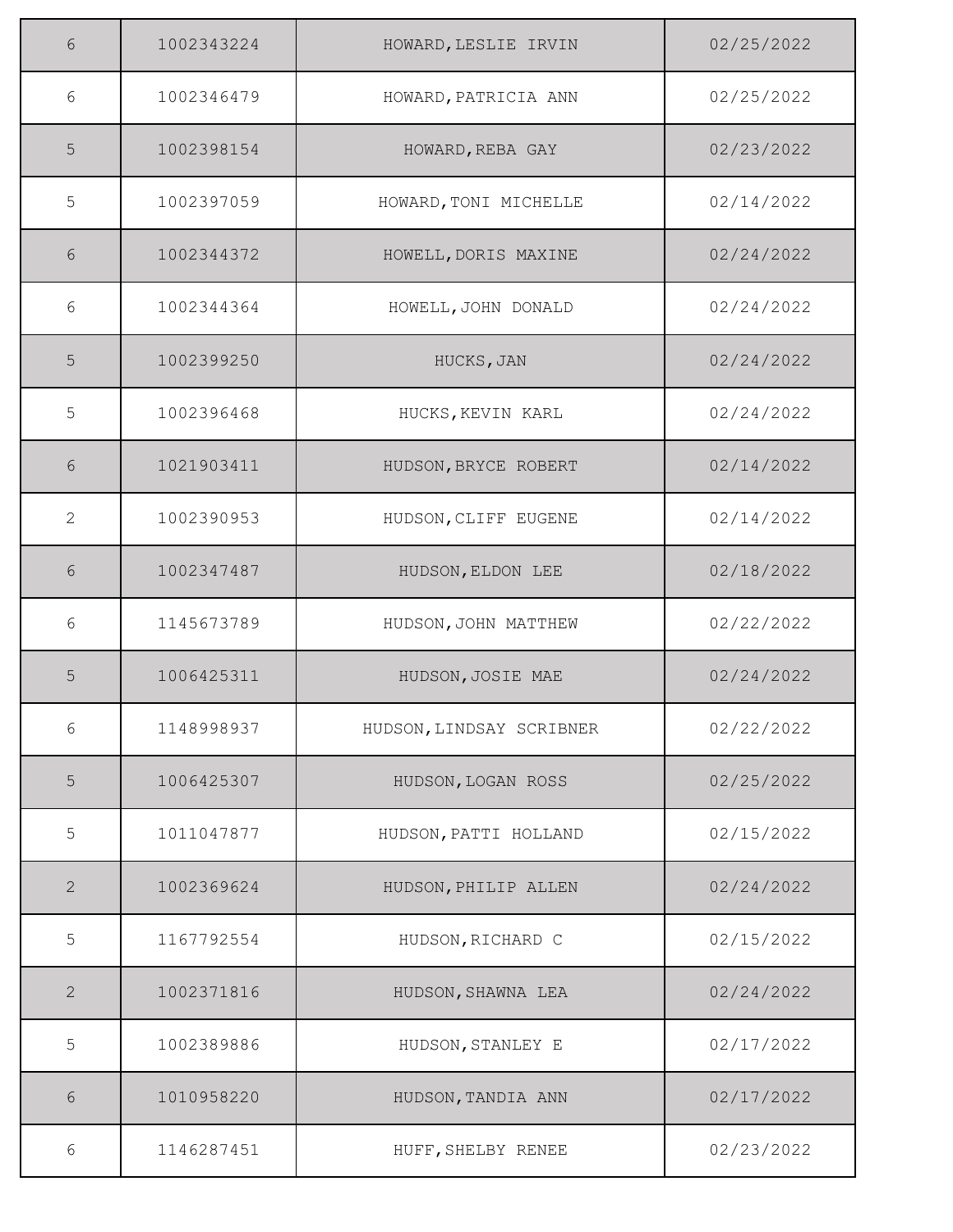| $\overline{2}$ | 1002362060 | HUGHES, EDDIE DARRYL     | 02/18/2022 |
|----------------|------------|--------------------------|------------|
| 2              | 1002362073 | HUGHES, FRANNIE KAY      | 02/18/2022 |
| 5              | 1002396755 | HUKILL, LORETTA ANN      | 02/22/2022 |
| 5              | 1002405795 | HUMPHREY, BEVERLY ANN    | 02/25/2022 |
| 5              | 1002402998 | HUMPHREY, JEROME DANIEL  | 02/25/2022 |
| 7              | 1020582539 | HUNT, CYNTHIA JANE       | 02/22/2022 |
| 7              | 1002376142 | HUNT, MICHAEL RAY        | 02/22/2022 |
| 5              | 1002403010 | HUTTO, JANET ELAINE      | 02/18/2022 |
| 6              | 1210299428 | HUTTO, MADISON MCKAYLEE  | 02/22/2022 |
| 2              | 1002409836 | HUTTO, REBECCA LEKAY     | 02/22/2022 |
| 2              | 1002409827 | HUTTO, TED DEZANE        | 02/22/2022 |
| 6              | 1187858764 | HUTTO, TY ALLEN          | 02/22/2022 |
| 6              | 1014308065 | IMEL, JERROD CHRISTIAN   | 02/22/2022 |
| 7              | 1002376600 | INTEMANN, ROBIN WAYNE    | 02/25/2022 |
| 7              | 1002376616 | INTEMANN, SUZANNE DENISE | 02/23/2022 |
| 7              | 1010041358 | ISON, CHARLOTTE LYNETTE  | 02/14/2022 |
| 6              | 1002337849 | JACOBS, CAROLYN ANN      | 02/16/2022 |
| 6              | 1002336329 | JACOBS, GLENN LEE        | 02/16/2022 |
| $\mathbf{2}$   | 1002344412 | JACOBS, JANE LYNN        | 02/16/2022 |
| 2              | 1002344408 | JACOBS, ROBERT LYNN      | 02/15/2022 |
| 5              | 1002396218 | JAMES, SHARON ELAINE     | 02/24/2022 |
| 2              | 1002324777 | JAMESON, CATHRYN FISH    | 02/18/2022 |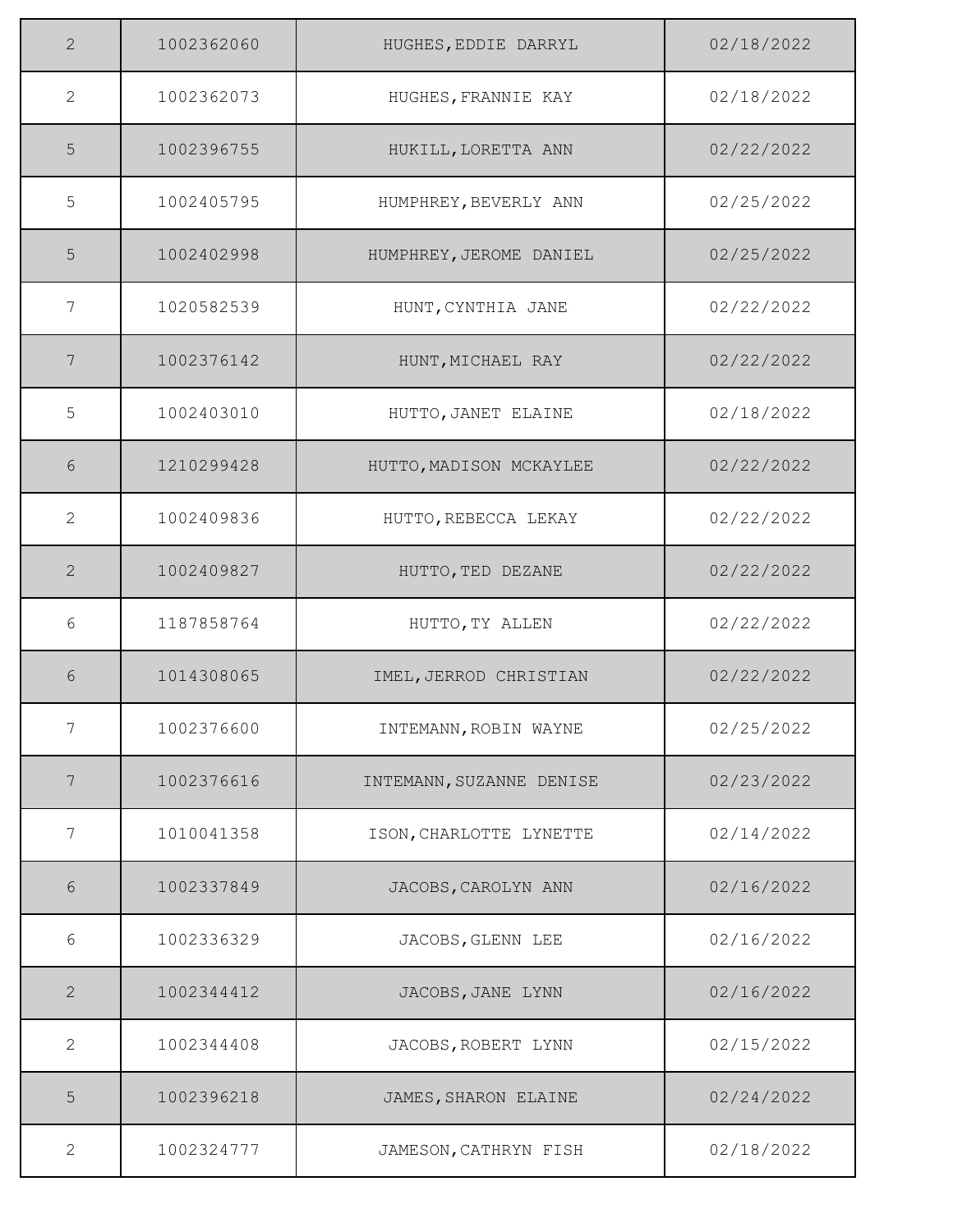| 6            | 1002402072 | JARAMILLO, DORIS OSTEEN | 02/25/2022 |
|--------------|------------|-------------------------|------------|
| 6            | 1002402086 | JARAMILLO, GUILLERMO    | 02/25/2022 |
| 5            | 1010096515 | JEFFERIS, ALISSHA DENEE | 02/18/2022 |
| 6            | 1019249802 | JENKINS, DIANA SUE      | 02/25/2022 |
| 6            | 1019249839 | JENKINS, JAMES ALBERT   | 02/25/2022 |
| 5            | 1010762690 | JENKINS, MELINDA ANN    | 02/22/2022 |
| 5            | 1002347983 | JENNINGS, MELLONEE H    | 02/18/2022 |
| 7            | 1211694272 | JOHNSON, ASHLEIGH BETH  | 02/25/2022 |
| 5            | 1002353494 | JOHNSON, CHRISTIE RENEE | 02/16/2022 |
| 7            | 1002378403 | JOHNSON, DONALD WAYNE   | 02/25/2022 |
| 6            | 1002690904 | JOHNSON, JOHN ADGAR     | 02/18/2022 |
| 2            | 1002368417 | JOHNSON, KEN DAVID      | 02/14/2022 |
| 6            | 1002347268 | JOHNSON, LINDA MARIE    | 02/18/2022 |
| 7            | 1002378398 | JOHNSON, MARTHA ELAINE  | 02/25/2022 |
| 5            | 2153031386 | JOHNSTON, KIM DUNBAR    | 02/16/2022 |
| 5            | 1002399561 | JONAS, PAMELA GALE      | 02/22/2022 |
| $\mathbf{2}$ | 1002388332 | JONES, CRAIG DEAN       | 02/16/2022 |
| 2            | 1002387890 | JONES, KIMBERLY ANNE    | 02/16/2022 |
| 6            | 1002390401 | JONES, MICHAEL RAY      | 02/18/2022 |
| 6            | 1002387169 | JONES, REGINA ANNE      | 02/18/2022 |
| $\mathbf{2}$ | 1018737953 | JONES, TIMOTHY ALLEN    | 02/25/2022 |
| 6            | 1002409566 | JORDAN, MISTY DAWN      | 02/24/2022 |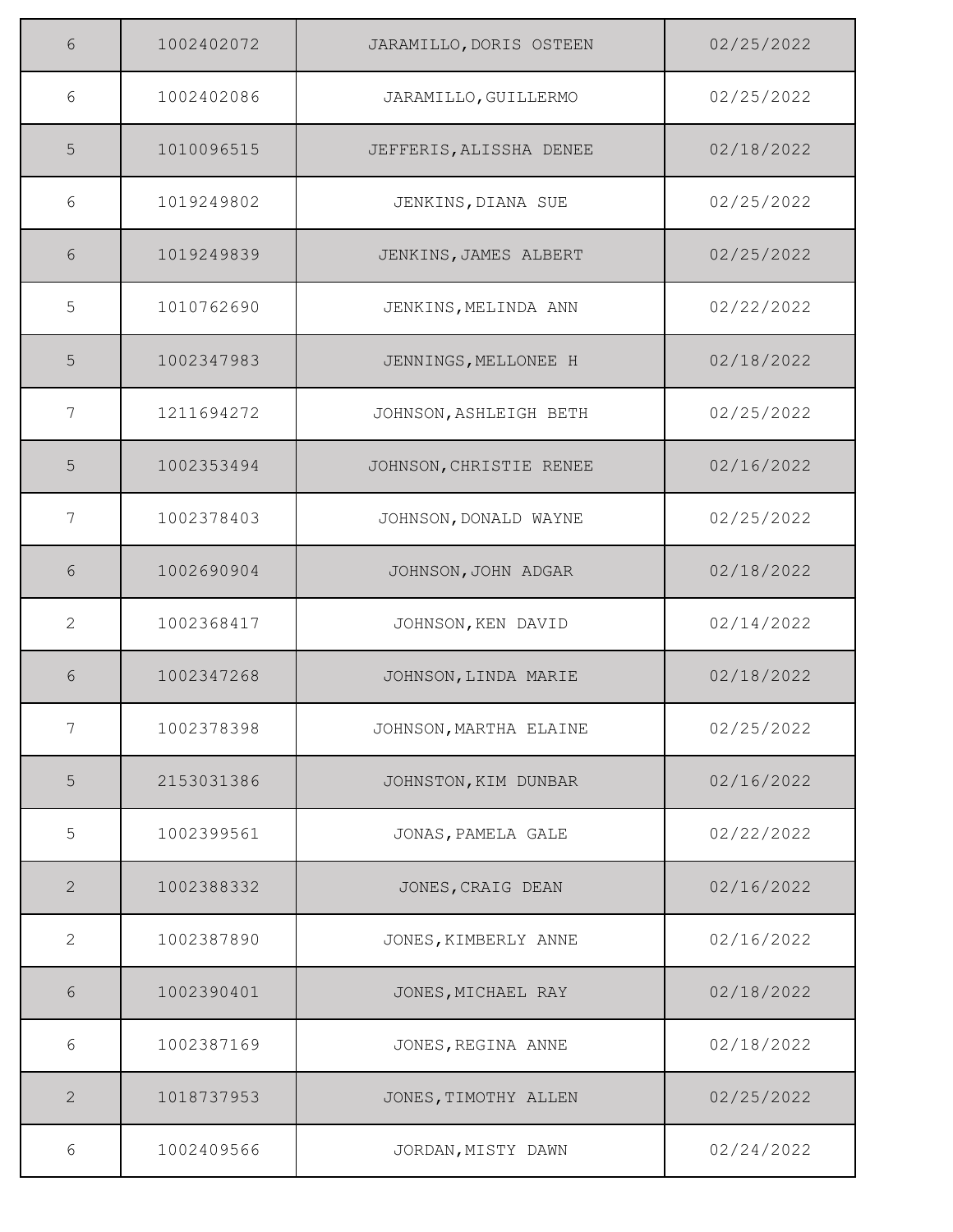| 6              | 1009025434 | JOYCE, JAMI KAY         | 02/16/2022 |
|----------------|------------|-------------------------|------------|
| 6              | 1009025423 | JOYCE, MICHAEL LEE      | 02/24/2022 |
| 5              | 1024029034 | KAISER, SANDRA KAY      | 02/24/2022 |
| 5              | 1002414520 | KARBO, PEGGY JO         | 02/16/2022 |
| 6              | 1002352202 | KARR, DIANE L           | 02/25/2022 |
| 2              | 1008526179 | KEATING, GLENN DALE     | 02/15/2022 |
| 2              | 1002387803 | KEATING, STACEY GAIL    | 02/15/2022 |
| 5              | 1181470475 | KEEL, DONNA LYNN        | 02/24/2022 |
| 5              | 1002401293 | KEEL, LYNETTE POWERS    | 02/18/2022 |
| 6              | 1002361315 | KELLER, DEBRA JOYCE     | 02/18/2022 |
| 6              | 1002361304 | KELLER, GARY WAYNE      | 02/18/2022 |
| 6              | 1002689281 | KELLEY, BRENDA JOYCE    | 02/16/2022 |
| 6              | 1002363612 | KELLEY, BUSTER LEE      | 02/16/2022 |
| $\mathbf{2}$   | 1002388724 | KEMPH, CINDY LUCILLE    | 02/25/2022 |
| $\overline{2}$ | 1002387842 | KEMPH, GENE DOUG        | 02/25/2022 |
| 2              | 1002386435 | KENNEDY, PATRICIA REYNO | 02/24/2022 |
| 2              | 1002369994 | KENNEDY, RANDALL WORLEY | 02/22/2022 |
| 6              | 1002344533 | KESSEL, BILLY DALE      | 02/15/2022 |
| 6              | 1002344546 | KESSEL, CAROLYN         | 02/15/2022 |
| 5              | 1022612841 | KIETH, TERESA ANN       | 02/16/2022 |
| 5              | 1002401414 | KING, DENNIS WAYNE      | 02/15/2022 |
| 5              | 1002401422 | KING, DORIS MARCIAN     | 02/18/2022 |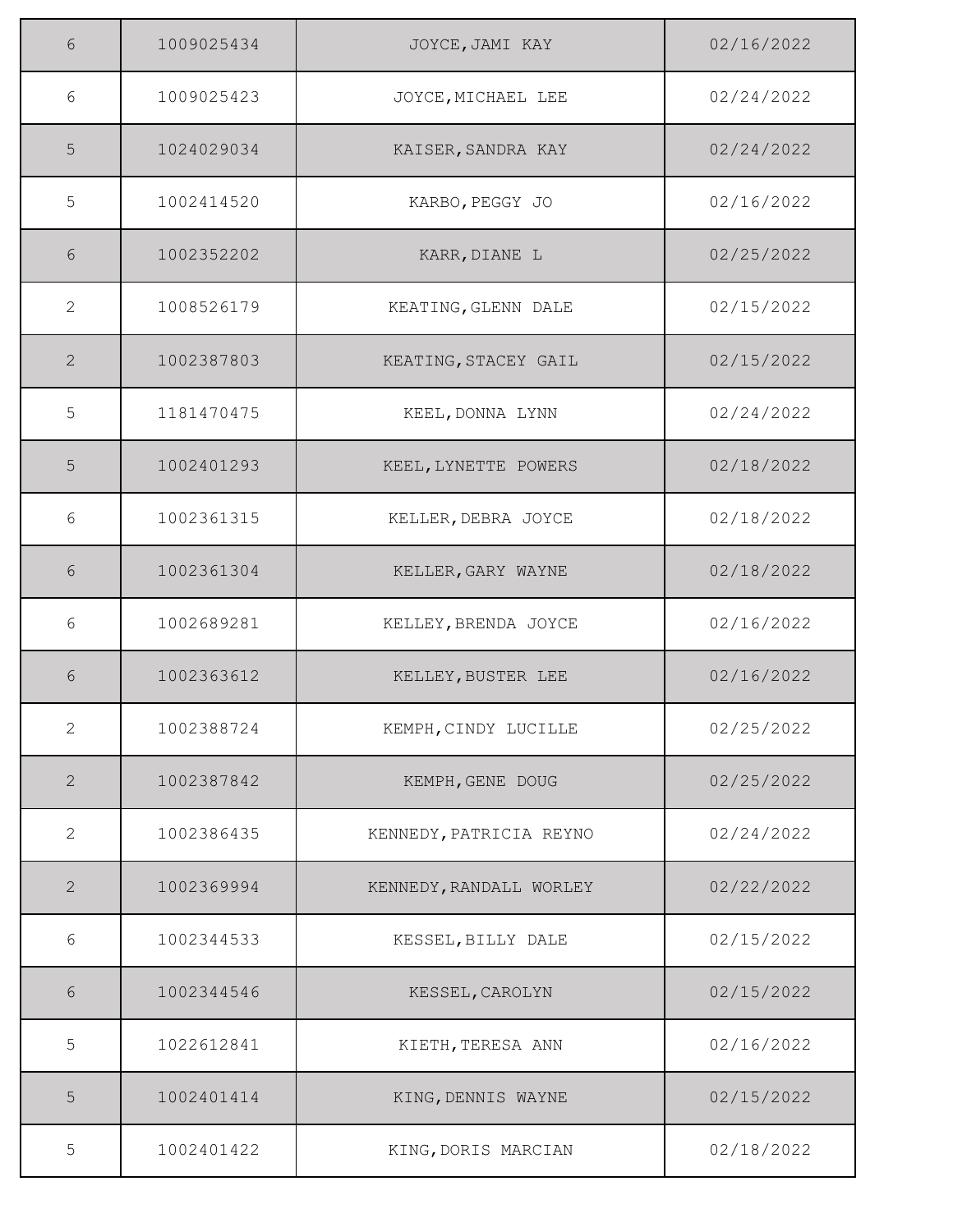| 6              | 1193211508 | KINGHAM, ROBERT LEE      | 02/25/2022 |
|----------------|------------|--------------------------|------------|
| 5              | 1002399751 | KIPER, JANET CHRISTINE   | 02/25/2022 |
| 5              | 1002400410 | KIPER, WILLARD EUGENE    | 02/25/2022 |
| 5              | 2134623850 | KITCHENS, RUSSELL GLENN  | 02/24/2022 |
| 5              | 2134623897 | KITCHENS, TERRI LYNN     | 02/24/2022 |
| 5              | 1212411176 | KLEIN, BILLY CAMERON     | 02/25/2022 |
| 2              | 1013785456 | KLEIN, DREAMIA TRIMBLE   | 02/24/2022 |
| 2              | 1002382639 | KLEIN, ROGER LEROY       | 02/25/2022 |
| 5              | 1019446280 | KNEISLEY, MARY           | 02/25/2022 |
| 6              | 1002350525 | KNIPP, DEBORRAH L        | 02/18/2022 |
| 6              | 1002350518 | KNIPP, RONALD EUGENE     | 02/18/2022 |
| $\mathbf{2}$   | 1002357799 | KNUTSON, CARMEN KASHELL  | 02/24/2022 |
| 6              | 1043247077 | KOCH, FLOYD MARK         | 02/25/2022 |
| 6              | 1043229877 | KOCH, TANYA HUDGINS      | 02/23/2022 |
| $\overline{5}$ | 1002401595 | KOEHLER, PEGGY SHERLENE  | 02/16/2022 |
| 5              | 1002401609 | KOEHLER, RAYMOND ERIC    | 02/16/2022 |
| 6              | 1020610431 | KUEMPEL JR, DENNIS IRVIN | 02/18/2022 |
| 6              | 1043506169 | KUHN, DUSTIN RAY         | 02/24/2022 |
| 6              | 1156740097 | KUHN, HALEY ACKER        | 02/24/2022 |
| 5              | 1014587637 | KURTZ, LAWRENCE GREGORY  | 02/16/2022 |
| $\mathbf{2}$   | 1002385671 | KYLE, R. MARLENE         | 02/22/2022 |
| 5              | 1002391822 | LAMB, ROGER DANIEL       | 02/22/2022 |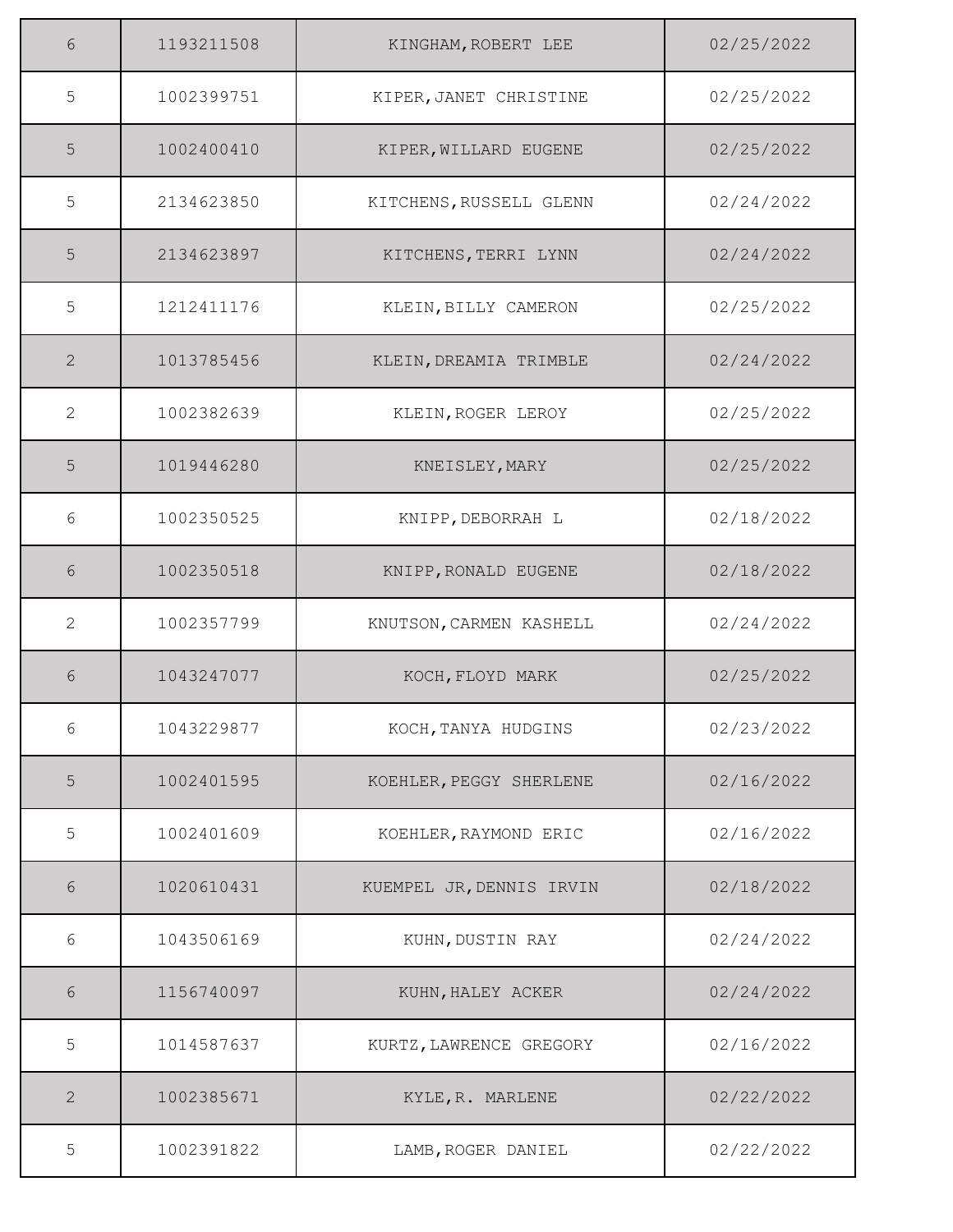| $\overline{2}$ | 1148900024 | LAMBERT, THERESA ANN     | 02/24/2022 |
|----------------|------------|--------------------------|------------|
| 7              | 1127038590 | LAMBRIGHT, BELINDA CATES | 02/15/2022 |
| 6              | 1220908701 | LANCASTER, CHANCE BRICE  | 02/22/2022 |
| 6              | 1192291428 | LANCASTER, MADISON DENE  | 02/23/2022 |
| 5              | 1002392859 | LANCASTER, NATHAN R      | 02/16/2022 |
| 5              | 1002392863 | LANCASTER, NELDA BAIRD   | 02/16/2022 |
| 2              | 1002400857 | LANG, CINDY LYN          | 02/17/2022 |
| 2              | 1002385692 | LANG, EULEN MARY         | 02/15/2022 |
| 6              | 1002349573 | LANGLEY, INGLE ELAINE    | 02/22/2022 |
| 6              | 1002349587 | LANGLEY, WILLIAM CARROLL | 02/22/2022 |
| 5              | 2176812476 | LANHAM, DETONJA DENAY    | 02/18/2022 |
| 5              | 2121910947 | LANHAM, RONALD ERNEST    | 02/18/2022 |
| 6              | 1060110225 | LAPACKA, JOHN THOMAS     | 02/15/2022 |
| 6              | 1025113014 | LAPACKA, LINDA JUNE      | 02/15/2022 |
| 7              | 1059865253 | LARKIN, DEBORAH WELCH    | 02/23/2022 |
| 5              | 1014587685 | LARKIN, DUSTIN ALLAN     | 02/23/2022 |
| 6              | 1002357429 | LARKIN, RONALD WAYNE     | 02/24/2022 |
| 5              | 1014988867 | LARKIN, TANYA LATHAM     | 02/14/2022 |
| 5              | 1002366062 | LARUE, EMORY DEAN        | 02/17/2022 |
| 5              | 1002366070 | LARUE, PHYLLIS BOYD      | 02/17/2022 |
| $\mathbf{2}$   | 1002368515 | LASH, PAMELA MAE         | 02/24/2022 |
| 7              | 1089096811 | LAURRELL, SHAREN LARD    | 02/25/2022 |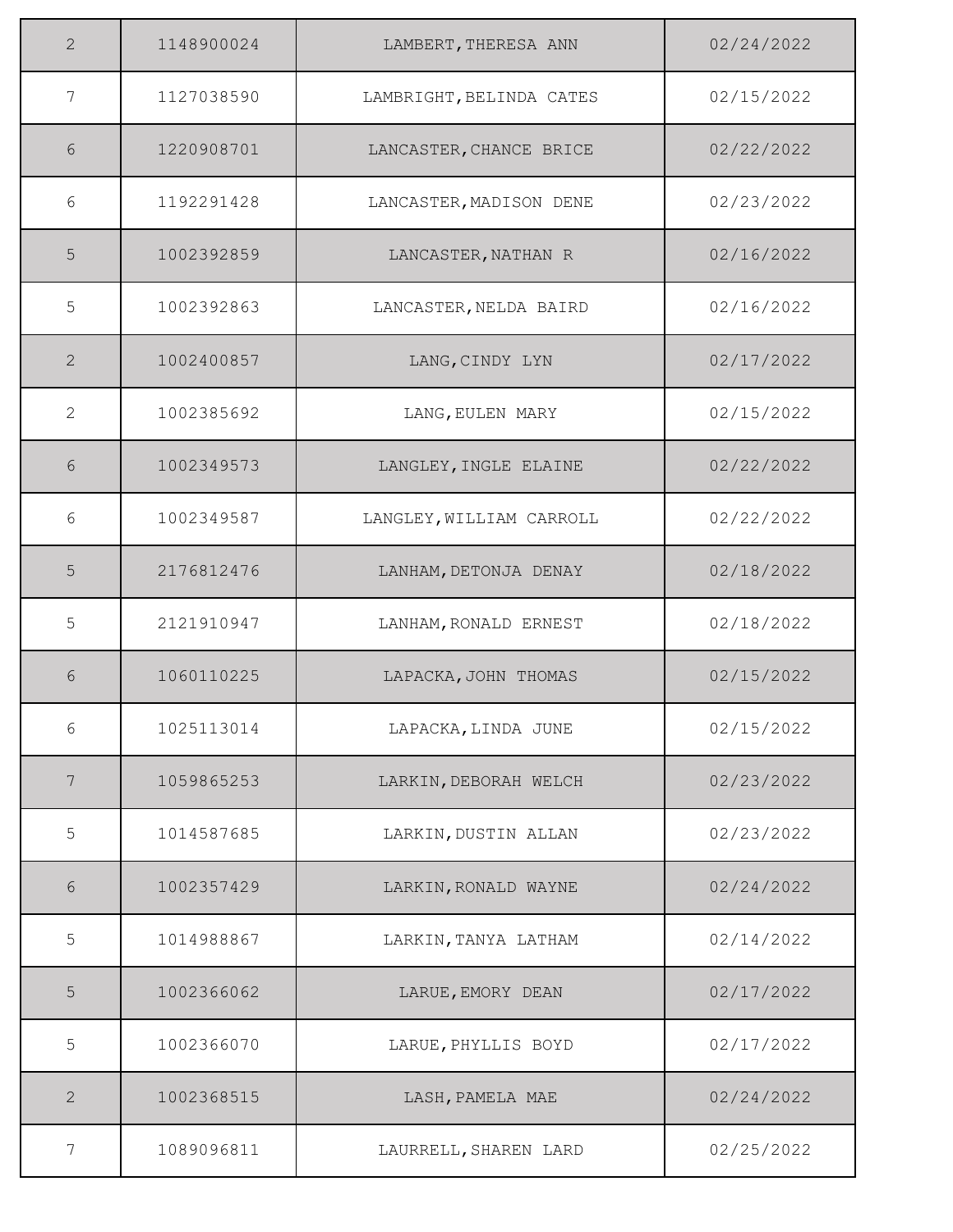| 6            | 1060404515 | LEDBETTER, DEE ANNA        | 02/25/2022 |
|--------------|------------|----------------------------|------------|
| 6            | 1060404562 | LEDBETTER, TERRY NEAL      | 02/25/2022 |
| 5            | 1002401818 | LEE JR, O K                | 02/18/2022 |
| 5            | 1002396646 | LEE, DAVID MARK            | 02/22/2022 |
| 5            | 1002401802 | LEE, MADELINE CAROL        | 02/18/2022 |
| 5            | 1142033422 | LEE, TERESA GWYN           | 02/22/2022 |
| 5            | 2153032748 | LEMMON JR, JACK LEE        | 02/16/2022 |
| 5            | 2153032795 | LEMMON, KAREN RACHAEL      | 02/16/2022 |
| 5            | 1002401860 | LEWIS, DALE LEE            | 02/15/2022 |
| 5            | 1002409453 | LEWIS, ELMOE IRENE         | 02/15/2022 |
| 5            | 1002401915 | LIGGINS, FRANK JAMES       | 02/15/2022 |
| 2            | 1002366996 | LILLEY, CHERYL DIANE       | 02/22/2022 |
| 2            | 1002367008 | LILLEY, GERALD FORREST     | 02/22/2022 |
| 2            | 1002386720 | LILLEY, PAULETTE KAY       | 02/25/2022 |
| $\mathsf S$  | 1218084454 | LINSSEN, GEOFFREY GERARD   | 02/25/2022 |
| 5            | 1143935450 | LINSSEN, MOLLY JO          | 02/25/2022 |
| 7            | 1011531760 | LITTLEFIELD, LINDA ALENE   | 02/22/2022 |
| 6            | 1018751752 | LIVINGSTON, CHARLOTTE KAY  | 02/14/2022 |
| $\mathbf{2}$ | 1020921016 | LOCKE, CLARENCE T          | 02/15/2022 |
| 2            | 1002399162 | LOCKE, DOUGLAS REESE       | 02/15/2022 |
| 5            | 1002355987 | LOCKHART JR, THOMAS HOWARD | 02/16/2022 |
| 2            | 1002388487 | LOCKNANE, DENISE MARGARET  | 02/23/2022 |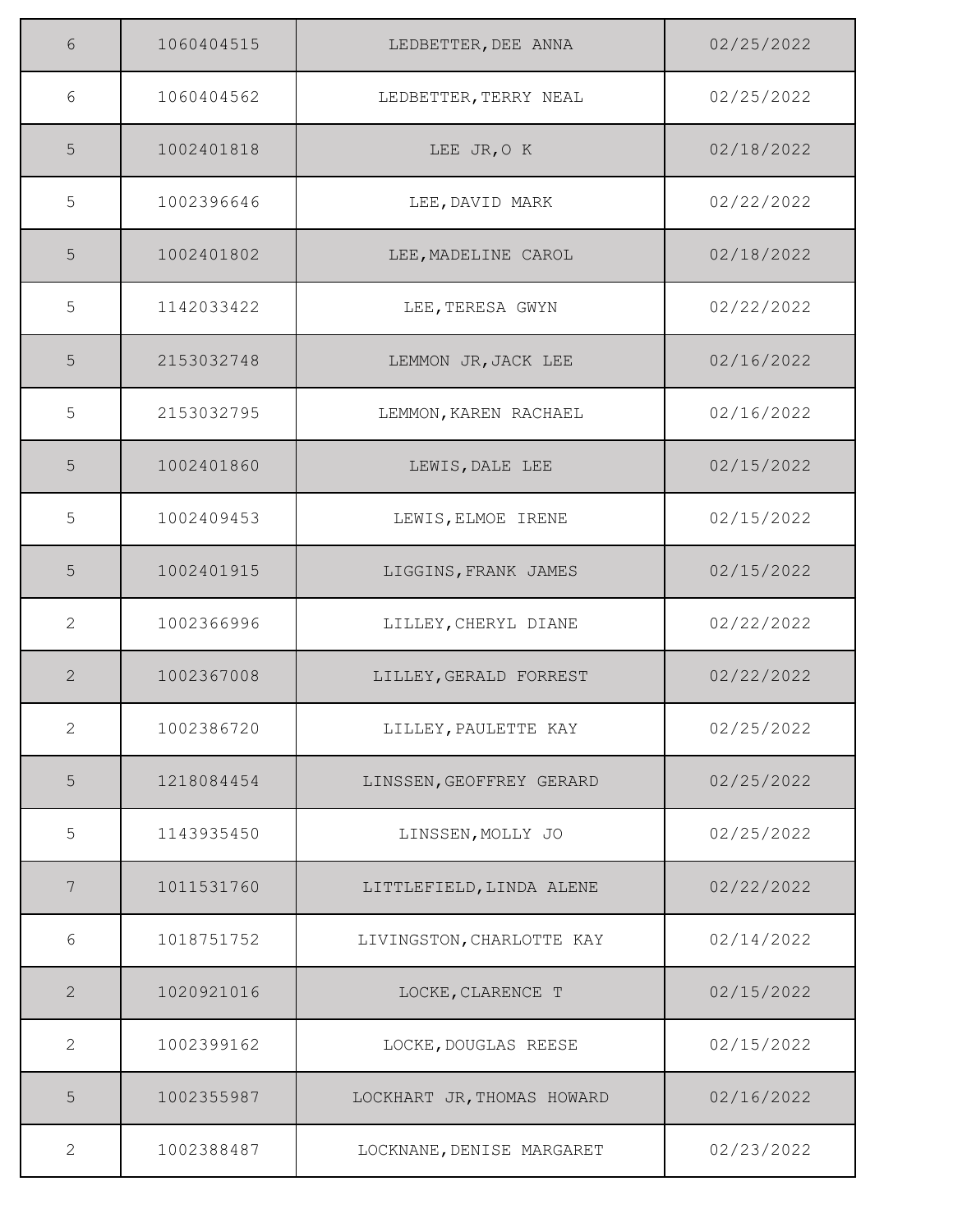| 2              | 1002387861 | LOCKNANE, WILLIAM MURRAY   | 02/23/2022 |
|----------------|------------|----------------------------|------------|
| 2              | 1002366210 | LOCKRIDGE, CHRISTAN R      | 02/14/2022 |
| 7              | 2003444664 | LOPEZ, CRISTIAN ADRIAN     | 02/24/2022 |
| 7              | 1170624900 | LOPEZ, ELOISA GUZMAN       | 02/24/2022 |
| 5              | 1002344719 | LOTER, LONNIE CARL         | 02/25/2022 |
| 5              | 1002374472 | LOTER, SHANNON D           | 02/22/2022 |
| 6              | 1002344735 | LOTER, WETIA JOYCE         | 02/22/2022 |
| 6              | 1002360407 | LOVE, LARRY EDWARD         | 02/16/2022 |
| 6              | 1002360702 | LOVE, PAULA SUE            | 02/16/2022 |
| 5              | 1002409606 | LOWREY, MICHAEL WAYNE      | 02/17/2022 |
| 5              | 1002401989 | LOYD, JUDITH ANN           | 02/25/2022 |
| 5              | 1002401991 | LOYD, PAUL DWIGHT          | 02/25/2022 |
| 2              | 1002383609 | LUCAS, JANENE LORRAINE     | 02/14/2022 |
| 7              | 1002405626 | LUMMUS, JIMMY ERNEST       | 02/25/2022 |
| $\overline{5}$ | 2159398458 | LUNN, JANET LEE            | 02/23/2022 |
| 5              | 2130948649 | LYMBURNER, KRISTIN NICHOLE | 02/25/2022 |
| 5              | 1014498687 | LYMBURNER, PHILLIP DUANE   | 02/25/2022 |
| 7              | 1002379479 | LYNCH, LESTER R            | 02/15/2022 |
| 7              | 1002379480 | LYNCH, MELBA L             | 02/15/2022 |
| $6\,$          | 1010464906 | MABRY, JOAN YOUREE         | 02/18/2022 |
| 6              | 1010776279 | MABRY, RONALD JOE          | 02/18/2022 |
| 5              | 1002401083 | MACIEL, RICARDO            | 02/14/2022 |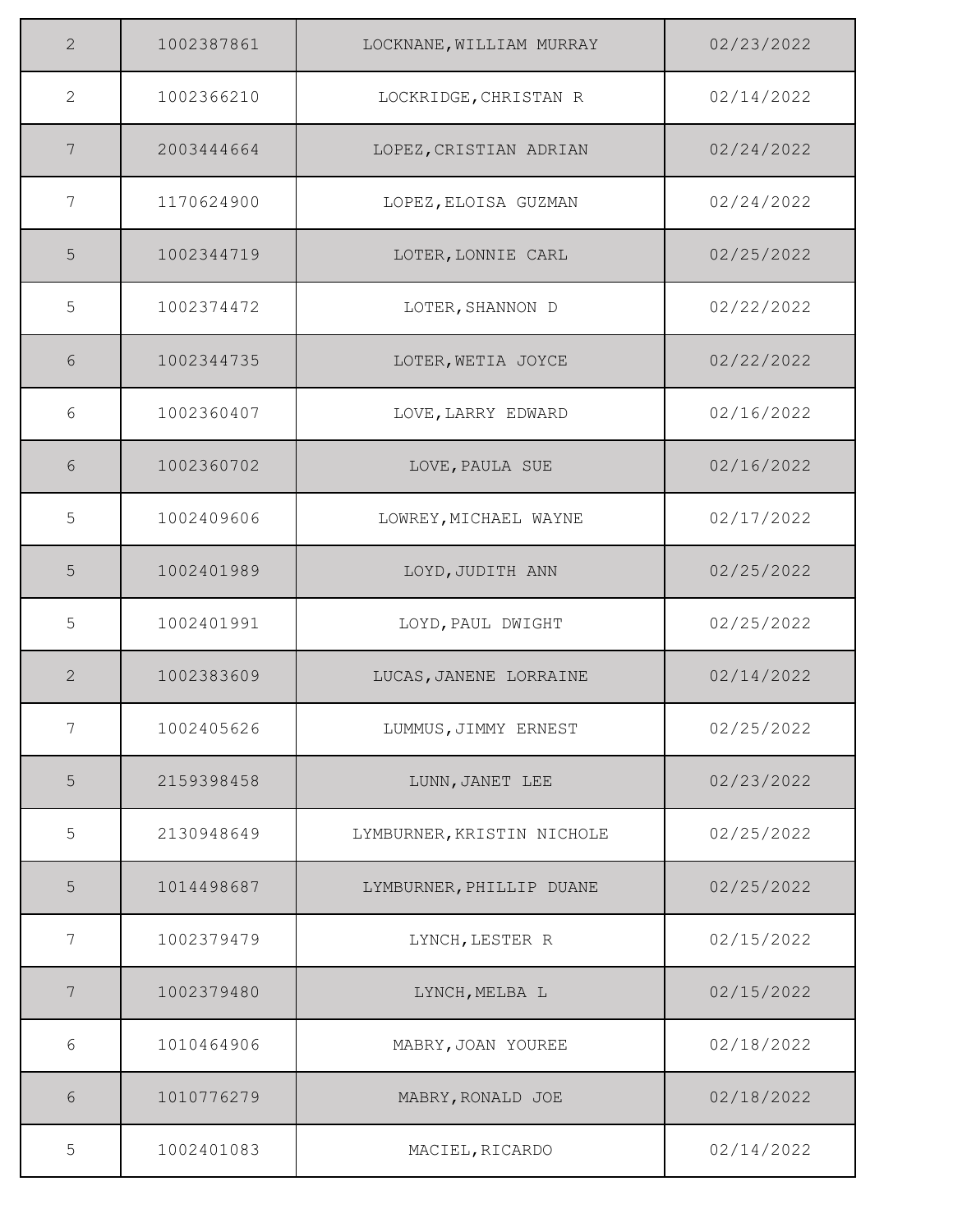| 6              | 1002336761 | MACK, SHARON ANN            | 02/16/2022 |
|----------------|------------|-----------------------------|------------|
| 6              | 1002353062 | MACKIE, CAREY JEAN          | 02/17/2022 |
| 6              | 1002353058 | MACKIE, RICHARD ALLEN       | 02/17/2022 |
| 7              | 2166402719 | MADDOX, MICHELLE MARIE      | 02/16/2022 |
| 5              | 1002395175 | MALONE, GREGORY LEROY       | 02/25/2022 |
| 5              | 1005242542 | MALONE, JOHNATHAN CHADD     | 02/23/2022 |
| 5              | 1042150082 | MALONE, STEPHANIE ALICIA    | 02/23/2022 |
| 5              | 1025113316 | MALOY, KELLI JEAN           | 02/25/2022 |
| 5              | 1006851405 | MANLEY, RYAN LEE            | 02/25/2022 |
| $\overline{2}$ | 1002369023 | MANN, WILLIAM RAY           | 02/22/2022 |
| 7              | 1001525489 | MANOR, JERRY LAVON          | 02/14/2022 |
| $\mathbf{1}$   | 1002320729 | MAPLES, ROBERT EARL         | 02/16/2022 |
| 6              | 1002344800 | MARAK, BETTY LOU            | 02/17/2022 |
| 6              | 1002344816 | MARAK, CLARENCE EUGENE      | 02/17/2022 |
| $6\,$          | 1167733017 | MARLIN, TIMOTHY PAUL        | 02/18/2022 |
| 6              | 1002357486 | MARSHALL, EDWARD WAYNE      | 02/15/2022 |
| 6              | 2184066599 | MARSHALL, JOSHUA THOMAS     | 02/25/2022 |
| 6              | 1217524331 | MARSHALL, KIMBERLY MICHELLE | 02/25/2022 |
| $\overline{2}$ | 1009151452 | MARTIN JR, MARVIN WESLEY    | 02/25/2022 |
| 7              | 1026711008 | MARTIN, BILLIE GAIL         | 02/16/2022 |
| 7              | 1004891390 | MARTIN, BILLY RAY           | 02/16/2022 |
| 5              | 1002399947 | MARTIN, CECIL EUGENE        | 02/25/2022 |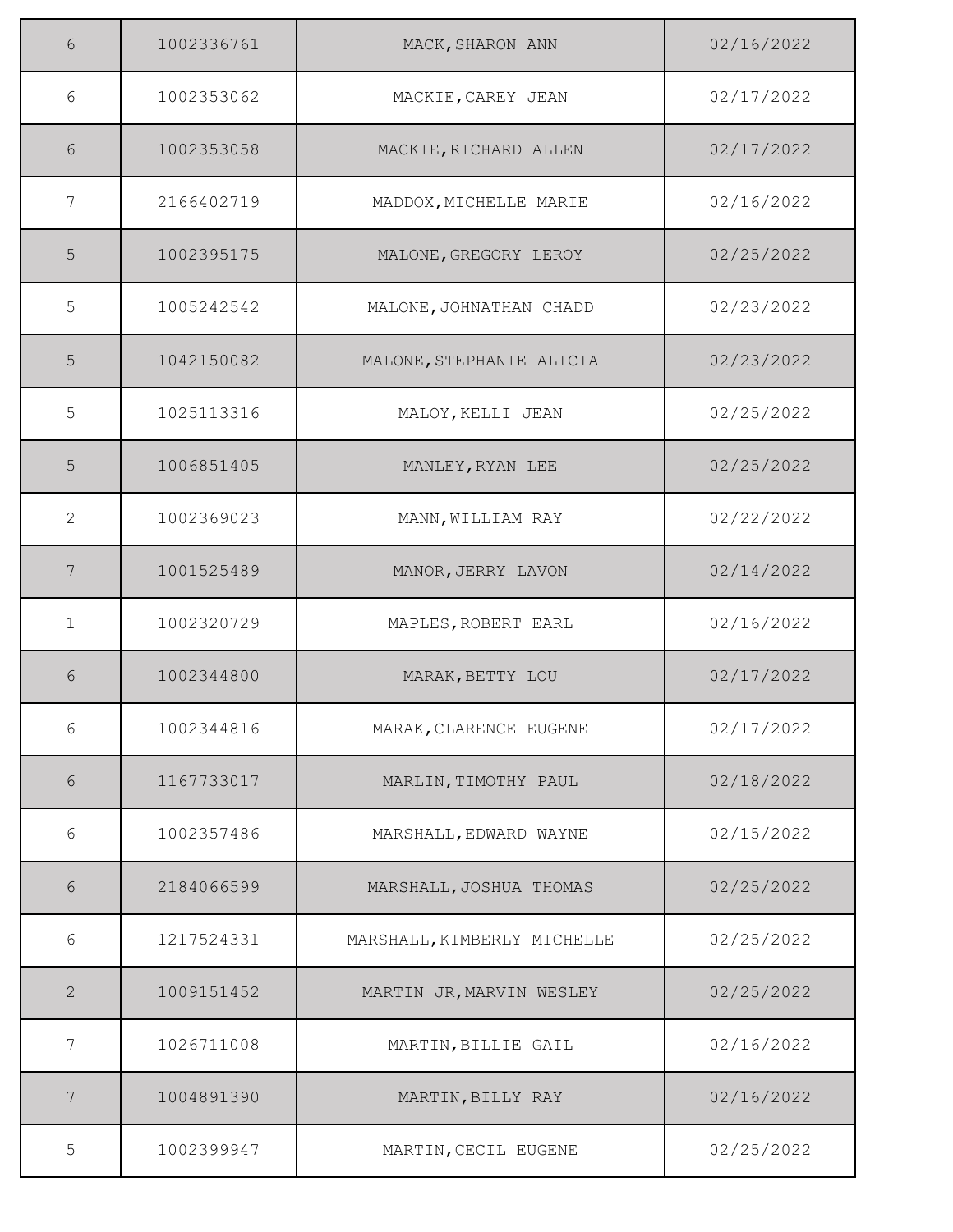| 4            | 1060522320 | MARTIN, DANIEL EARL       | 02/24/2022 |
|--------------|------------|---------------------------|------------|
| 4            | 1060522233 | MARTIN, GLENDA GALE       | 02/24/2022 |
| 5            | 1003978354 | MARTIN, MARY SANFORD      | 02/22/2022 |
| 5            | 1214512643 | MARTIN, MELINDA KAY       | 02/22/2022 |
| 5            | 1021858499 | MARTIN, STEPHEN EUGENE    | 02/22/2022 |
| 5            | 1010365555 | MARTINDALE, JEAN ARNOLD   | 02/15/2022 |
| 5            | 1010365488 | MARTINDALE, MARY INMON    | 02/15/2022 |
| 5            | 1002401238 | MARTINDALE, MICHAEL RAY   | 02/18/2022 |
| 5            | 1015676201 | MARTINDALE, RUSSELL LEE   | 02/15/2022 |
| 2            | 1031291745 | MARTINEZ, SARA DAWN       | 02/24/2022 |
| 6            | 1002344828 | MARX, ROBERT ADAIR        | 02/18/2022 |
| 6            | 1096361424 | MASTERS, MARIAN JANICE    | 02/22/2022 |
| 6            | 1096361430 | MASTERS, STEPHEN CLAY     | 02/22/2022 |
| 5            | 1185654620 | MATTHEW, RICHARD OSCAR    | 02/25/2022 |
| 5            | 1185449902 | MATTHEW, SANDRA SUE       | 02/25/2022 |
| 2            | 1057769918 | MAY, BYRON R              | 02/18/2022 |
| 6            | 1030671241 | MAY, FRANCES ANN          | 02/25/2022 |
| 6            | 1030671256 | MAY, KENNETH JEROME       | 02/25/2022 |
| $\mathbf{2}$ | 1002400239 | MAY, TAMARA D             | 02/25/2022 |
| 6            | 1022697539 | MAYS JR, FREDERICK ERDMAN | 02/23/2022 |
| 6            | 1002348819 | MAYS, JO IRENE            | 02/18/2022 |
| 6            | 1166964060 | MCCALL, JOHN CHARLES      | 02/22/2022 |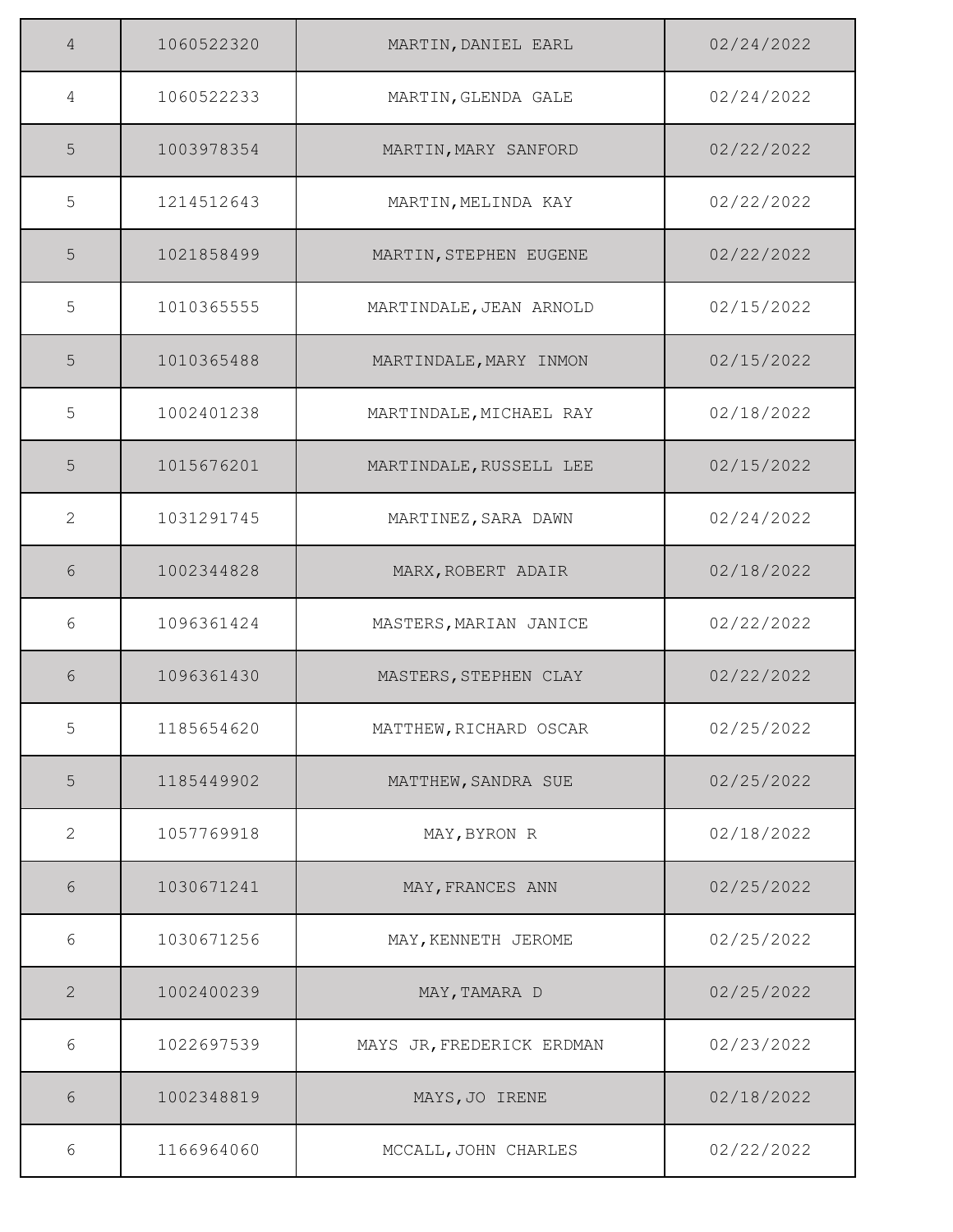| 6                     | 1009491208 | MCCALL, NANCY MAJORS      | 02/22/2022 |
|-----------------------|------------|---------------------------|------------|
| $\mathbf{2}^{\prime}$ | 1021546934 | MCCARLEY, HEATHER RENE    | 02/22/2022 |
| $\overline{2}$        | 1021251861 | MCCARLEY, RYAN PHILLIP    | 02/17/2022 |
| 6                     | 1002348549 | MCCAVIT, SHERRY LYNN      | 02/22/2022 |
| 5                     | 1002414358 | MCCLURE, O L              | 02/22/2022 |
| 6                     | 1002394432 | MCCORMICK SR, JEFFREY L   | 02/24/2022 |
| 6                     | 1002394855 | MCCORMICK, SHARON ROSE    | 02/24/2022 |
| 5                     | 1145752163 | MCCULLAR, MARK ANDREW     | 02/25/2022 |
| 5                     | 1144004010 | MCCULLAR, STORMY SUE      | 02/18/2022 |
| 5                     | 2168019888 | MCCURLEY, REBECCA LOIS    | 02/24/2022 |
| 2                     | 1178335200 | MCDONOUGH III, JOHN F     | 02/17/2022 |
| 2                     | 2185646325 | MCDONOUGH, KARENNAH GRACE | 02/17/2022 |
| $\overline{2}$        | 1039853774 | MCDONOUGH, KELLY RENEE    | 02/25/2022 |
| 6                     | 1007345965 | MCELROY, JAMES LEE        | 02/23/2022 |
| 6                     | 1002362087 | MCELROY, SHEILA STEPHENS  | 02/23/2022 |
| 5                     | 1020921173 | MCFALL, CHERYL ALBUS      | 02/14/2022 |
| 5                     | 1020757473 | MCFALL, GARY LYNN         | 02/14/2022 |
| 6                     | 1002411126 | MCFATRIDGE, DOUGLAS LEE   | 02/25/2022 |
| 6                     | 1002414764 | MCFATRIDGE, SHEILA GAIL   | 02/23/2022 |
| 2                     | 1178680463 | MCGEHEE, NANCY LYNN       | 02/24/2022 |
| 5                     | 1002410540 | MCGILL, BILLY FRANK       | 02/25/2022 |
| 5                     | 1002410555 | MCGILL, HELEN WRIGHT      | 02/25/2022 |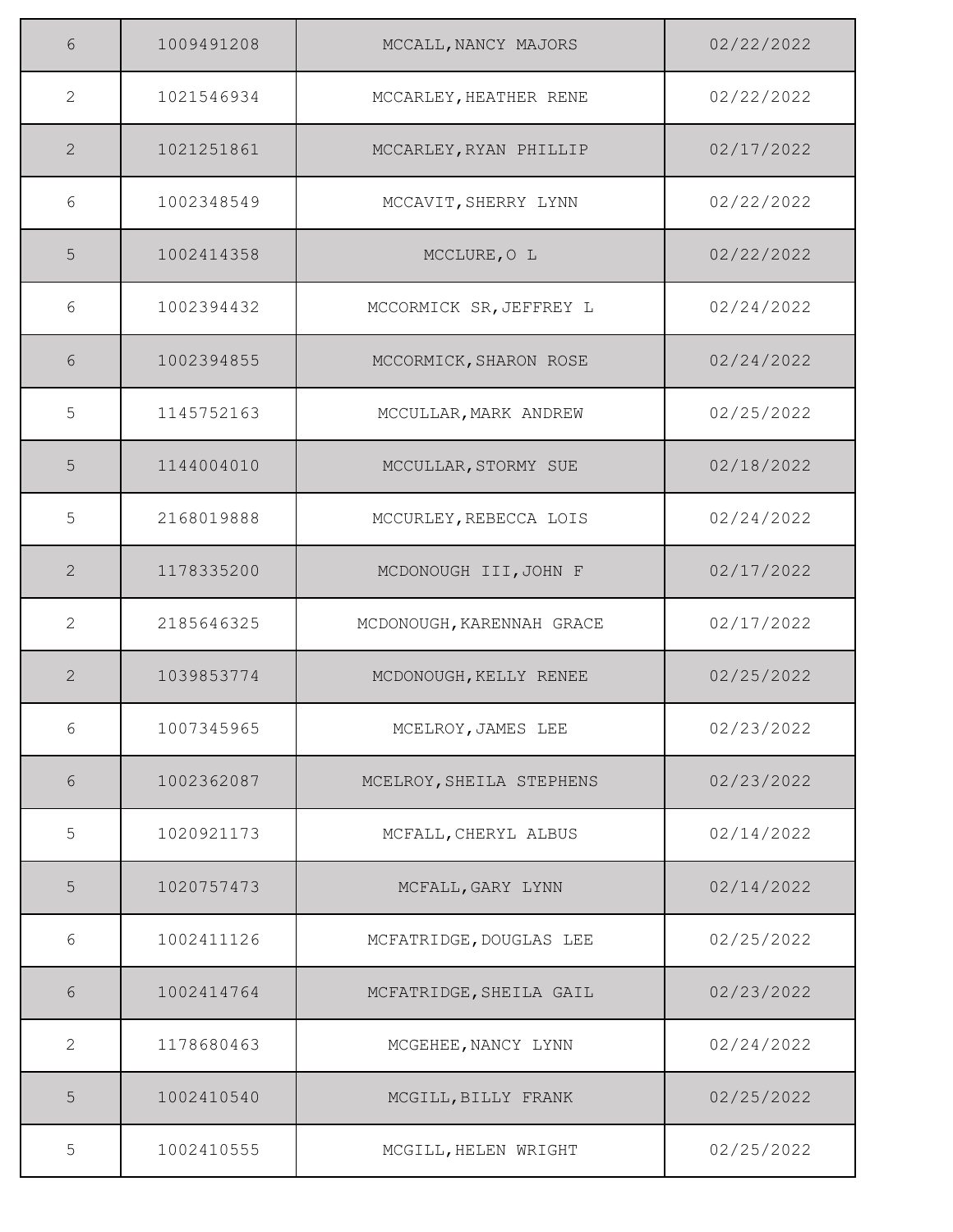| 5              | 1002405537 | MCGIVERN, REBECCA ANN      | 02/22/2022 |
|----------------|------------|----------------------------|------------|
| 5              | 1002405996 | MCGIVERN, ROBERT MICHAEL   | 02/22/2022 |
| 7              | 1167729958 | MCGRATH, LAURA LOUISE      | 02/18/2022 |
| 5              | 1002396520 | MCKANDLES, MARK VERNON     | 02/22/2022 |
| $\overline{2}$ | 1002387531 | MCKEAN, ALLEN DALE         | 02/22/2022 |
| $\overline{2}$ | 2187013663 | MCKEAN, HANNAH JOY         | 02/22/2022 |
| $\overline{2}$ | 1002387182 | MCKEAN, MAJAUNTA JO        | 02/22/2022 |
| 5              | 1002408968 | MEADOWS, BETTY ELLEN       | 02/22/2022 |
| 6              | 1009327422 | MEADOWS, BILLY DALE        | 02/23/2022 |
| 6              | 1002337087 | MEADOWS, SHONDA JEAN       | 02/17/2022 |
| 5              | 1002406438 | MEAKER, AUDREY LYNN        | 02/22/2022 |
| 5              | 1002406026 | MEAKER, JULIUS CLEO        | 02/22/2022 |
| 6              | 1002340189 | MELANSON, NONA DOUGLAS     | 02/25/2022 |
| 6              | 1002340170 | MELANSON, RICHARD BRUCE    | 02/25/2022 |
| 5              | 1195484506 | MENDOZA-ALSINA, DALICELYS  | 02/14/2022 |
| 5              | 1002399060 | MERTZ, GAIL LYNN           | 02/25/2022 |
| 5              | 1002399073 | MERTZ, MARK CHARLES        | 02/25/2022 |
| $\overline{2}$ | 1002324059 | METTS, GARRY ALLAN         | 02/22/2022 |
| 5              | 1002396045 | MILLER JR, RAYMOND STANLEY | 02/22/2022 |
| 6              | 1002358632 | MILLER, LARRY STEVEN       | 02/16/2022 |
| 5              | 2000324739 | MILLER, PAMA LONG          | 02/22/2022 |
| $\overline{2}$ | 1143310421 | MILLER, STEVEN HIROSHI     | 02/15/2022 |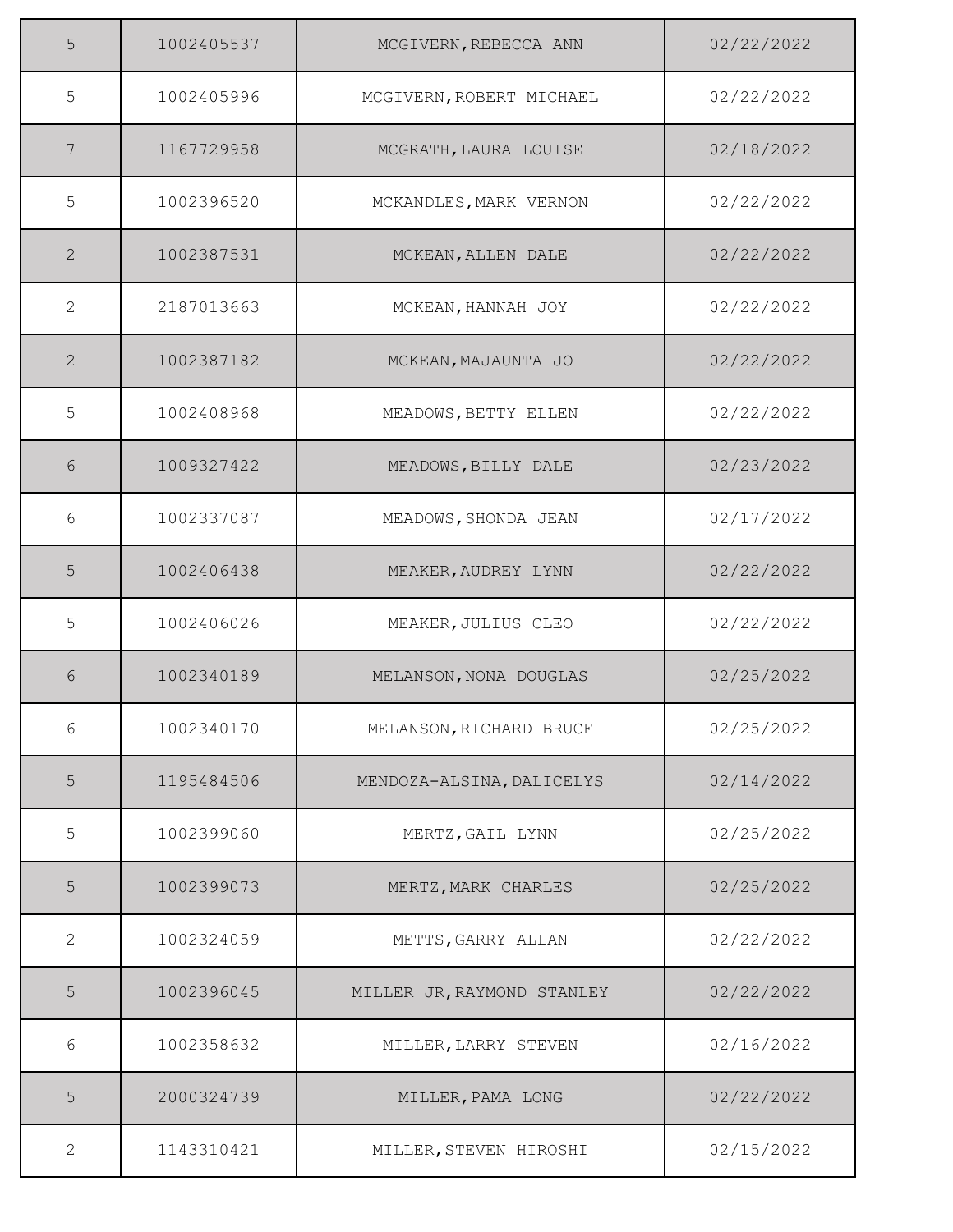| 6            | 1002406455 | MILLER, WALTER DEAN          | 02/22/2022 |
|--------------|------------|------------------------------|------------|
| 5            | 1135647966 | MILLIGAN, RANDY VERN         | 02/17/2022 |
| 7            | 1002384018 | MITCHELL, WADE AUGUST        | 02/25/2022 |
| 5            | 1002351910 | MITCHELL, WARD ANTHONY       | 02/17/2022 |
| 6            | 1002348304 | MOLER, JOYCE DUANE           | 02/17/2022 |
| 6            | 1002347635 | MOLER, YVONNE MARIE          | 02/17/2022 |
| 2            | 1011079215 | MONDS, HAYLE SUZANNE         | 02/18/2022 |
| 2            | 2159928268 | MONDS, KAYLA MARIE           | 02/18/2022 |
| 6            | 1156915147 | MONTGOMERY, BRIANNA RACHELLE | 02/25/2022 |
| 6            | 1002354453 | MONTOYA, CARMELA R           | 02/15/2022 |
| 6            | 1002351250 | MONTOYA, TORIBIO             | 02/15/2022 |
| 6            | 2134209183 | MOORE, CAYLEE LYNN           | 02/24/2022 |
| 5            | 1149267236 | MOORE, CHARLES LYNN          | 02/22/2022 |
| 5            | 1010940791 | MOORE, CHERYL ANN            | 02/18/2022 |
| 2            | 1002690962 | MOORE, CODY LEE              | 02/24/2022 |
| 2            | 1002385830 | MOORE, DEBRA NANETTE         | 02/17/2022 |
| 5            | 1022613493 | MOORE, JAMES EDWIN           | 02/18/2022 |
| 5            | 1022502361 | MOORE, KIMBERLEA MCKANDLES   | 02/23/2022 |
| $\mathbf{2}$ | 1002350797 | MOORE, LYNNE LAUREEN         | 02/24/2022 |
| 2            | 1002385853 | MOORE, MARY CHRISTINE        | 02/17/2022 |
| $\mathbf{2}$ | 1017370842 | MOORE, RONALD CLARENCE       | 02/15/2022 |
| 7            | 2162830541 | MORENO CEBALLOS, MARTIN      | 02/18/2022 |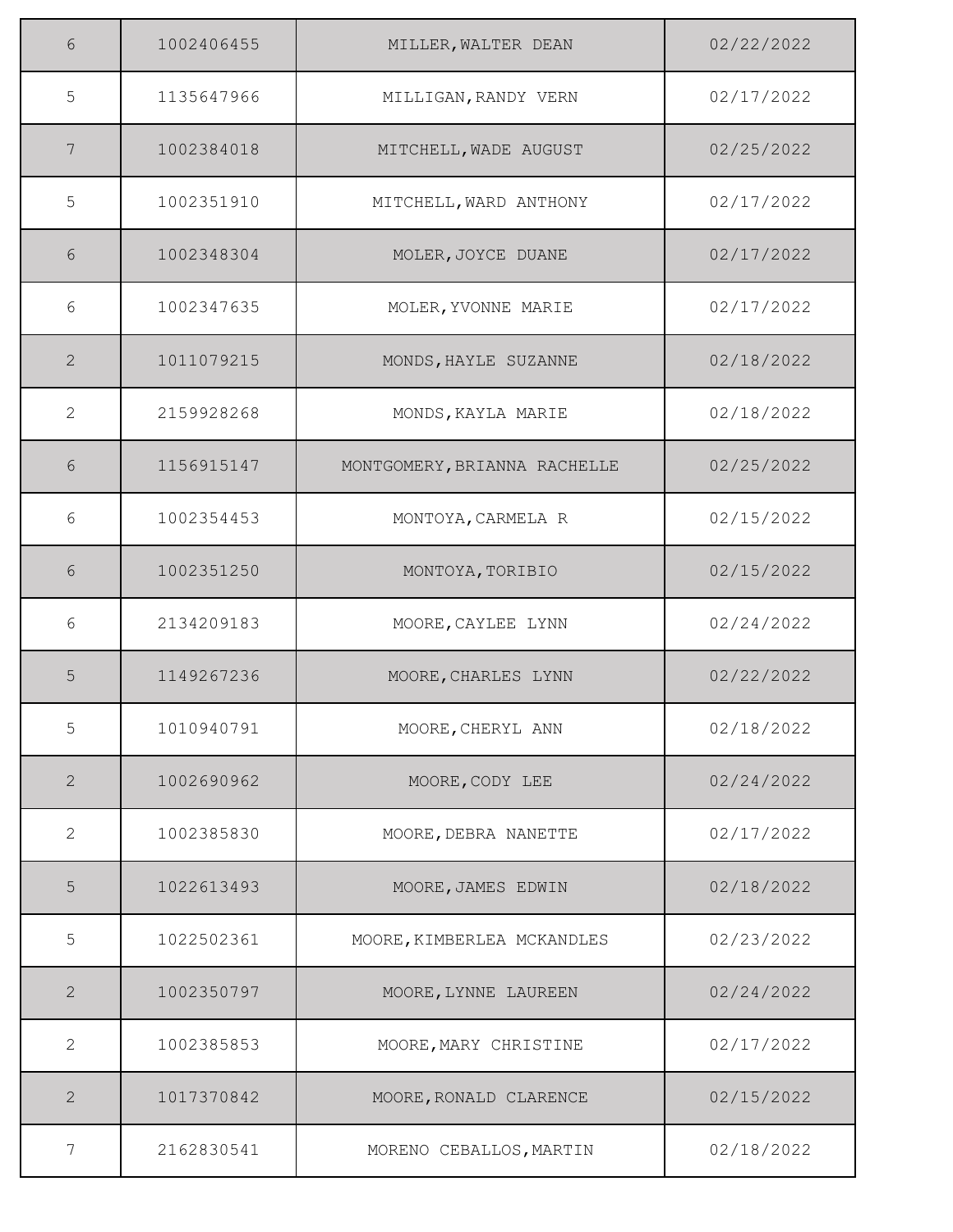| 5 | 1002411174 | MORGAN, JONI R           | 02/22/2022 |
|---|------------|--------------------------|------------|
| 5 | 1002411208 | MORGAN, SAMMIE D         | 02/22/2022 |
| 5 | 1002912382 | MORRIS, ELAINE ROSE      | 02/14/2022 |
| 6 | 1002383856 | MORRIS, FLOYD RAY        | 02/22/2022 |
| 6 | 1002362672 | MORRIS, JANIECE          | 02/24/2022 |
| 6 | 1002383841 | MORRIS, NADEAN STREETER  | 02/25/2022 |
| 5 | 1002399209 | MORRIS, RICHARD ANTHONY  | 02/14/2022 |
| 6 | 1002362136 | MORRIS, RICHARD E        | 02/24/2022 |
| 6 | 1002373148 | MORRISON, DANIEL GREGORY | 02/14/2022 |
| 5 | 1002406536 | MORRISS, ROY E           | 02/15/2022 |
| 5 | 1002396971 | MORTON, JAMES NELSON     | 02/22/2022 |
| 5 | 1002396985 | MORTON, WHITNEY MAE      | 02/22/2022 |
| 6 | 1021350915 | MOSER, GRAZIA LEWIS      | 02/15/2022 |
| 2 | 1002323994 | MOYER, DELLA L           | 02/18/2022 |
| 2 | 1002323987 | MOYER, JIMMY ROYCE       | 02/16/2022 |
| 2 | 1056274630 | MURRAY JR, DON           | 02/22/2022 |
| 6 | 1002362601 | MURRAY, BRENDA JEAN      | 02/25/2022 |
| 6 | 1002389445 | MURRAY, DEBORAH DENISE   | 02/25/2022 |
| 6 | 1002352554 | MURRAY, HAROLD ALLEN     | 02/25/2022 |
| 2 | 1056285199 | MURRAY, JANICE OSBORNE   | 02/22/2022 |
| 5 | 1002397139 | MURRAY, JOE DORYCE       | 02/24/2022 |
| 5 | 1002397125 | MURRAY, SHERRI RICHARD   | 02/24/2022 |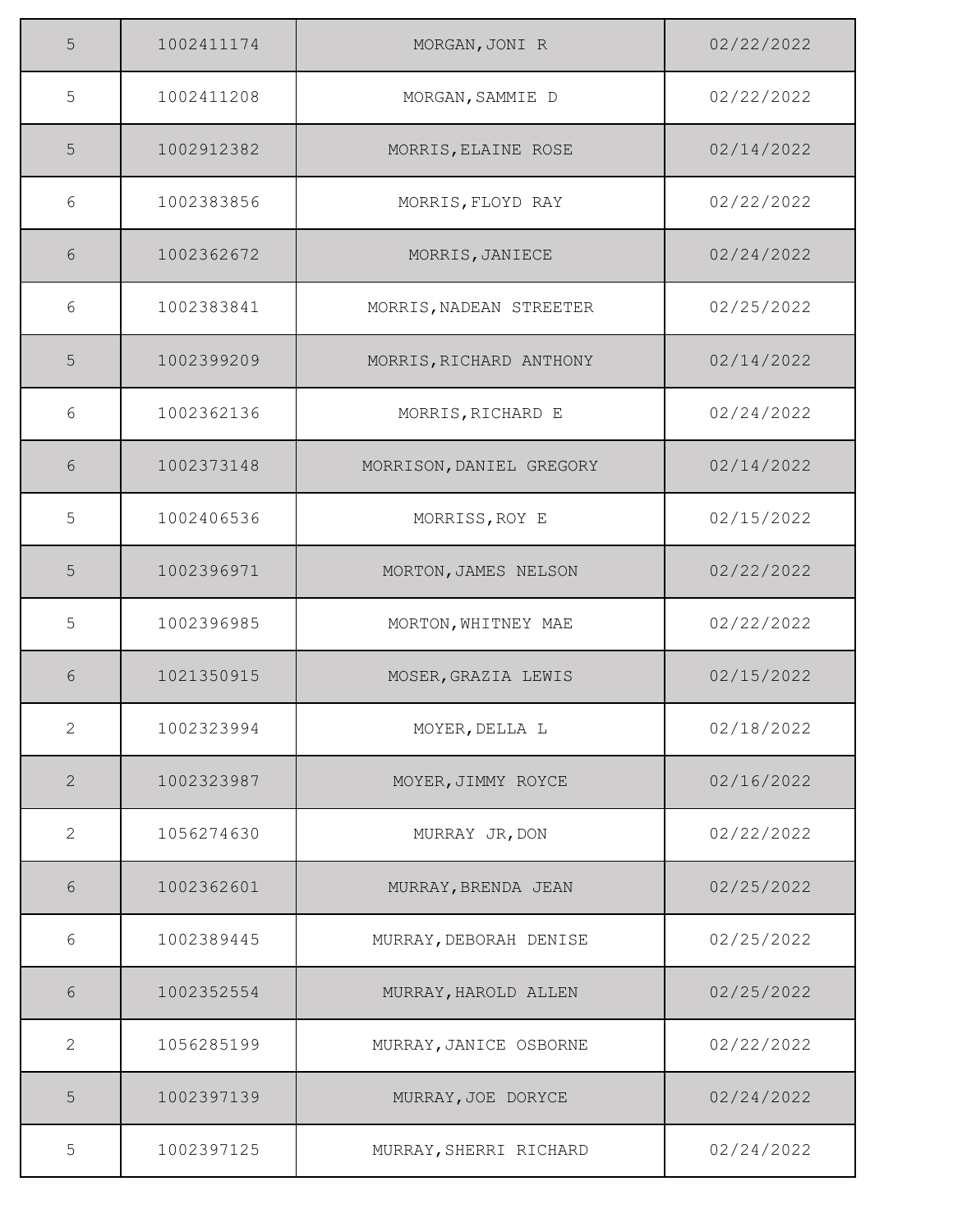| 5              | 1002409681 | NACHTIGALL, PAUL LEE    | 02/22/2022 |
|----------------|------------|-------------------------|------------|
| 5              | 1015365884 | NACHTIGALL, VICKI MARIE | 02/22/2022 |
| 7              | 2142204383 | NANEZ, ADRIAN RAMON     | 02/23/2022 |
| 7              | 1011768411 | NEIL, DOTDEE JEAN       | 02/18/2022 |
| 5              | 1012017798 | NELSON, GRACE MARIE     | 02/18/2022 |
| 5              | 1000476215 | NELSON, MONTY RAY       | 02/18/2022 |
| 5              | 1002394919 | NEWMAN, CECIL RAY       | 02/15/2022 |
| $\overline{2}$ | 1040295875 | NICCUM, GARY WAYNE      | 02/22/2022 |
| 5              | 1144081314 | NICCUM, MARIE WANNER    | 02/18/2022 |
| $\overline{2}$ | 1002410615 | NICCUM, MARY DARBY      | 02/22/2022 |
| $\mathbf{2}$   | 1002374137 | NICCUM, SHEILA KAY      | 02/25/2022 |
| 6              | 1217005530 | NICHOLAS, SONIA KANG    | 02/25/2022 |
| $\mathbf{2}$   | 1002354623 | NICHOLS JR, ALBERT LEE  | 02/22/2022 |
| 2              | 1002354606 | NICHOLS, BARBARA MAY    | 02/22/2022 |
| $6\,$          | 1002357866 | NICKELL, DIXIE IRENE    | 02/14/2022 |
| 6              | 1002357995 | NICKELL, RICKY JOE      | 02/14/2022 |
| 5              | 2119985232 | NOBLE, BRYANT LEE       | 02/17/2022 |
| $\overline{2}$ | 1176480087 | NOBLE, CALI ELIZABETH   | 02/17/2022 |
| $6\,$          | 1002346199 | NOLES, BRENDA JEAN      | 02/18/2022 |
| 6              | 1002346181 | NOLES, JERRY WALTER     | 02/18/2022 |
| 6              | 1002338302 | NOLTE, BELINDA CAROL    | 02/14/2022 |
| 6              | 1150466191 | NOLTE, STEVEN CHARLES   | 02/14/2022 |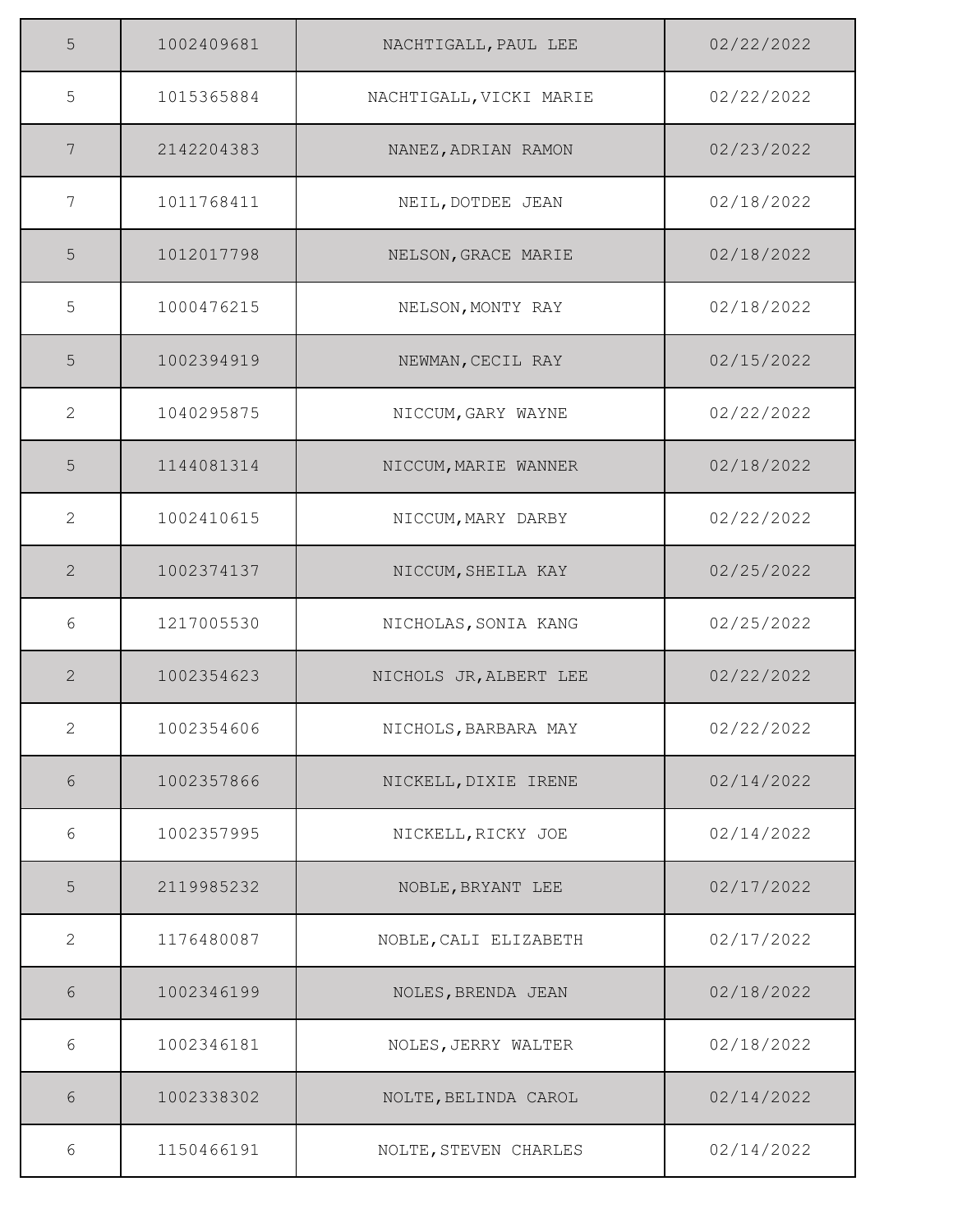| 2              | 1002391299 | NORRIS, JAMES DENNIS       | 02/22/2022 |
|----------------|------------|----------------------------|------------|
| 7              | 1011534213 | NORRIS, MELBA LANKFORD     | 02/24/2022 |
| 6              | 1002395511 | NORTHCUTT, MARK EDWARD     | 02/22/2022 |
| 6              | 1002395507 | NORTHCUTT, NANCY STORY     | 02/23/2022 |
| 2              | 1002725539 | NUNN, CECIL JAMES          | 02/24/2022 |
| $\mathbf{2}$   | 1002327095 | OGLE, CHRISTINA NORTON     | 02/24/2022 |
| 2              | 1002367894 | OGLE, CONNIE LOU           | 02/25/2022 |
| 2              | 1002371068 | OGLE, DANIEL BRIT          | 02/25/2022 |
| $\overline{2}$ | 1217561122 | OGLESBY, ASHLEY JORDAN     | 02/25/2022 |
| 2              | 2000325757 | OGLESBY, CHRISTOPHER GLENN | 02/25/2022 |
| 5              | 2176820478 | OHSFELDT, HANNAH ELIZABETH | 02/14/2022 |
| 5              | 2145960263 | OHSFELDT, HANNAH JOY       | 02/22/2022 |
| 5              | 1007356252 | OHSFELDT, KYLE DON         | 02/17/2022 |
| 5              | 2179454600 | OHSFELDT, LEAH BROOKE      | 02/25/2022 |
| $\mathsf S$    | 2003445946 | OHSFELDT, NATHAN KYLE      | 02/14/2022 |
| 5              | 1001840315 | OHSFELDT, SUZANNE MARIE    | 02/22/2022 |
| 2              | 1002387772 | ONEAL, TERRY CONNER        | 02/25/2022 |
| 6              | 1002345076 | ORR, MYRNA JEAN            | 02/25/2022 |
| 5              | 1002408127 | OSBORNE, SANDRA LYNN       | 02/18/2022 |
| 5              | 1002407200 | OSBORNE, WYETH J           | 02/18/2022 |
| 2              | 1005818110 | PALMITIER, FRANK DENNIS    | 02/23/2022 |
| 5              | 1002337812 | PARKER, JULIA FAYE         | 02/25/2022 |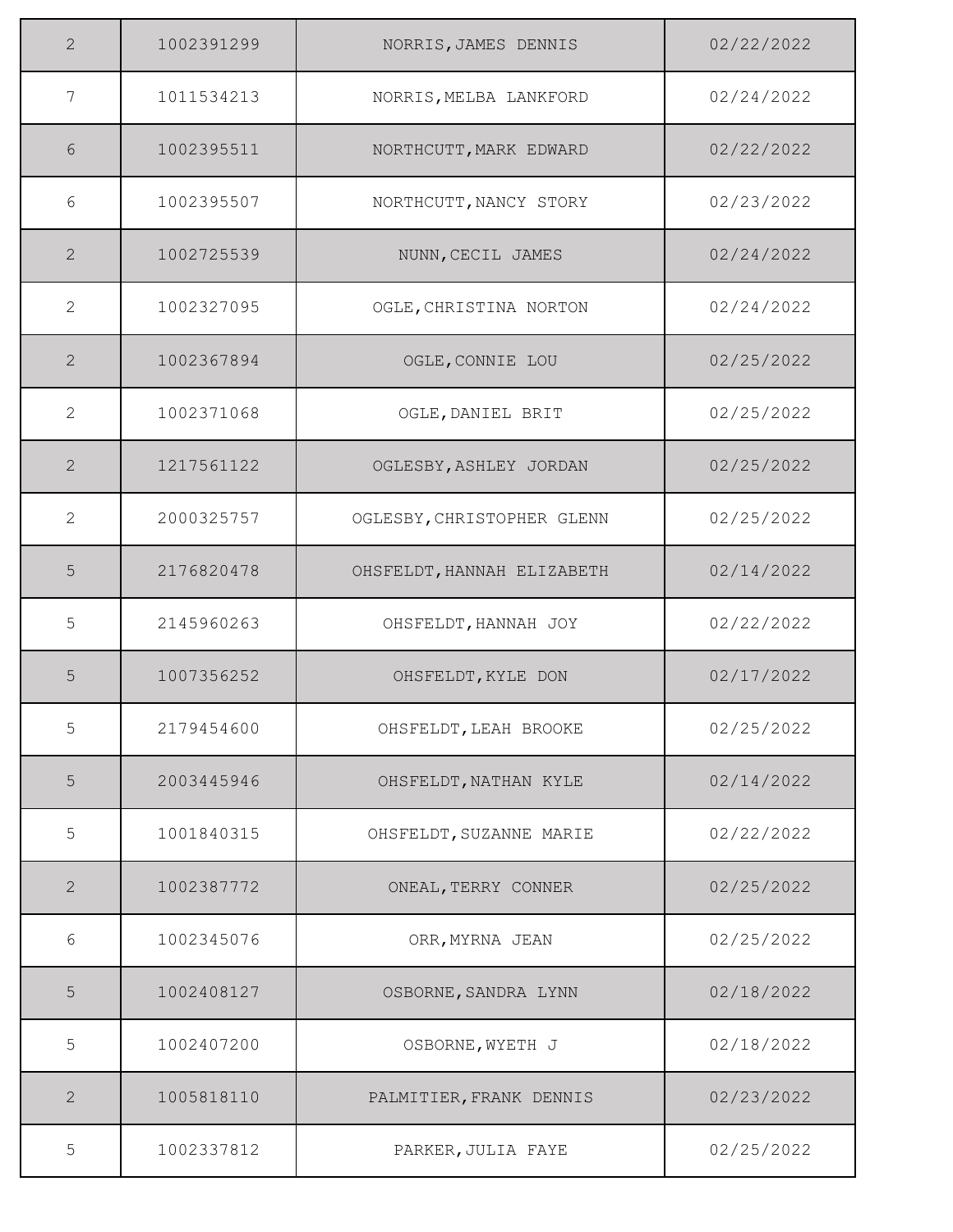| 5              | 1002338478 | PARKER, LARRY DALE     | 02/25/2022 |
|----------------|------------|------------------------|------------|
| 5              | 1002393998 | PARKER, MELISSA DANE   | 02/14/2022 |
| 5              | 1002393905 | PARKER, RONNIE GENE    | 02/14/2022 |
| 6              | 1009613328 | PARKS, GLORIA JEAN     | 02/18/2022 |
| $\overline{2}$ | 1183268013 | PARKS, JANELL DAWN     | 02/23/2022 |
| 5              | 1002338523 | PARKS, KARL DWAYNE     | 02/18/2022 |
| 2              | 1004938415 | PARNELL, KAYLA MARIE   | 02/18/2022 |
| 2              | 1002398964 | PARNELL, KYLE WADE     | 02/18/2022 |
| $\overline{2}$ | 1145115595 | PARSLEY, LAUREN JEAN   | 02/25/2022 |
| 2              | 1002389552 | PARSLEY, MICHELE LYNN  | 02/23/2022 |
| 2              | 1002388138 | PARSLEY, RANDY ALONZO  | 02/23/2022 |
| 6              | 1198130164 | PARSONS, JARRETT BRIAN | 02/17/2022 |
| 5              | 1002400343 | PATTERSON, RHONDA KAY  | 02/24/2022 |
| 5              | 1002351209 | PATTON, PAULA KAY      | 02/15/2022 |
| $\mathbf{2}$   | 1002413298 | PEARSON, LEAH RENEE    | 02/25/2022 |
| 2              | 1002413222 | PEARSON, RICHARD KELLY | 02/25/2022 |
| $\mathbf{2}$   | 1007032341 | PEDERSON, MICHAEL W    | 02/22/2022 |
| 5              | 1007352348 | PEET, KIMBERLY ALLISON | 02/25/2022 |
| $\overline{5}$ | 1002345095 | PEET, RICHARD DWAYNE   | 02/25/2022 |
| 5              | 1001839762 | PEET, TRACY RAND       | 02/25/2022 |
| 6              | 1022338379 | PENA, OMAR JESUS       | 02/22/2022 |
| 6              | 1002370030 | PEPPER, JIM TOM        | 02/16/2022 |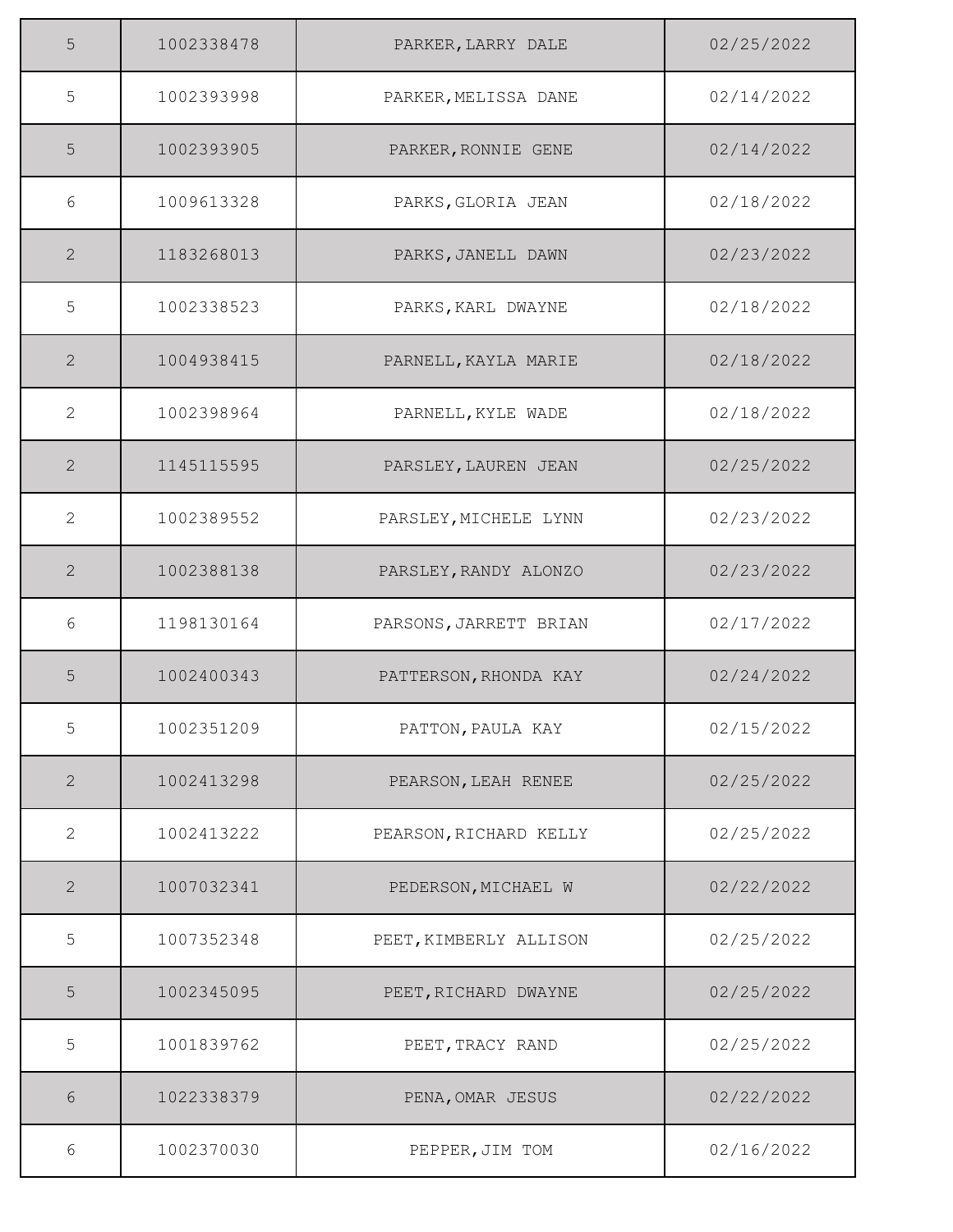| 6              | 1021180079 | PEPPER, STACY LYNN         | 02/18/2022 |
|----------------|------------|----------------------------|------------|
| 6              | 1041423293 | PIATT, HUGH ALLEN          | 02/14/2022 |
| 6              | 1013788526 | PICKENS, GAYLA MCCLURE     | 02/22/2022 |
| $\mathbf{2}$   | 1002750911 | PIERCE, JAMES TYLAN        | 02/23/2022 |
| 6              | 1002388091 | PLUNK, FOREST WILSON       | 02/24/2022 |
| 6              | 1002388058 | PLUNK, PATRICIA URBAN      | 02/24/2022 |
| 5              | 1002354196 | POLLOCK, DOUGLAS ROGER     | 02/18/2022 |
| 5              | 1002354226 | POLLOCK, SHERRI LYNNE      | 02/18/2022 |
| 6              | 1121716687 | POPE, RICKY RAY            | 02/24/2022 |
| 6              | 1039847431 | PORTER, ANGELA MICHELLE    | 02/16/2022 |
| 6              | 2142705692 | PORTER, CHRISTOPHER BRADEY | 02/16/2022 |
| 6              | 1042365850 | PORTER, CHRISTOPHER SCOTT  | 02/16/2022 |
| $\mathbf 1$    | 1002351369 | PORTER, GAVIN LEE          | 02/23/2022 |
| $\mathbf{1}$   | 1021089111 | PORTER, KELLEY MICHELE     | 02/23/2022 |
| $\overline{5}$ | 1002393778 | PORTER, MARTHA ANN         | 02/18/2022 |
| 5              | 1002393766 | PORTER, STEPHEN DUANE      | 02/18/2022 |
| 5              | 1002384968 | POTTER, ALMA CATHERINE     | 02/23/2022 |
| 5              | 1002384947 | POTTER, DAVID CURTIS       | 02/23/2022 |
| $\mathbf{2}$   | 1043192624 | POTTS, MARY JANE           | 02/14/2022 |
| 2              | 1002689299 | POWELL, DONNA LYNN         | 02/22/2022 |
| 6              | 1144035351 | POWELL, GRACIE FAY         | 02/25/2022 |
| 7              | 1018710593 | POWELL, JAMES STUART       | 02/22/2022 |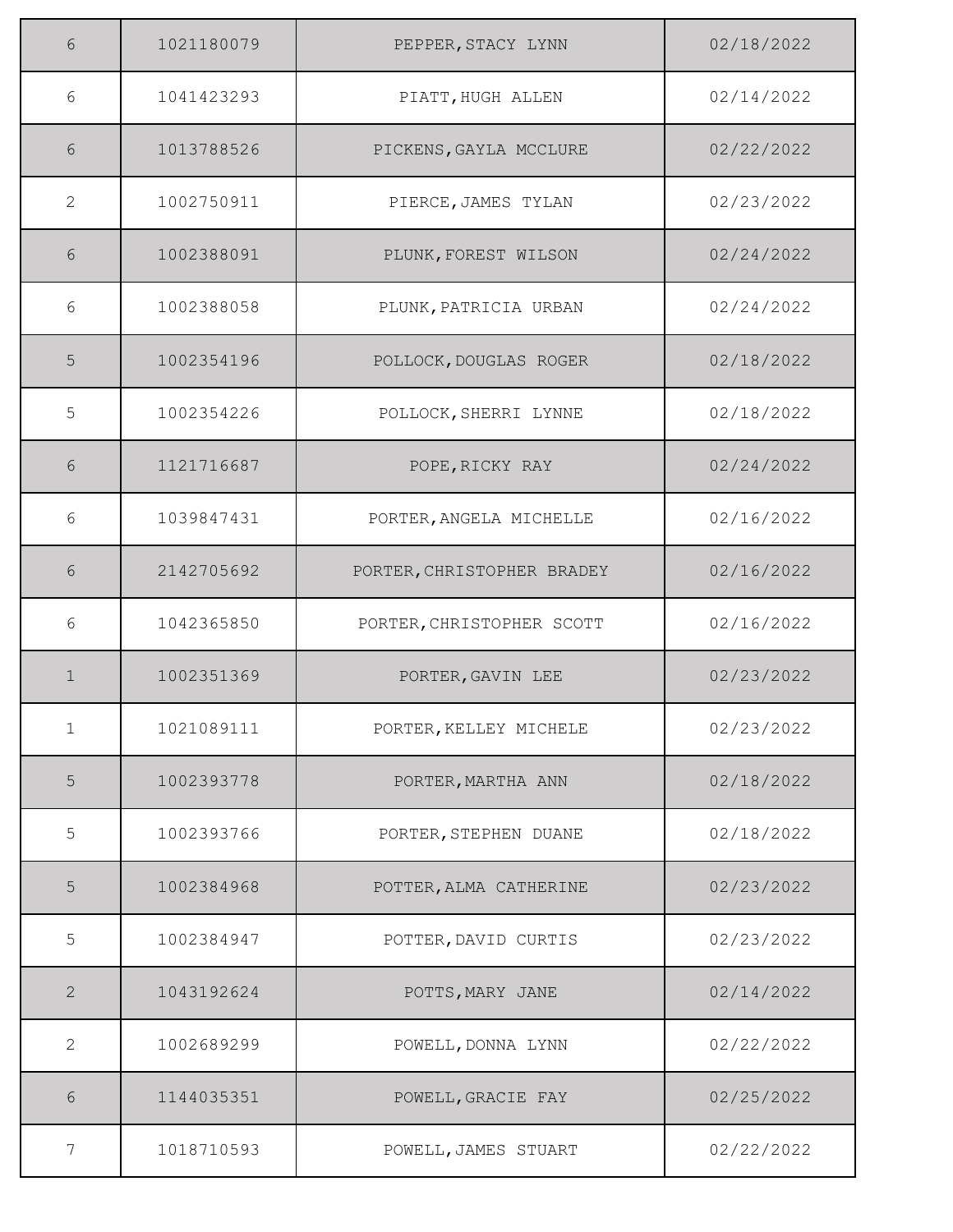| $\overline{2}$ | 1002365950 | POWELL, JAMES WESLEY       | 02/22/2022 |
|----------------|------------|----------------------------|------------|
| 6              | 2178351671 | POWELL, MADYSON LYNN       | 02/25/2022 |
| 7              | 1002361294 | POWELL, MARY GRACE         | 02/22/2022 |
| 5              | 1168149919 | POWELL, SAMUEL CADER       | 02/25/2022 |
| 6              | 1170083542 | PRICE, HOWARD MICHAEL      | 02/17/2022 |
| 7              | 1009327873 | PROCTOR, LEROY EDWIN       | 02/25/2022 |
| 5              | 1002778143 | PUNDT, PATSY MCKINNON      | 02/25/2022 |
| 7              | 1002340798 | PYLE, LARRY WAYNE          | 02/24/2022 |
| 5              | 1002406233 | QUALLS JR, HOWARD          | 02/15/2022 |
| 6              | 1003674965 | QUALLS, RICHARD DALE       | 02/14/2022 |
| 6              | 1041658456 | QUALLS, TIFFANY NOEL       | 02/14/2022 |
| 5              | 1002393249 | RADCLIFF, JOHN EDWARD      | 02/25/2022 |
| 5              | 1002408693 | RAIFORD, JULIA ESTELLE     | 02/17/2022 |
| 6              | 1011630782 | RAINS, MATTHEW ELVIN       | 02/14/2022 |
| 2              | 1003940517 | RAMIREZ, ELIZABETH SALINAS | 02/14/2022 |
| 5              | 2165727199 | RAMOLD, LANDON LEE         | 02/16/2022 |
| 5              | 1043172091 | RASSER, MARCELE FORD       | 02/16/2022 |
| 5              | 1168243980 | RAULSTON, HELEN M          | 02/24/2022 |
| 5              | 1002407855 | RAY, LARRY DALE            | 02/14/2022 |
| 5              | 1013167799 | RAY, LYNN MURPHREE         | 02/14/2022 |
| $\mathbf{2}$   | 2177033735 | READ, PAUL JOHN            | 02/22/2022 |
| 5              | 1012009149 | REAMES, TIFFANY MICHELLE   | 02/15/2022 |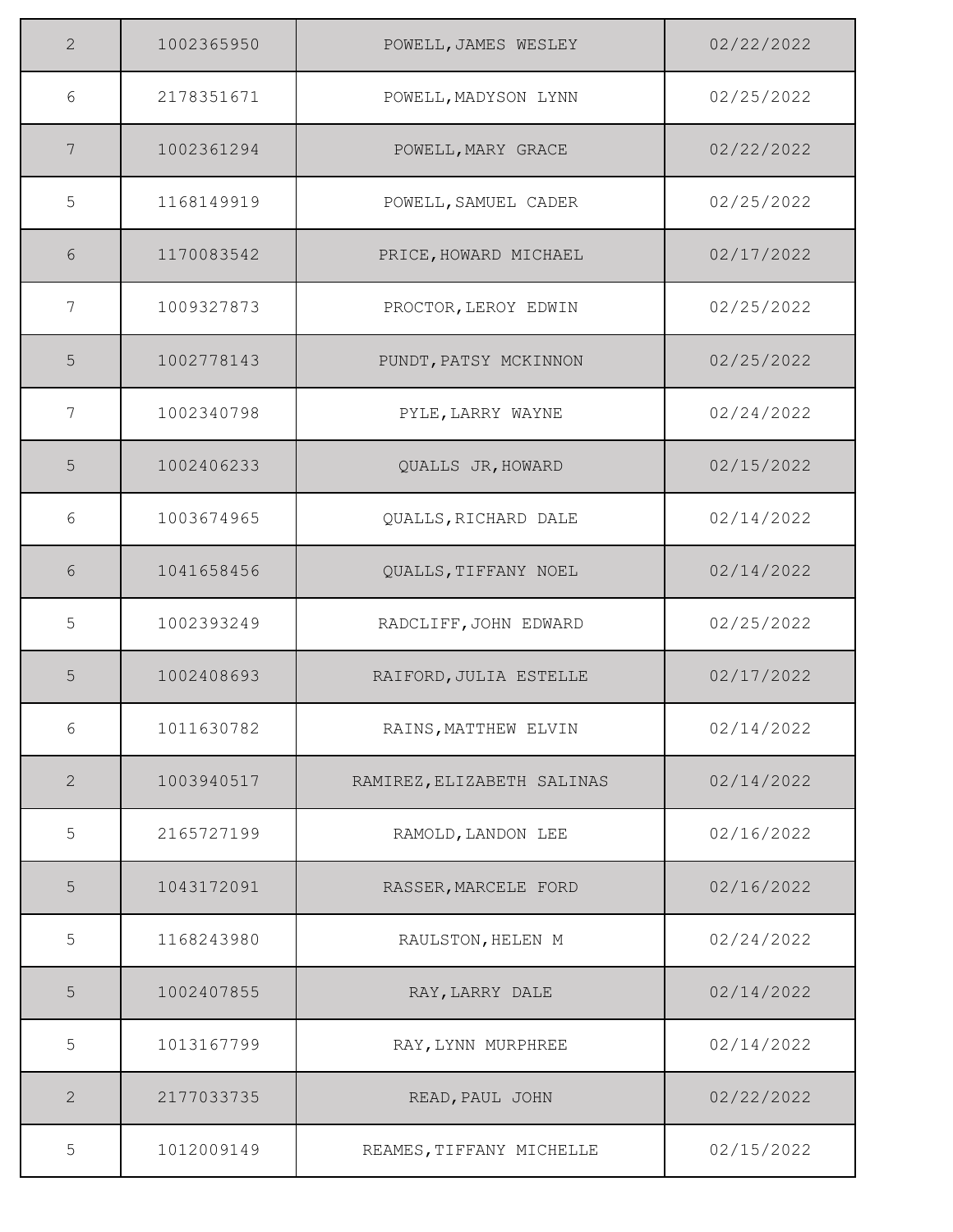| $\overline{2}$ | 1002380340 | REEB, JAMES DIRK           | 02/18/2022 |
|----------------|------------|----------------------------|------------|
| 6              | 1002343044 | REED, HOWARD WAYNE         | 02/14/2022 |
| 6              | 1002343059 | REED, LINDA G              | 02/14/2022 |
| 2              | 1008648341 | REED, LYNN DON             | 02/17/2022 |
| 7              | 1002410063 | REED, PAMELA JANE          | 02/24/2022 |
| 7              | 1002410403 | REED, ROGER EUGENE         | 02/24/2022 |
| 6              | 1009118670 | REEVES, DARIAN WAYNE       | 02/25/2022 |
| 2              | 1002386670 | REEVES, JAMES HOMER        | 02/16/2022 |
| 6              | 2165556623 | REEVES, MARY VERNELL       | 02/14/2022 |
| 4              | 1008146665 | REYNOLDS, DONALD LEE       | 02/18/2022 |
| 6              | 1002347657 | REYNOLDS, DONNA JEAN       | 02/24/2022 |
| 6              | 1002347642 | REYNOLDS, TRAVIS LEROY     | 02/24/2022 |
| 7              | 1009662430 | RICE, WILLIAM CLAY         | 02/16/2022 |
| $\overline{2}$ | 1102627555 | RICHARDSON, MICHAEL JOSEPH | 02/25/2022 |
| 7              | 1002347043 | RICHARDSON, TAMMY JO       | 02/14/2022 |
| 5              | 1035770115 | RICHBURG, LANCE FALLON     | 02/25/2022 |
| 5              | 1002394758 | RIPPLE, LANORA ABBOTT      | 02/24/2022 |
| 6              | 1002389677 | RISLEY, DAVID R            | 02/23/2022 |
| 6              | 1002414009 | RISLEY, LINDA D            | 02/23/2022 |
| $6\,$          | 1002345200 | RITTHALER, CHARLES WESLEY  | 02/14/2022 |
| $\mathbf{2}$   | 1152382387 | RIVAS JR, ROBERT           | 02/16/2022 |
| 6              | 1020923638 | RIVERA, DANIEL GIL         | 02/23/2022 |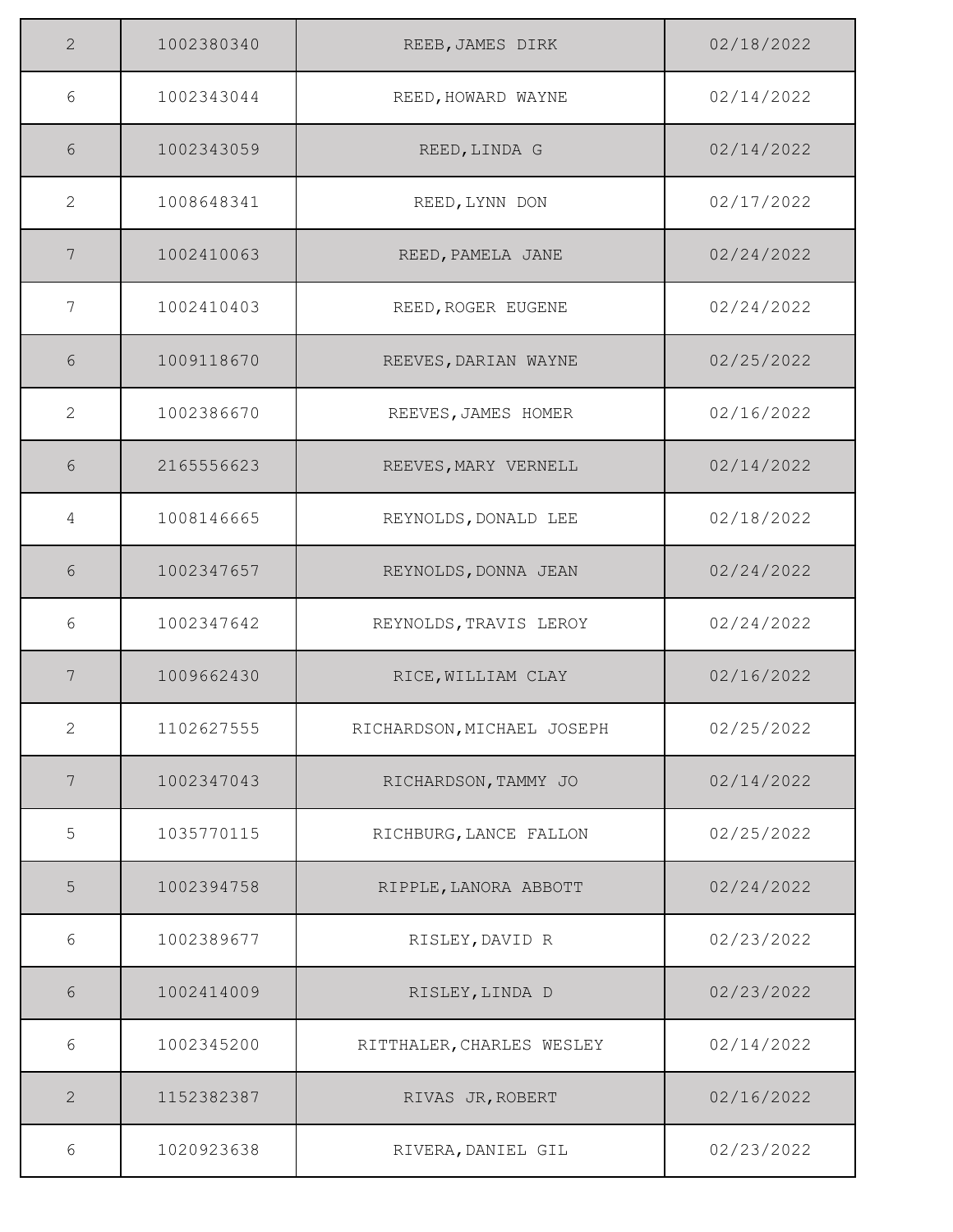| 6              | 1002408039 | ROBBINS, GLORIA GIBSON      | 02/25/2022 |
|----------------|------------|-----------------------------|------------|
| 7              | 2134816979 | ROBERSON, KAMBRA JEANN      | 02/24/2022 |
| $\mathbf{1}$   | 1002320740 | ROBERSON, KEITH BRENTLY     | 02/23/2022 |
| 5              | 1146320482 | ROBERTS, GLENDA GAYLE       | 02/18/2022 |
| 5              | 1002324501 | ROBERTS, MALCOLM WAYNE      | 02/18/2022 |
| 3              | 1026230011 | ROBISON, DIRK ORVILLE       | 02/22/2022 |
| 6              | 1002345228 | RODGERS, KAY                | 02/25/2022 |
| $\overline{2}$ | 2001143675 | RODRIGUEZ JR, JOE GUADALUPE | 02/16/2022 |
| 5              | 1002336408 | RODRIGUEZ, DOMINGO          | 02/25/2022 |
| 5              | 1002336449 | RODRIGUEZ, PEGGY SUE        | 02/25/2022 |
| 7              | 1002381080 | RODRIGUEZ, SHAUN LLOYD      | 02/14/2022 |
| 7              | 1002323735 | ROGERS JR, BENTON MONROE    | 02/14/2022 |
| $\mathbf{2}$   | 1008299512 | ROGERS, DAVID BRENT         | 02/15/2022 |
| 6              | 1002351672 | ROSE, SHARON KIMBERLY       | 02/14/2022 |
| 7              | 1002381219 | RUCKER, REX AVERY           | 02/14/2022 |
| 5              | 1009685075 | RUSHING, DAVID CARY         | 02/14/2022 |
| 5              | 1023358342 | RUSHING, JASON KYLE         | 02/14/2022 |
| $\overline{2}$ | 1002409652 | RUSSELL, ANITA MARIE        | 02/25/2022 |
| $\overline{2}$ | 1002388516 | RUSSELL, RICHARD PAUL       | 02/23/2022 |
| 5              | 1013535014 | SAIZ, JULIE LYNN            | 02/18/2022 |
| 5              | 1155711629 | SALAZAR, JUDITH ANN         | 02/23/2022 |
| 5              | 1002841532 | SALINAS, JOSE SAMUEL        | 02/25/2022 |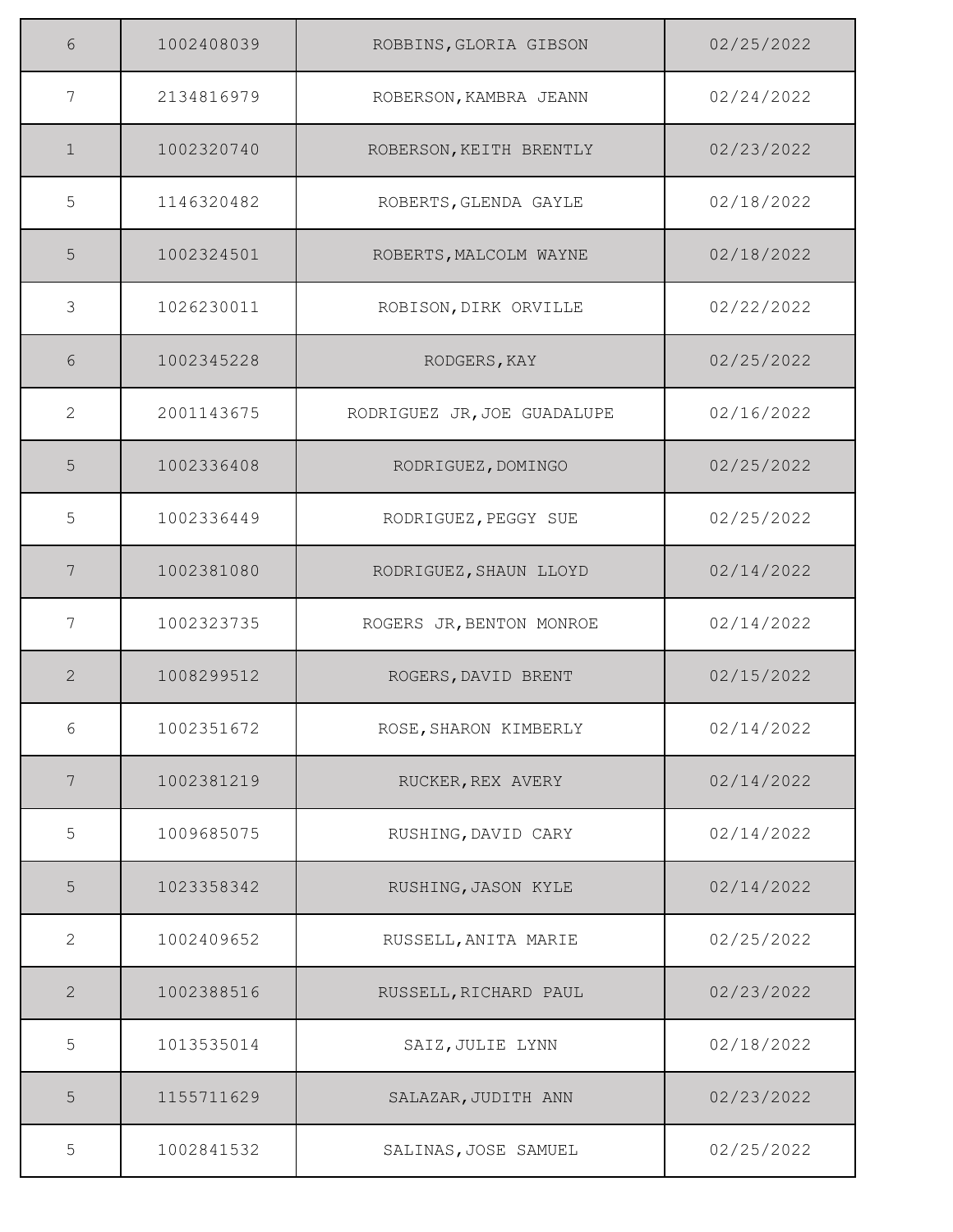| 5                         | 2172213737 | SAMORA, ERICK ISIDRO       | 02/25/2022 |
|---------------------------|------------|----------------------------|------------|
| 5                         | 2125772502 | SAMORA, KASADIE SHYANN     | 02/25/2022 |
| 7                         | 1002380010 | SANDERS, WYNOLA CHILDRESS  | 02/17/2022 |
| 7                         | 1148908984 | SAVAGE, SUSAN LANETTE      | 02/22/2022 |
| 5                         | 2178295972 | SCALES, LENORA WILLADENE   | 02/22/2022 |
| 6                         | 1000652081 | SCHAEFER, BONNY SUE        | 02/23/2022 |
| 6                         | 1014584991 | SCHAEFER, WALTER ROBERT    | 02/23/2022 |
| 6                         | 1002354051 | SCHAFER, BRYAN GLENN       | 02/25/2022 |
| 6                         | 1002354067 | SCHAFER, LESLIE MICHAEL    | 02/25/2022 |
| 6                         | 1002359978 | SCHALE, KADDA JEAN         | 02/25/2022 |
| 6                         | 1002359984 | SCHALE, MICHAEL PHILLIP    | 02/25/2022 |
| $\mathbf{2}$              | 1002354046 | SCHAUB, JAMES BRYAN        | 02/18/2022 |
| $\mathbf{2}$              | 1002353193 | SCHAUB, LYSSA GAYE         | 02/18/2022 |
| 6                         | 1002358467 | SCHINDLER, ERIK JON        | 02/18/2022 |
| $\mathbf{2}$              | 1166079109 | SCHINDLER, NORMAN JAMES    | 02/22/2022 |
| $\mathbf{2}^{\mathsf{I}}$ | 1166079075 | SCHINDLER, RITA JEAN       | 02/22/2022 |
| 6                         | 1000473618 | SCHMIDT, RACHEL ALPHONSO   | 02/14/2022 |
| 6                         | 1000473639 | SCHMIDT, RONALD WAYNE      | 02/14/2022 |
| 6                         | 1166832773 | SCHWIEGERATH, BREANNE MAYE | 02/23/2022 |
| 6                         | 2185071239 | SCHWIEGERATH, TROY SCOTT   | 02/23/2022 |
| $\mathbf{2}$              | 1002368493 | SCOBEE, DEBRA KAYE         | 02/18/2022 |
| $\overline{2}$            | 2119636316 | SCOBEE, TERRY WAYNE        | 02/18/2022 |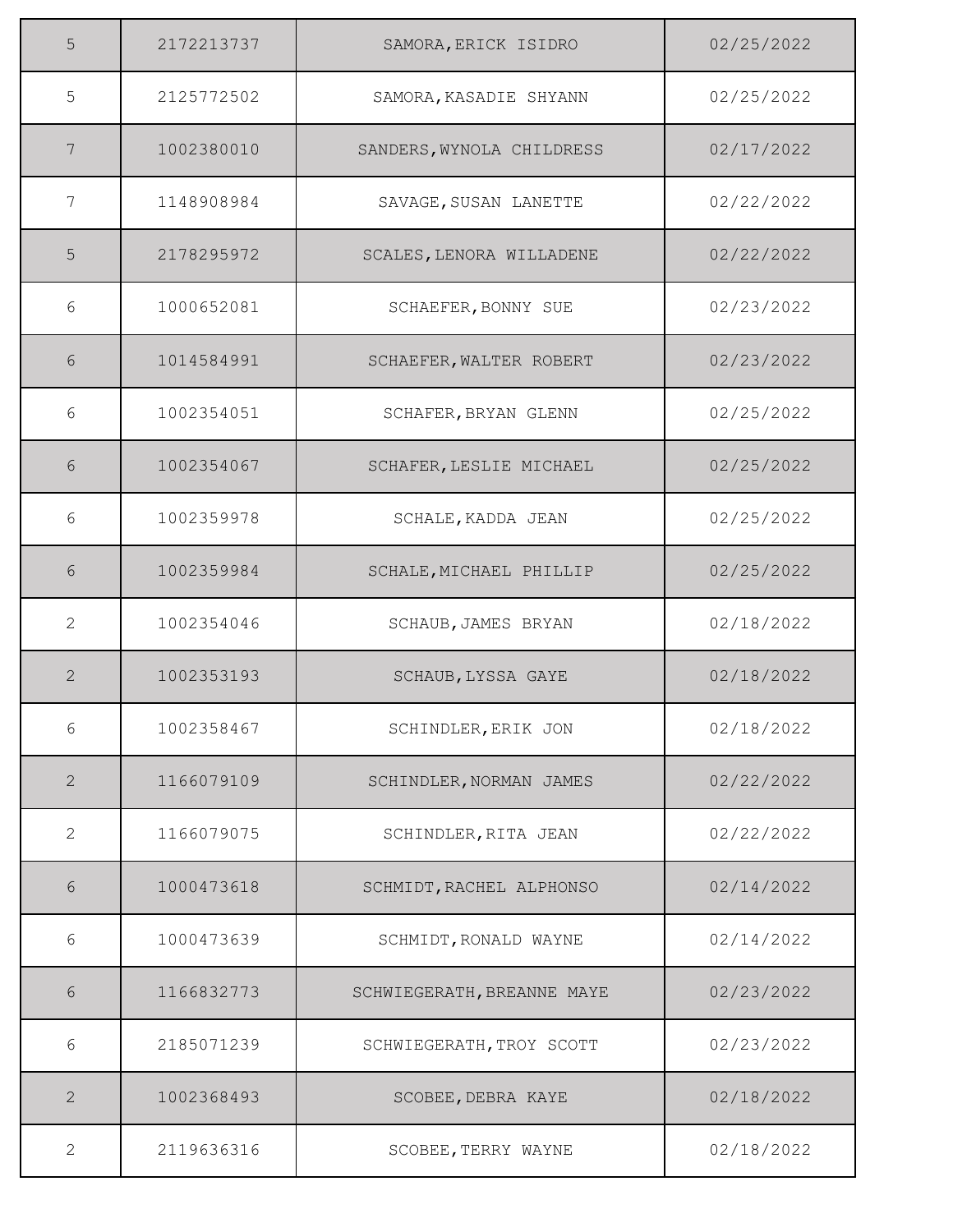| $\overline{2}$ | 2166321397 | SCOTT, HEATHER ANN        | 02/24/2022 |
|----------------|------------|---------------------------|------------|
| 6              | 1010366724 | SCOTT, RICHARD DEON       | 02/24/2022 |
| 6              | 1002350055 | SCRIBNER, CATHY DAUGHERTY | 02/15/2022 |
| 7              | 1002374251 | SEABOURN, DANNY MERRICK   | 02/18/2022 |
| $\overline{2}$ | 1002374982 | SEABOURN, JOSHUA MERRICK  | 02/14/2022 |
| 7              | 1002374267 | SEABOURN, SHERRY FULCHER  | 02/18/2022 |
| 7              | 1221376787 | SEARL, DANNY C            | 02/25/2022 |
| 5              | 1002374486 | SEATON, JEANENE ELANE     | 02/17/2022 |
| 7              | 1022519725 | SELLERS, CANDACE LYNN     | 02/25/2022 |
| $\overline{2}$ | 1043510864 | SHAY JR, GEORGE           | 02/25/2022 |
| $\mathbf{2}$   | 1150080320 | SHAY, PAULA REXENE        | 02/25/2022 |
| 6              | 1020417732 | SHOOK, DONNA IRENE        | 02/24/2022 |
| 7              | 1157210848 | SHORT, ALICE MARIE        | 02/24/2022 |
| 5              | 1002411525 | SHUCK, CHERYL DIANE       | 02/16/2022 |
| 5              | 1002411539 | SHUCK, LARRY EUGENE       | 02/16/2022 |
| 5              | 1009621711 | SHULTS, CHARLA DENISE     | 02/25/2022 |
| 5              | 1002387336 | SHULTS, WENDELL RAY       | 02/25/2022 |
| 5              | 1197552090 | SICKLER, DANIEL ALLEN     | 02/18/2022 |
| 5              | 1010844437 | SICKLER, DAVID BRIAN      | 02/15/2022 |
| 5              | 1157309319 | SICKLER, LINDA S          | 02/15/2022 |
| 5              | 2149407520 | SICKLER, TRACY RENEE      | 02/18/2022 |
| $\overline{2}$ | 2135392543 | SIECK, BRANDON SCOTT      | 02/25/2022 |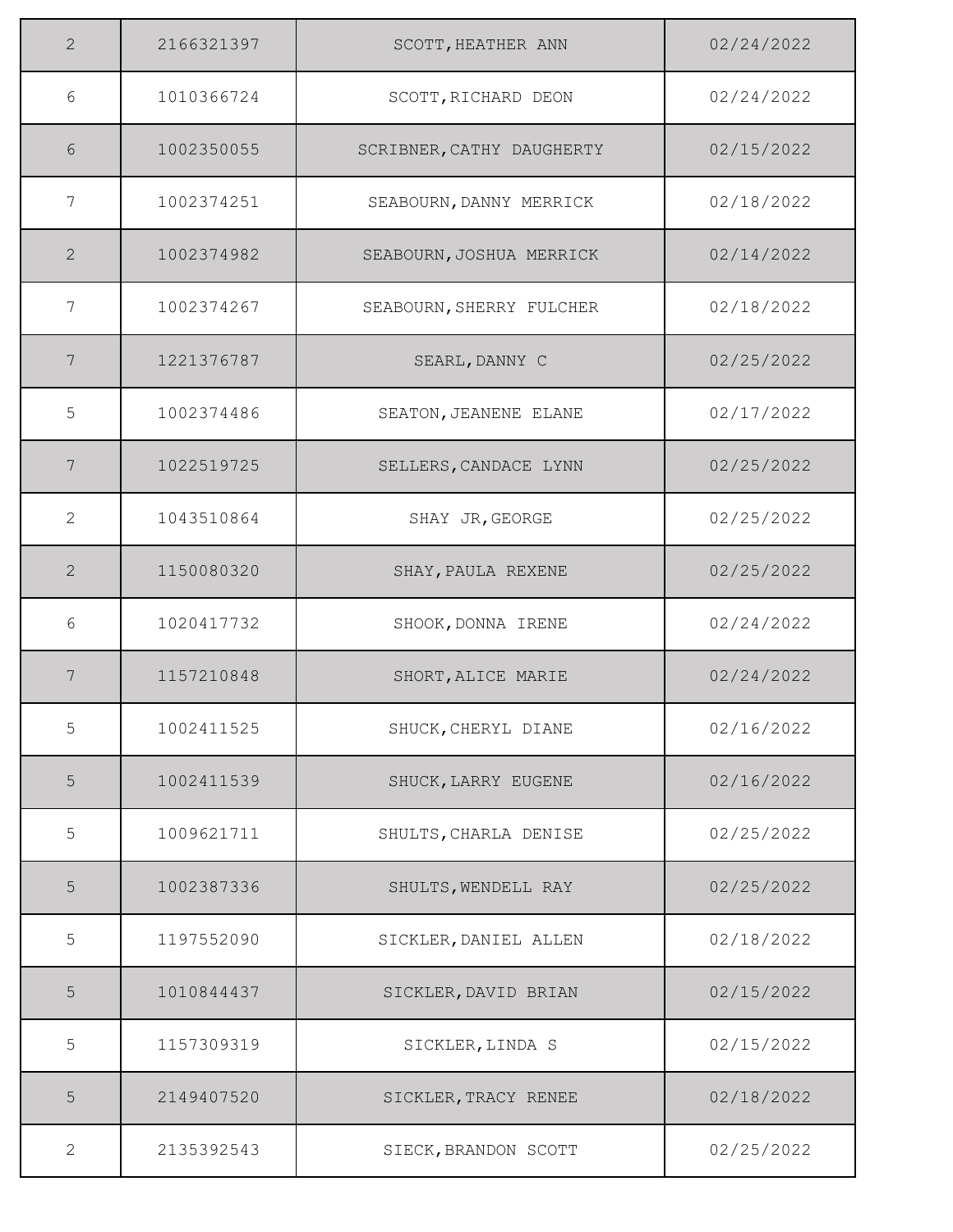| $\overline{2}$ | 1014258710 | SIECK, KEVIN D           | 02/25/2022 |
|----------------|------------|--------------------------|------------|
| $\overline{7}$ | 1002349502 | SILVA, PASCACIO          | 02/25/2022 |
| 7              | 1002349518 | SILVA, ROSALVA SILVA     | 02/25/2022 |
| $\mathbf{2}$   | 1154391151 | SIMS, JANE LUCILLE       | 02/24/2022 |
| $\overline{2}$ | 1002386529 | SIMS, NANCY LANORA       | 02/24/2022 |
| $\mathbf{2}$   | 1012953308 | SIMS, RONNIE LEE         | 02/24/2022 |
| 2              | 1172552035 | SIMS, WILLIAM GREG       | 02/24/2022 |
| $\overline{2}$ | 1014285112 | SINKS, BEVERLY JOYCE     | 02/24/2022 |
| $\overline{2}$ | 1002367860 | SINKS, MICHAEL HUGH      | 02/14/2022 |
| 5              | 2171184330 | SIVIK, CHAD MICHAEL      | 02/25/2022 |
| 5              | 2171184601 | SIVIK, MANDI LYNN        | 02/24/2022 |
| 6              | 1012953312 | SKINNER, VONNIE SUE      | 02/23/2022 |
| 6              | 1002348916 | SLATER, BARBARA ELAINE   | 02/25/2022 |
| 6              | 1002348900 | SLATER, JOSEPH WAYNE     | 02/25/2022 |
| 5              | 1043114991 | SLOAN, JOHN CLIFTON      | 02/15/2022 |
| 2              | 1184814780 | SMILES, LARRY SCOTT      | 02/22/2022 |
| 4              | 1017287793 | SMITH JR, WILLIAM GRADY  | 02/22/2022 |
| 2              | 1002384714 | SMITH, ANITA LYNN        | 02/25/2022 |
| 5              | 2002249119 | SMITH, ARTHUR MERRITT    | 02/22/2022 |
| 5              | 1217761634 | SMITH, BONITA LEE        | 02/22/2022 |
| 5              | 1181027470 | SMITH, BRITTANY MICHELLE | 02/23/2022 |
| 6              | 1153040904 | SMITH, CHERYL BIRKES     | 02/24/2022 |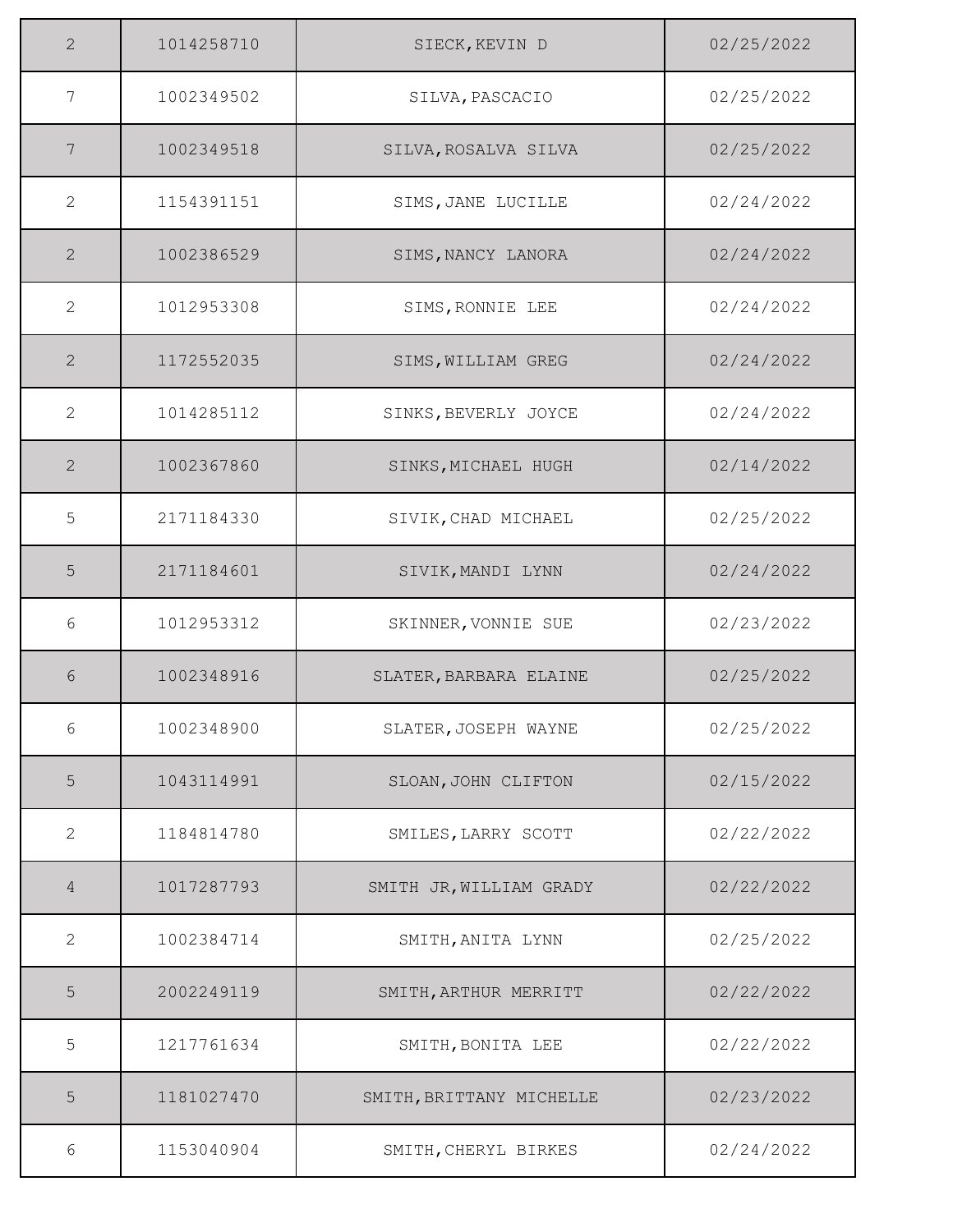| 5     | 1002394409 | SMITH, CHRYS LARUE        | 02/15/2022 |
|-------|------------|---------------------------|------------|
| 6     | 1002352888 | SMITH, DAVEE JO           | 02/25/2022 |
| 5     | 1002411594 | SMITH, DOYLE              | 02/22/2022 |
| 5     | 1158202043 | SMITH, DWINNA KAY         | 02/25/2022 |
| 6     | 1002356497 | SMITH, EARL               | 02/15/2022 |
| 2     | 1002691838 | SMITH, HERBERT LEE        | 02/25/2022 |
| 2     | 1002341331 | SMITH, JAMIE LYNN         | 02/24/2022 |
| 5     | 2149825454 | SMITH, JEREMIAH FLOYD     | 02/23/2022 |
| 6     | 1002351094 | SMITH, JONA DANIELS       | 02/25/2022 |
| 6     | 2163587917 | SMITH, JOSHUA L           | 02/25/2022 |
| 6     | 1002347516 | SMITH, LESLIE C           | 02/16/2022 |
| 6     | 1143476410 | SMITH, MICHAEL TRAVIS     | 02/24/2022 |
| 5     | 1138998167 | SMITH, MILES              | 02/25/2022 |
| 5     | 1013786799 | SMITH, RICKY DOYLE        | 02/25/2022 |
| 6     | 1002336902 | SMITH, RONNY EUGENE       | 02/18/2022 |
| 5     | 1009027637 | SMITH, THOMAS NELSON      | 02/24/2022 |
| 6     | 1002347563 | SNAPP, ALLEN EUGENE       | 02/25/2022 |
| 6     | 1002347559 | SNAPP, JANET SUE          | 02/25/2022 |
| 6     | 1002349541 | SNELGROOES, ALICIA NELL   | 02/24/2022 |
| $6\,$ | 1002349539 | SNELGROOES, STEVEN RAY    | 02/24/2022 |
| 4     | 1210931681 | SOKOLOSKY, ANDREW HARDING | 02/23/2022 |
| 2     | 1002390832 | SPEARMAN V, JOHN R        | 02/25/2022 |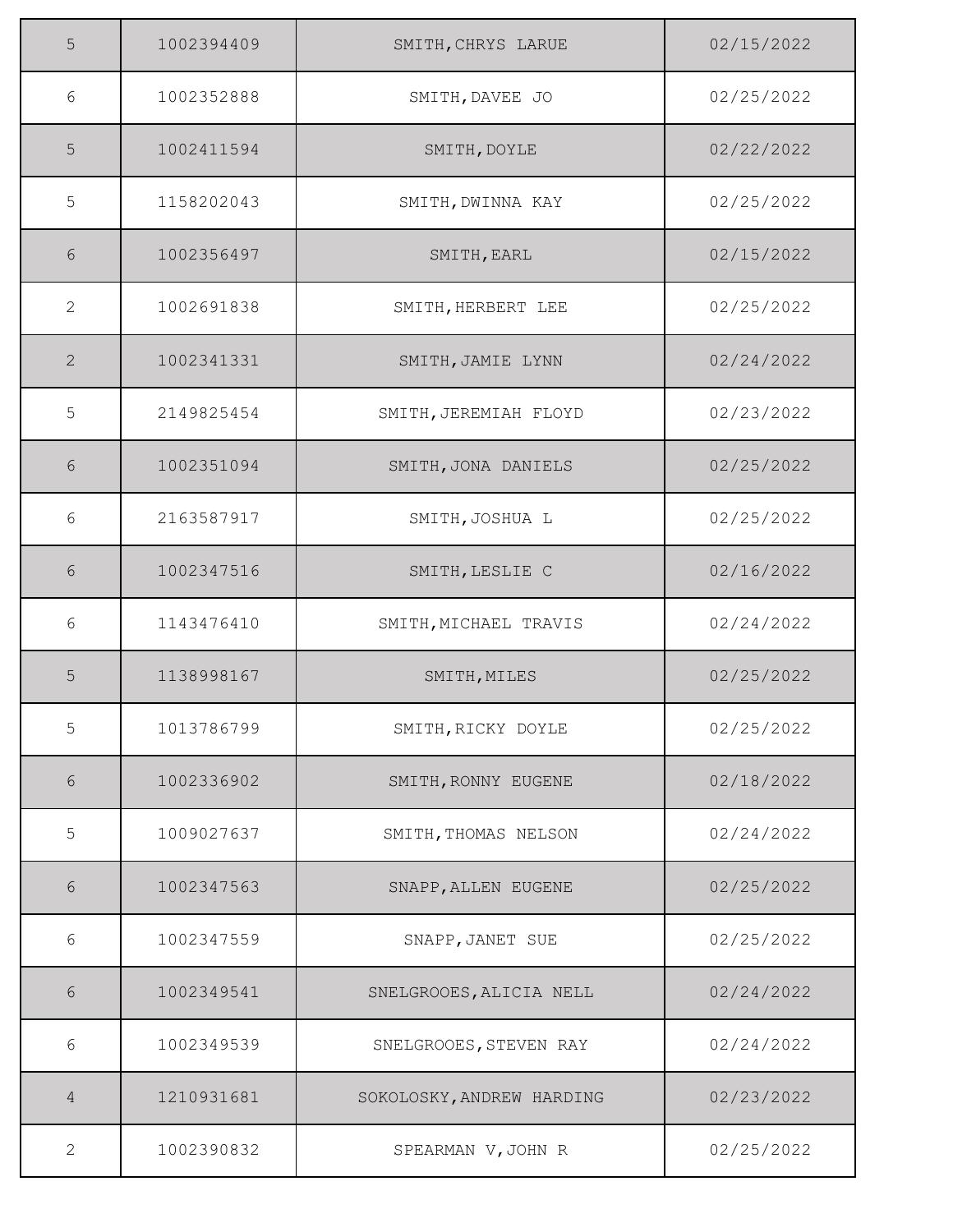| 6               | 1139313211 | SPEARMAN, HEIDI LYNN      | 02/23/2022 |
|-----------------|------------|---------------------------|------------|
| 2               | 1002348078 | SPEARMAN, JANIS KAY       | 02/22/2022 |
| 2               | 1002348066 | SPEARMAN, JAY W           | 02/22/2022 |
| 5               | 1155746858 | SPEARMAN, KIMBERLY NICOLE | 02/23/2022 |
| 6               | 1002390821 | SPEARMAN, LISA KAY        | 02/25/2022 |
| 6               | 1148024427 | SPEARS, KIMBERLY SUE      | 02/24/2022 |
| 5               | 1005143720 | SPRUELL, MARGIE JEWELL    | 02/22/2022 |
| 7               | 1002387358 | STAFFORD, BELINDA R       | 02/16/2022 |
| $7\phantom{.0}$ | 1002387468 | STAFFORD, JOHN EDWIN      | 02/16/2022 |
| 5               | 1131588924 | STAMBAUGH, DAVID RAY      | 02/18/2022 |
| 5               | 1015317070 | STAMBAUGH, MARISSA STARR  | 02/18/2022 |
| 5               | 1002406074 | STARNES, DONNA LOUISE     | 02/23/2022 |
| 5               | 1002411628 | STARNES, GARY LYNN        | 02/23/2022 |
| 5               | 2142658724 | STEEN, ERICA ELIZABETH    | 02/24/2022 |
| $7\phantom{.0}$ | 1002374625 | STEGER, CHRIS LYNN        | 02/24/2022 |
| 7               | 1002341813 | STEGER, REID WAYNE        | 02/24/2022 |
| 5               | 1002407105 | STEGER, ROBERT ISLEY      | 02/23/2022 |
| 5               | 1009142713 | STEPHENS, TROY WAYNE      | 02/25/2022 |
| $\mathbf{2}$    | 1002326930 | STEVENS, ALBERT ARTHUR    | 02/25/2022 |
| 5               | 1143048480 | STEVENS, COLBY NICHOLAS   | 02/18/2022 |
| 7               | 1002368128 | STEVENS, DONNA DARLENE    | 02/17/2022 |
| 2               | 1013786042 | STEVENS, DORIS ANN        | 02/22/2022 |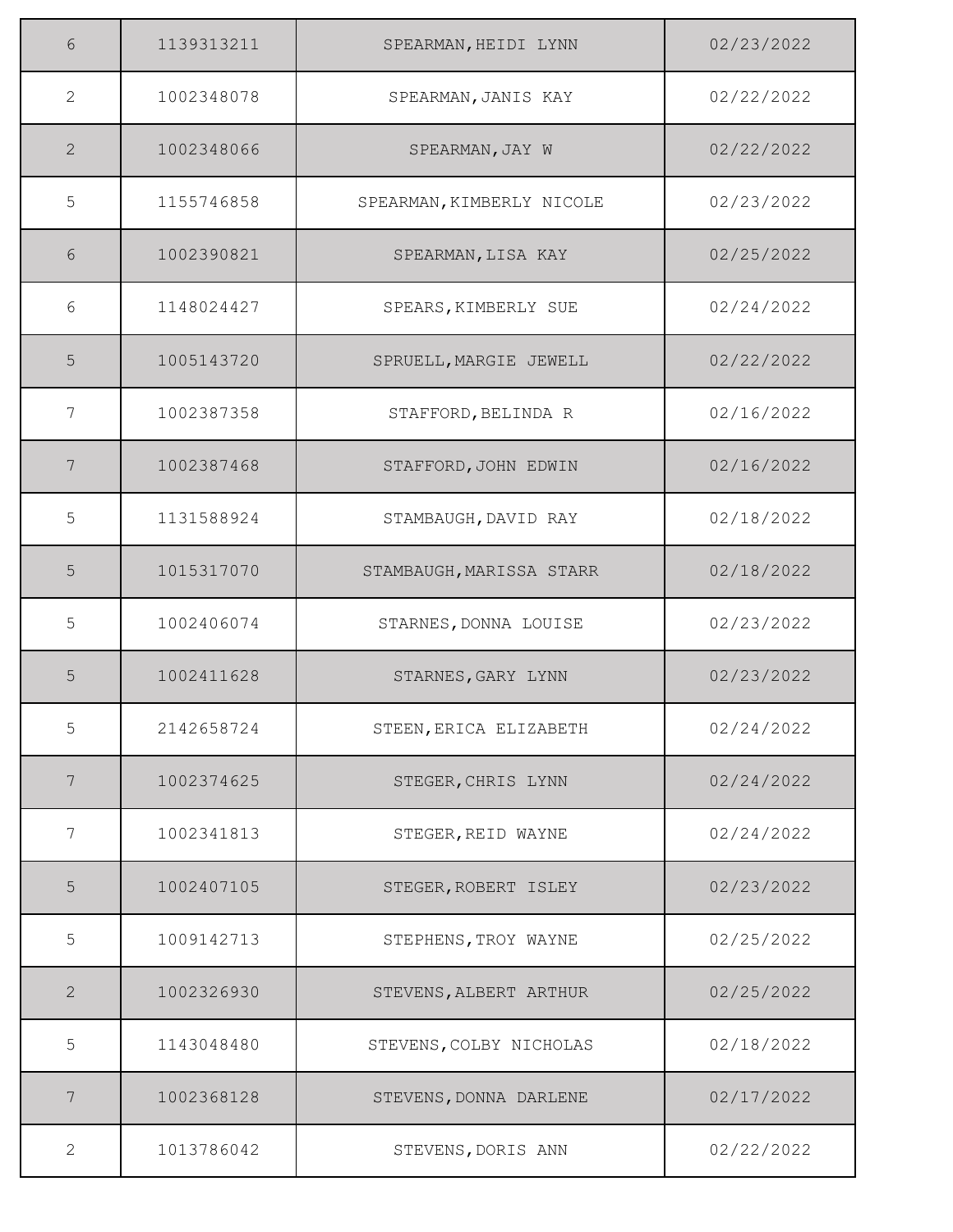| $\overline{2}$ | 1002362416 | STEVENS, JEFF KYLE        | 02/15/2022 |
|----------------|------------|---------------------------|------------|
| 6              | 1025844965 | STEVENS, JOANIE VONDEL    | 02/18/2022 |
| $\overline{2}$ | 2133933572 | STEVENS, MEGAN KATHLEEN   | 02/25/2022 |
| $\overline{2}$ | 1002691263 | STEVENS, TAMMY LYNN       | 02/18/2022 |
| 6              | 1002365092 | STEWARD, CHRISTOPHER LYNN | 02/23/2022 |
| 6              | 1002360046 | STEWART, JOHN CHARLES     | 02/17/2022 |
| 5              | 1019227831 | STEWART, LANETTE JEAN     | 02/22/2022 |
| $\overline{7}$ | 1002378367 | STILES, J'NELL LYNN       | 02/25/2022 |
| 6              | 1002349491 | STOFFLE, STUART WAYNE     | 02/14/2022 |
| $\mathbf{2}$   | 1002380483 | STOKES, BETTYE DIANNE     | 02/22/2022 |
| $\mathbf{2}$   | 1002400944 | STOKES, RONNY SHANE       | 02/15/2022 |
| $\overline{2}$ | 1002400508 | STOKES, SANDEE DEE        | 02/16/2022 |
| 6              | 1002345568 | STOWERS JR, RICHARD W     | 02/24/2022 |
| 6              | 1002346744 | STOWERS, JANET L          | 02/24/2022 |
| 7              | 1002365765 | STROUD, CAROLYN M         | 02/16/2022 |
| 6              | 1002362311 | STROUD, JANICE ANN        | 02/14/2022 |
| 6              | 1002362324 | STROUD, JIMMY ARLEN       | 02/14/2022 |
| $\overline{2}$ | 1002389974 | STUBBS, EARL EUGENE       | 02/15/2022 |
| $\overline{2}$ | 2159545102 | STUCK, CYNTHIA SNOW       | 02/15/2022 |
| 5              | 2143816407 | STUCKER, BARBARA LOUISE   | 02/18/2022 |
| 6              | 1023369871 | SUMMERS, AMY DENISE       | 02/18/2022 |
| 5              | 1002393946 | SUMMERS, DONALD DWIGHT    | 02/24/2022 |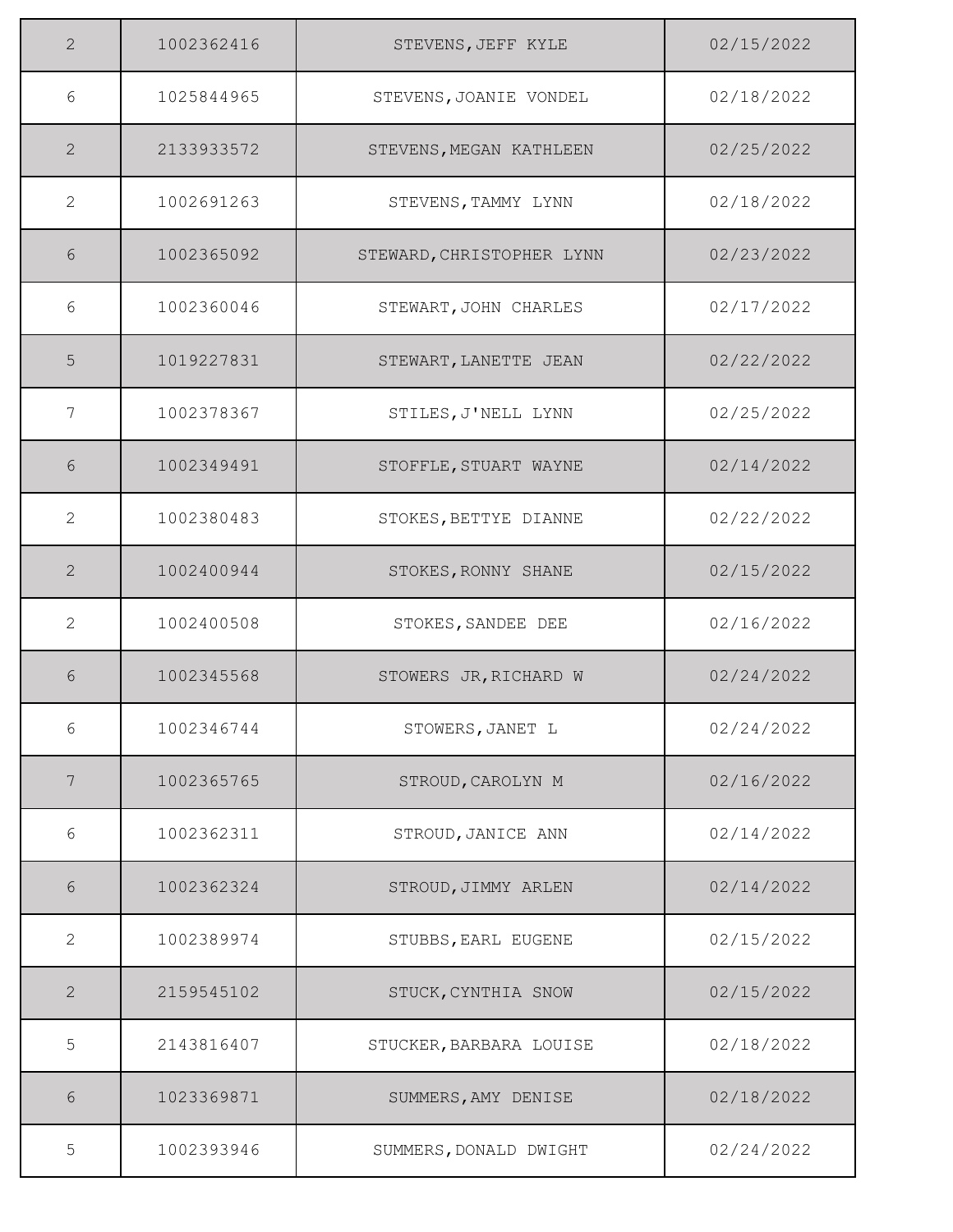| 5              | 1002393933 | SUMMERS, GAYLA ANN            | 02/24/2022 |
|----------------|------------|-------------------------------|------------|
| 6              | 1002396959 | SUMMERS, MICHAEL HEATH        | 02/18/2022 |
| 6              | 1219822535 | SUNDIN, CELESTE JORDAN        | 02/25/2022 |
| 6              | 2185976284 | SUNDIN, KOJAN RAY             | 02/25/2022 |
| 2              | 1002370466 | SUTHERLAND, GARY LESESNE      | 02/17/2022 |
| 5              | 1002413377 | SUTHERLAND, JASON LAMAR       | 02/24/2022 |
| 2              | 1002368185 | SUTHERLAND, KARIN DANE        | 02/23/2022 |
| 5              | 1015543535 | SUTHERLAND, LAURIE MARTIN     | 02/24/2022 |
| 5              | 1002397593 | SUTTON, JUDY ANN              | 02/25/2022 |
| 5              | 1202173464 | SWAFFORD, HEATHER E           | 02/14/2022 |
| 7              | 1157104219 | SWEENEY, SONYA RENEE          | 02/22/2022 |
| 5              | 1002389167 | TABOR, GARY DON               | 02/25/2022 |
| 5              | 1210352828 | TABOR, JAMES LEE              | 02/24/2022 |
| 5              | 1002389179 | TABOR, SHEILA LYNN            | 02/22/2022 |
| 6              | 1007632989 | TAYLOR, AVERY JOEL            | 02/22/2022 |
| 2              | 1211257393 | TAYLOR, CADE TALBERT-CLEMENTS | 02/24/2022 |
| 2              | 1002386269 | TAYLOR, CAROLYN               | 02/22/2022 |
| 2              | 1168756151 | TAYLOR, CHARLES ALLEN         | 02/15/2022 |
| 6              | 1002353769 | TAYLOR, DEBRAH JEAN           | 02/16/2022 |
| 6              | 1002353776 | TAYLOR, DON KEITH             | 02/16/2022 |
| $\overline{2}$ | 1006751807 | TAYLOR, GARY ARTHUR           | 02/15/2022 |
| 2              | 1002386282 | TAYLOR, JACKIE L              | 02/22/2022 |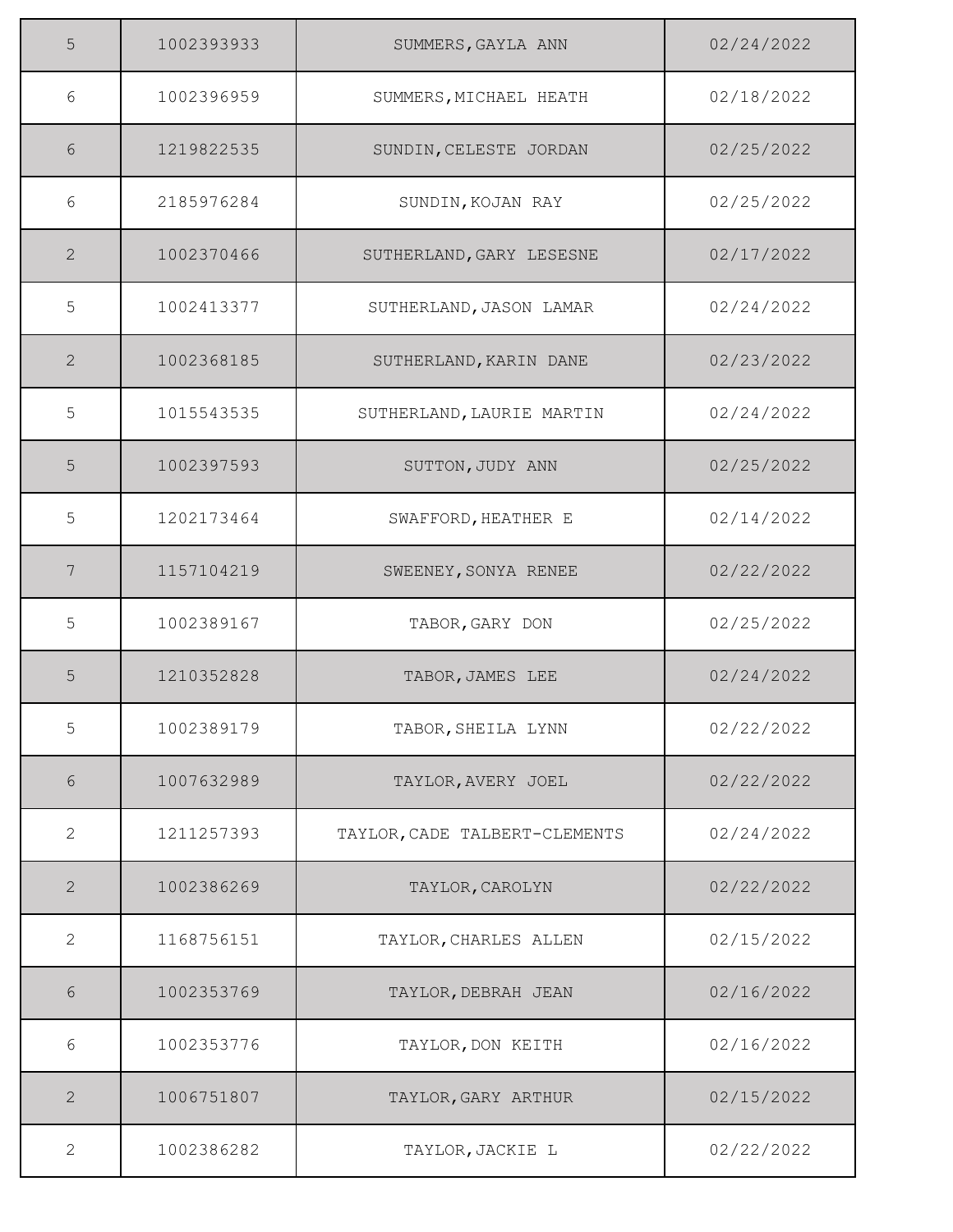| $\overline{2}$ | 1014996304 | TEAGUE, CLARK EDD           | 02/17/2022 |
|----------------|------------|-----------------------------|------------|
| $\overline{2}$ | 1181925372 | TEFERTILLER, COLE GARRETT   | 02/17/2022 |
| $\overline{2}$ | 1002387888 | TEFERTILLER, RUSSELL HUBERT | 02/17/2022 |
| 5              | 1173818001 | TENNISON JR, JAMES ANDREW   | 02/24/2022 |
| 5              | 1002409274 | TERRY, CAROL HARVEY         | 02/15/2022 |
| 5              | 1002409022 | TERRY, RONALD DEWAYNE       | 02/15/2022 |
| 6              | 1221706450 | THACKER, JOE DON            | 02/23/2022 |
| 5              | 2158554095 | THOMPSON, JACKIE ARLOS      | 02/24/2022 |
| 5              | 1002393502 | THOMPSON, LINDA SUE         | 02/24/2022 |
| 5              | 1180821291 | THOMPSON, MADILYN ELIZABETH | 02/25/2022 |
| 4              | 1022362938 | THREADGILL, FRANCES LOUISE  | 02/22/2022 |
| 4              | 1002408629 | THREADGILL, JOHN WILLIAM    | 02/22/2022 |
| 5              | 1002361389 | TIMMONS, SUSAN LYNN         | 02/25/2022 |
| 5              | 1009033290 | TIMMONS, TERRY EUGENE       | 02/25/2022 |
| 6              | 1002342787 | TOPPER, KATHRYN SUZANNE     | 02/23/2022 |
| 6              | 1002343173 | TOWNSON, JEANNE             | 02/18/2022 |
| 5              | 1011550080 | TRIMBLE, MONTY CHARLES      | 02/22/2022 |
| $\overline{2}$ | 1002386966 | TRIPPLEHORN, SUSAN K        | 02/23/2022 |
| 6              | 1179022724 | TROUBLEFIELD, TERRI LYNN    | 02/17/2022 |
| 6              | 2125798011 | TROXELL, CASON TYLER        | 02/25/2022 |
| 5              | 1002393541 | TUCKER, JANICE KAY          | 02/25/2022 |
| 5              | 1182239442 | TURK, KELLY LOUISE          | 02/22/2022 |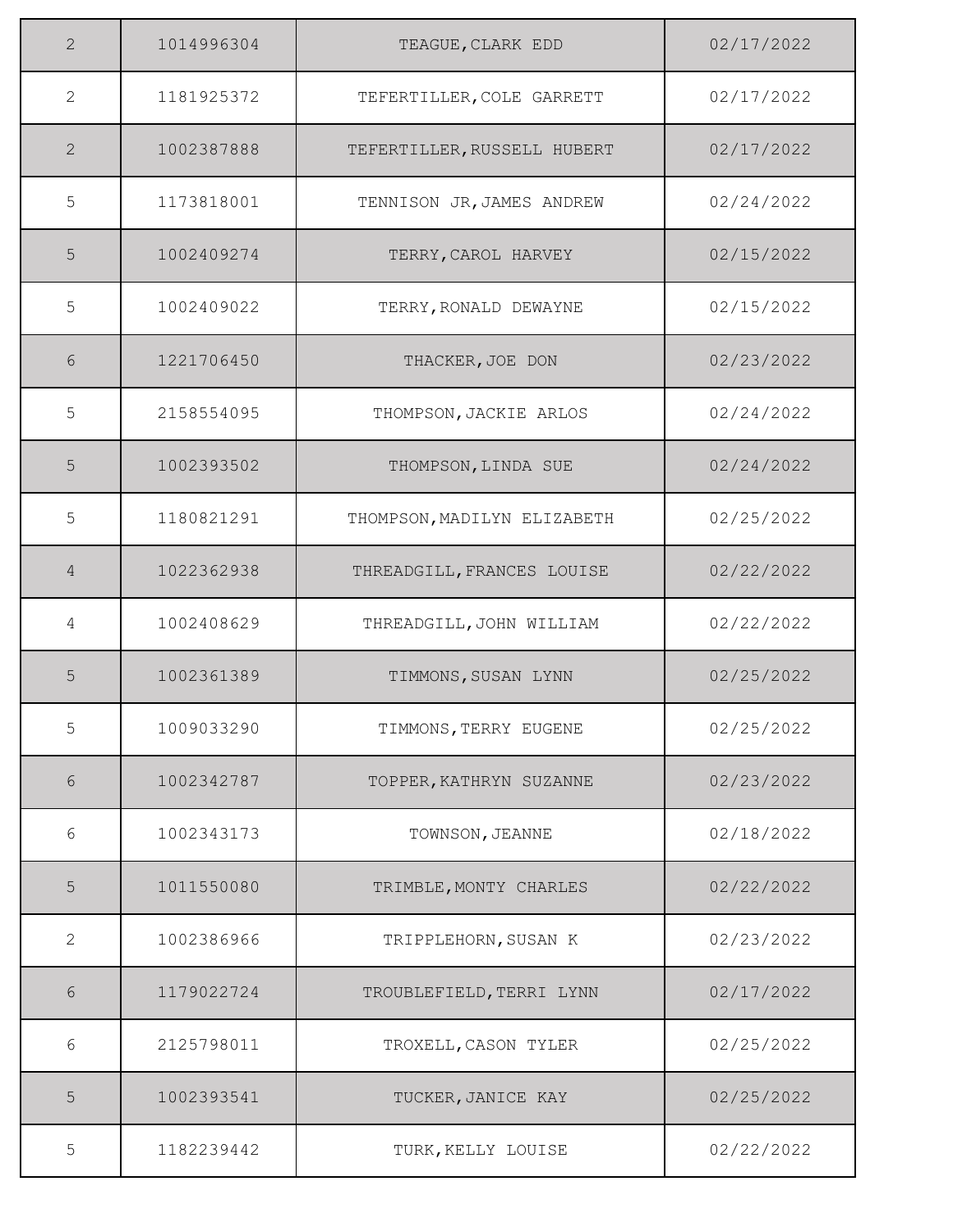| 5               | 1020493352 | TURK, KEVIN LYNN                     | 02/22/2022 |
|-----------------|------------|--------------------------------------|------------|
| 5               | 1020925549 | TURK, NINA KAY                       | 02/22/2022 |
| 2               | 1139829784 | TURLEY, GARY E                       | 02/25/2022 |
| $\mathbf{2}$    | 1002400698 | TURLEY, KELLI DIANE                  | 02/25/2022 |
| 5               | 1002369068 | TURNER, ARTHUR RAY                   | 02/18/2022 |
| 5               | 2159489042 | TURNER, AUSTIN REECE                 | 02/18/2022 |
| 6               | 1002383106 | TURNER, BARBARA A                    | 02/18/2022 |
| 6               | 1155889157 | TURNER, CONNIE LOU                   | 02/14/2022 |
| 6               | 1052652942 | TURNER, GERALD EDGAR                 | 02/14/2022 |
| 2               | 1002388309 | TURNER, LORETTA CLAIRE               | 02/14/2022 |
| 5               | 2121585696 | TURNER, TREVOR RAY                   | 02/18/2022 |
| 5               | 1009537808 | TURNER, VALERIE RENAE                | 02/18/2022 |
| 2               | 1002341781 | UNRUH, AMY KAYE                      | 02/16/2022 |
| $\mathbf{2}$    | 1010460871 | UNRUH, RONALD EUGENE                 | 02/25/2022 |
| $7\phantom{.0}$ | 1002325908 | VALDEZ, GINA VALENCIA MARYA DECEMBER | 02/14/2022 |
| 7               | 1002373097 | VALENZUELA, SALVADOR LUJAN           | 02/16/2022 |
| $\mathbf{2}$    | 2146690695 | VAN DER PLOEG, BARTELE               | 02/18/2022 |
| 6               | 1002407341 | VANDERPOOL, GLADYS E                 | 02/25/2022 |
| 6               | 1002407356 | VANDERPOOL, PHIL N                   | 02/25/2022 |
| 2               | 1002384733 | WADSWORTH, ROBERTA D                 | 02/24/2022 |
| 2               | 1006960470 | WALDRIP, BRYAN EDWARD                | 02/25/2022 |
| 2               | 1009008665 | WALDRIP, MANDY JEAN                  | 02/25/2022 |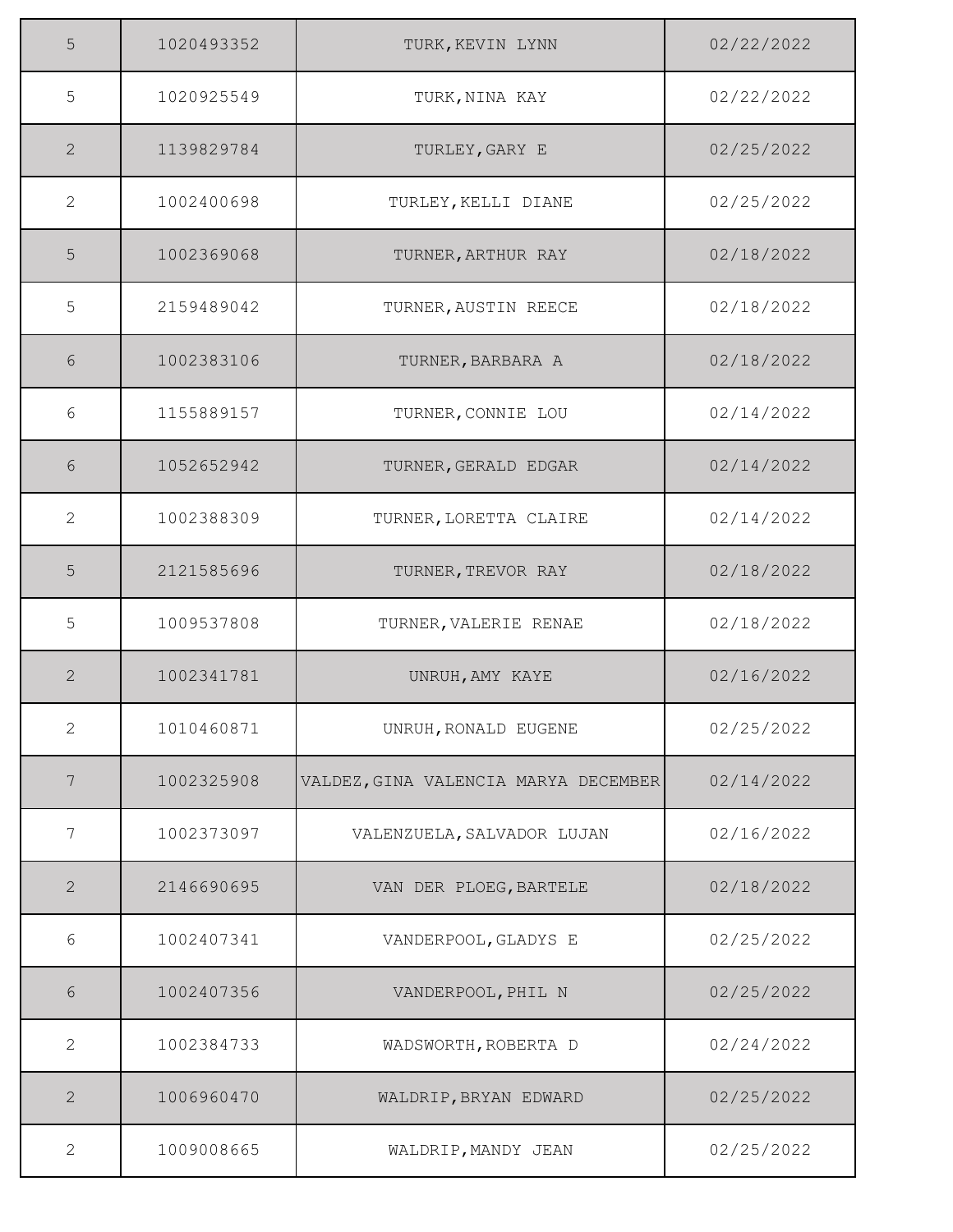| 6              | 1007345487 | WALLACE, LARRY DENNIS    | 02/16/2022 |
|----------------|------------|--------------------------|------------|
| 2              | 1002390159 | WALLACE, SHERRY          | 02/16/2022 |
| 6              | 1002407394 | WALLING, ANDREA BOBBIE   | 02/15/2022 |
| 6              | 1002407409 | WALLING, JERRY WAYNE     | 02/15/2022 |
| 5              | 1002351705 | WALSH, JEAN ANN          | 02/14/2022 |
| 7              | 1159999831 | WALTERS, BRITTANY MORGAN | 02/17/2022 |
| 7              | 1161605637 | WALTERS, DARREL ZANE     | 02/16/2022 |
| 6              | 1002348256 | WALTERS, KATHRYN SUE     | 02/24/2022 |
| 7              | 1160015693 | WALTERS, MELISSA YVONNE  | 02/16/2022 |
| 2              | 1171662004 | WAMPLER, SHARON ANN      | 02/24/2022 |
| 5              | 1002405711 | WARNER, CATHRYNE BUNTON  | 02/24/2022 |
| 5              | 1002411766 | WARNER, MARK TABOR       | 02/24/2022 |
| 7              | 1002373667 | WASILAUSKIS, LINDA ANN   | 02/16/2022 |
| 5              | 1002407484 | WATSON JR, JOHN HENRY    | 02/15/2022 |
| $\overline{4}$ | 1002378461 | WATSON, JAMES MARK       | 02/16/2022 |
| 2              | 1002389095 | WEAVER, DEBRA ANN        | 02/24/2022 |
| $\mathbf 1$    | 1002321860 | WEBB, LYNN               | 02/25/2022 |
| 1              | 1002322103 | WEBB, NAMA RUTH          | 02/25/2022 |
| 2              | 1002378490 | WEBB, SHEILA KAY         | 02/25/2022 |
| $6\,$          | 1002346077 | WELBORN, MARCIA LYNN     | 02/18/2022 |
| 6              | 1002362232 | WELLS, TERRI LEE         | 02/14/2022 |
| 6              | 1002362245 | WELLS, WOODROW WAYNE     | 02/14/2022 |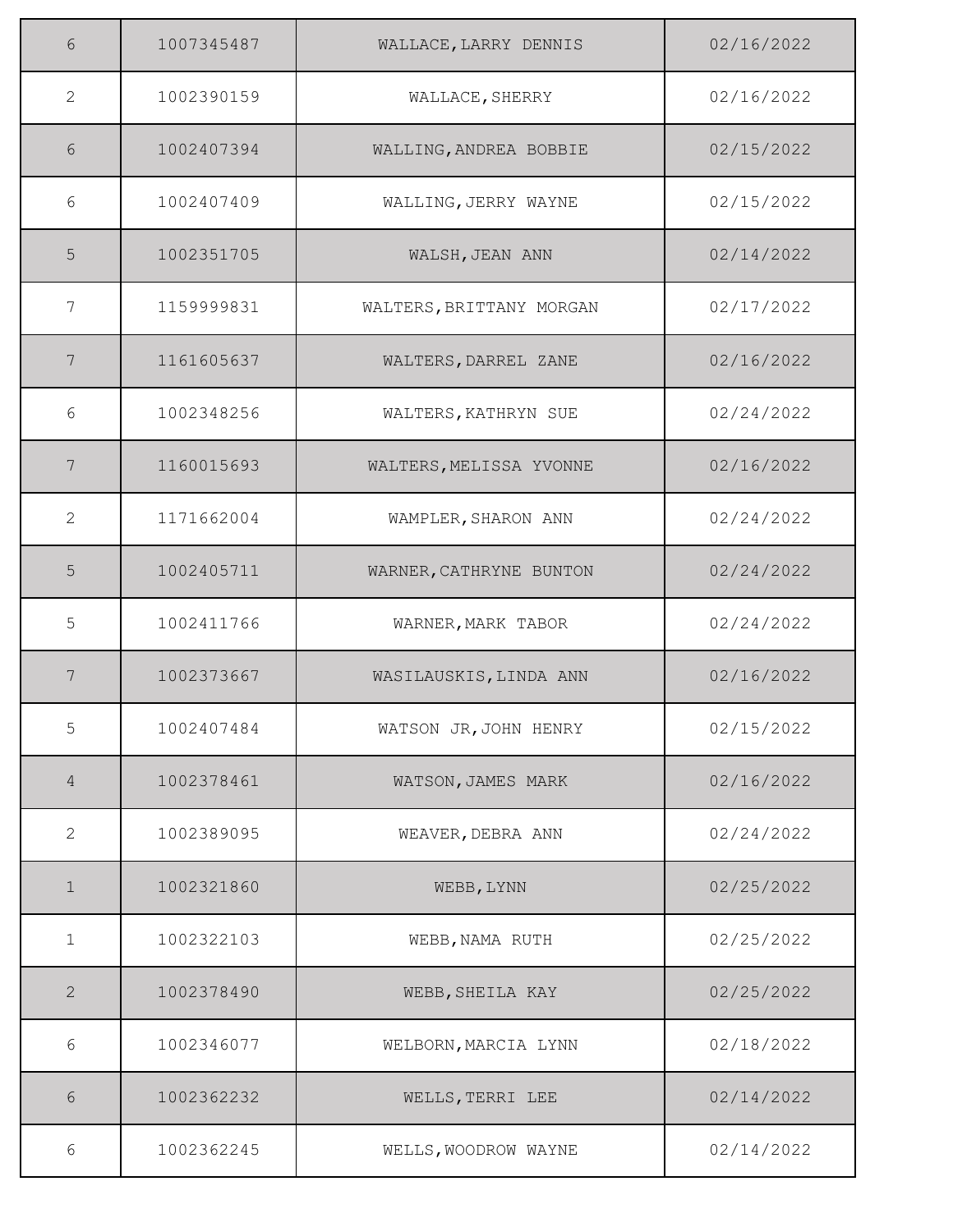| 7            | 2145009293 | WEST, LINDA GAYLE           | 02/25/2022 |
|--------------|------------|-----------------------------|------------|
| 2            | 1002357163 | WHATLEY, ROBERT LYNN        | 02/24/2022 |
| 6            | 1002407568 | WHEELEY LEWIS, JENIFER JO   | 02/24/2022 |
| 5            | 1002407552 | WHEELEY, JOE HUBERT         | 02/23/2022 |
| 5            | 1002407575 | WHEELEY, SARA FRANCIS       | 02/23/2022 |
| 7            | 1011977355 | WHINERY JR, ORVILLE WILLIAM | 02/22/2022 |
| 5            | 1022613813 | WHINERY, JOHNNIE ORVILLE    | 02/24/2022 |
| 5            | 1022613907 | WHINERY, PAMELA ANDERSON    | 02/24/2022 |
| 7            | 1002339690 | WHINERY, ROBIN              | 02/22/2022 |
| 2            | 1021296191 | WHITE, BRITTON THOMAS       | 02/24/2022 |
| 5            | 1002414195 | WHITE, DARLA LOU            | 02/24/2022 |
| 6            | 1002411797 | WHITE, JAMES WARREN         | 02/22/2022 |
| 6            | 1002349489 | WHITE, KATHLEEN MARIA       | 02/14/2022 |
| 6            | 1011695122 | WHITE, WANDA GAIL           | 02/22/2022 |
| 5            | 1002414481 | WHITE, WILLIAM ALLYN        | 02/17/2022 |
| 5            | 1002413953 | WHITEHEAD, GAYE LYNN        | 02/15/2022 |
| 6            | 1002368280 | WHITSELL, JANET LEA         | 02/25/2022 |
| 7            | 1002368298 | WHITSON, BETTY DALE         | 02/15/2022 |
| 7            | 1002368308 | WHITSON, EARL LAVERN        | 02/15/2022 |
| 2            | 1012953493 | WICHERT, JARILYN JOAN       | 02/23/2022 |
| $\mathbf{2}$ | 1190143878 | WICHERT, KEELEY BROOKE      | 02/16/2022 |
| $\mathbf{2}$ | 1002341656 | WICHERT, RODNEY LYNN        | 02/23/2022 |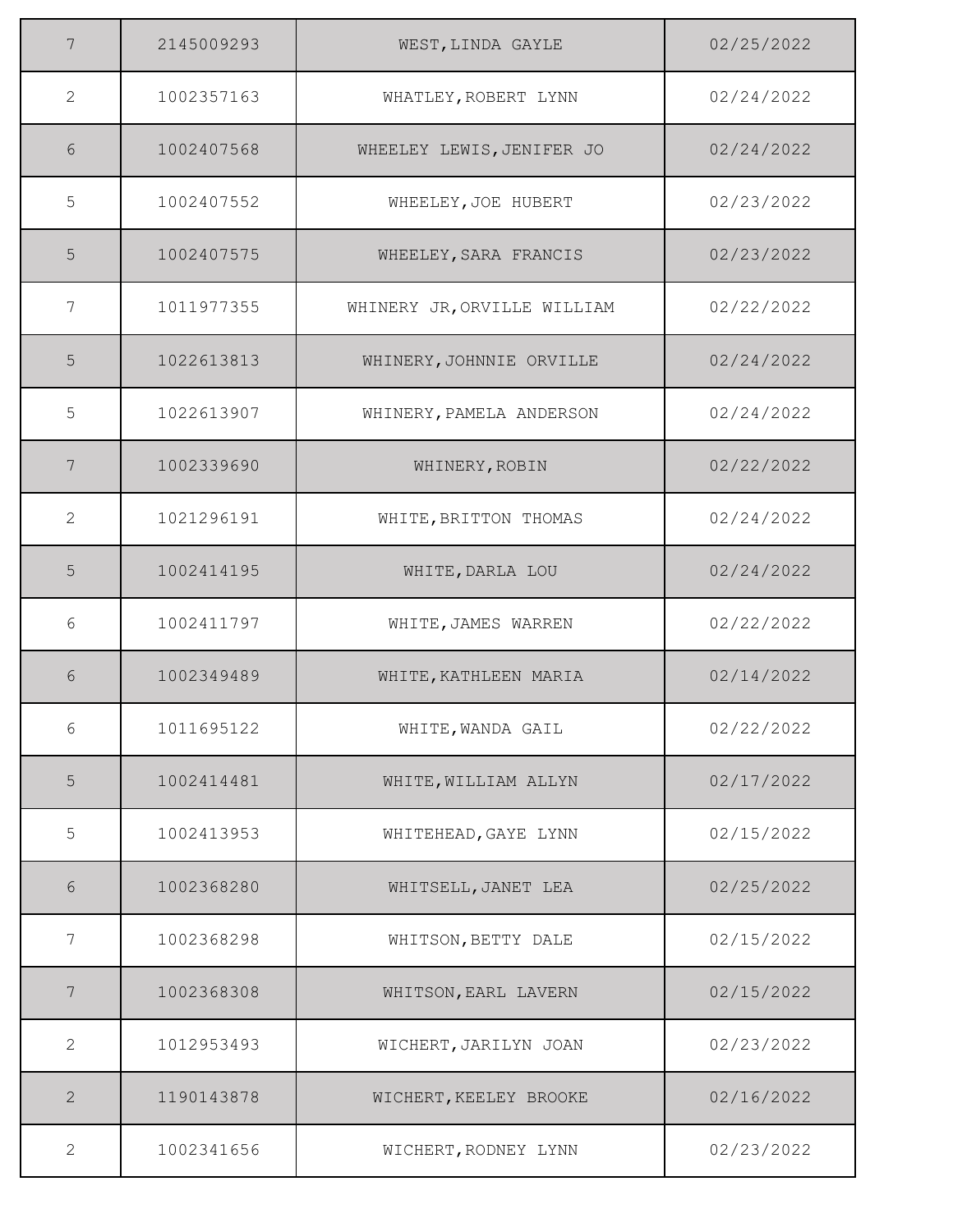| 7                     | 2164591179 | WILBURN, NICHOLAS TODD   | 02/22/2022 |
|-----------------------|------------|--------------------------|------------|
| $\mathbf{2}^{\prime}$ | 1002390723 | WILLIAMS, ALTON LEE      | 02/24/2022 |
| $\overline{2}$        | 1043610878 | WILLIAMS, CHERRY ANN     | 02/24/2022 |
| 5                     | 1002373549 | WILLIAMS, JOHNNY DEA     | 02/24/2022 |
| 5                     | 1021337198 | WILLIAMS, KERRY MICHAEL  | 02/18/2022 |
| 6                     | 1002347805 | WILLIAMS, RONNIE LYNN    | 02/25/2022 |
| 6                     | 1002350093 | WILLIAMS, SAMMY ELROY    | 02/24/2022 |
| 6                     | 1002347795 | WILLIAMS, TERRI LOUISE   | 02/25/2022 |
| 6                     | 1011483713 | WILLIAMS, WALTER WALLACE | 02/18/2022 |
| 2                     | 1098902140 | WILLIAMSON, BYRON RAY    | 02/16/2022 |
| 2                     | 1098902879 | WILLIAMSON, JANA DONICE  | 02/16/2022 |
| 6                     | 1002414447 | WILLIS, LYNN DON         | 02/24/2022 |
| 5                     | 1005524420 | WILLIS, WANDA            | 02/22/2022 |
| 2                     | 1002385093 | WILSON, BETTY OSBORNE    | 02/18/2022 |
| 6                     | 1004768805 | WILSON, KRISTY DAWN      | 02/18/2022 |
| 5                     | 1218784564 | WIMMER, KIRSTIN MEGAN    | 02/18/2022 |
| 5                     | 1220509202 | WIMMER, LUKE TRAVIS      | 02/22/2022 |
| 5                     | 1002393750 | WINBORNE, DANNY EUGENE   | 02/24/2022 |
| 5                     | 1002393745 | WINBORNE, SUSAN NANETTE  | 02/22/2022 |
| 5                     | 1002411848 | WINTON, GARY LYNN        | 02/14/2022 |
| 5                     | 1002414013 | WINTON, SHEILA D         | 02/14/2022 |
| $\mathbf{2}$          | 1002351416 | WISDOM, CHERYL MCKNIGHT  | 02/24/2022 |